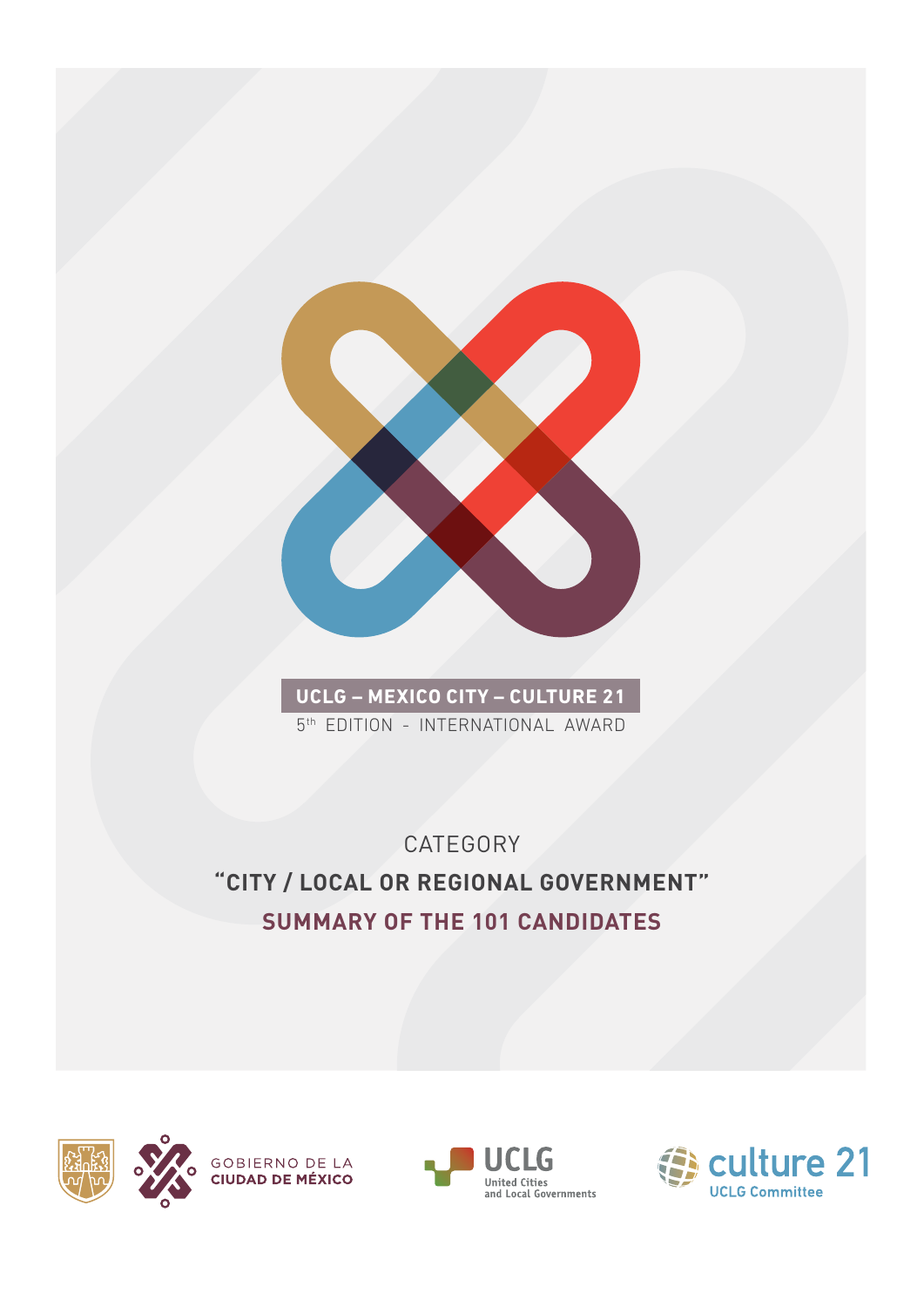

The objective of the "International Award UCLG - **MEXICO** City - Culture 21" is to recognize leading cities and people that have distinguished themselves through their contribution to culture as a dimension of sustainable development. The initiative is consistent with the aim of United Cities and Local Governments (UCLG) to represent and defend the interests of local governments on the world stage.

The 5th edition of the Award will recognize cities and personalities who have excelled in the promotion of cultural rights in the context of the Covid-19 crisis and post-pandemic recovery, and/or that have promoted culture as an important part of the caring system.

The 5th edition of the "International Award UCLG - **Mexico** City - Culture 21" (2021-2022) has received 101 submissions from cities and local governments from all regions of the world. Following to the Rules of the Award, this document reproduces the abstract of each one of the 101 submissions.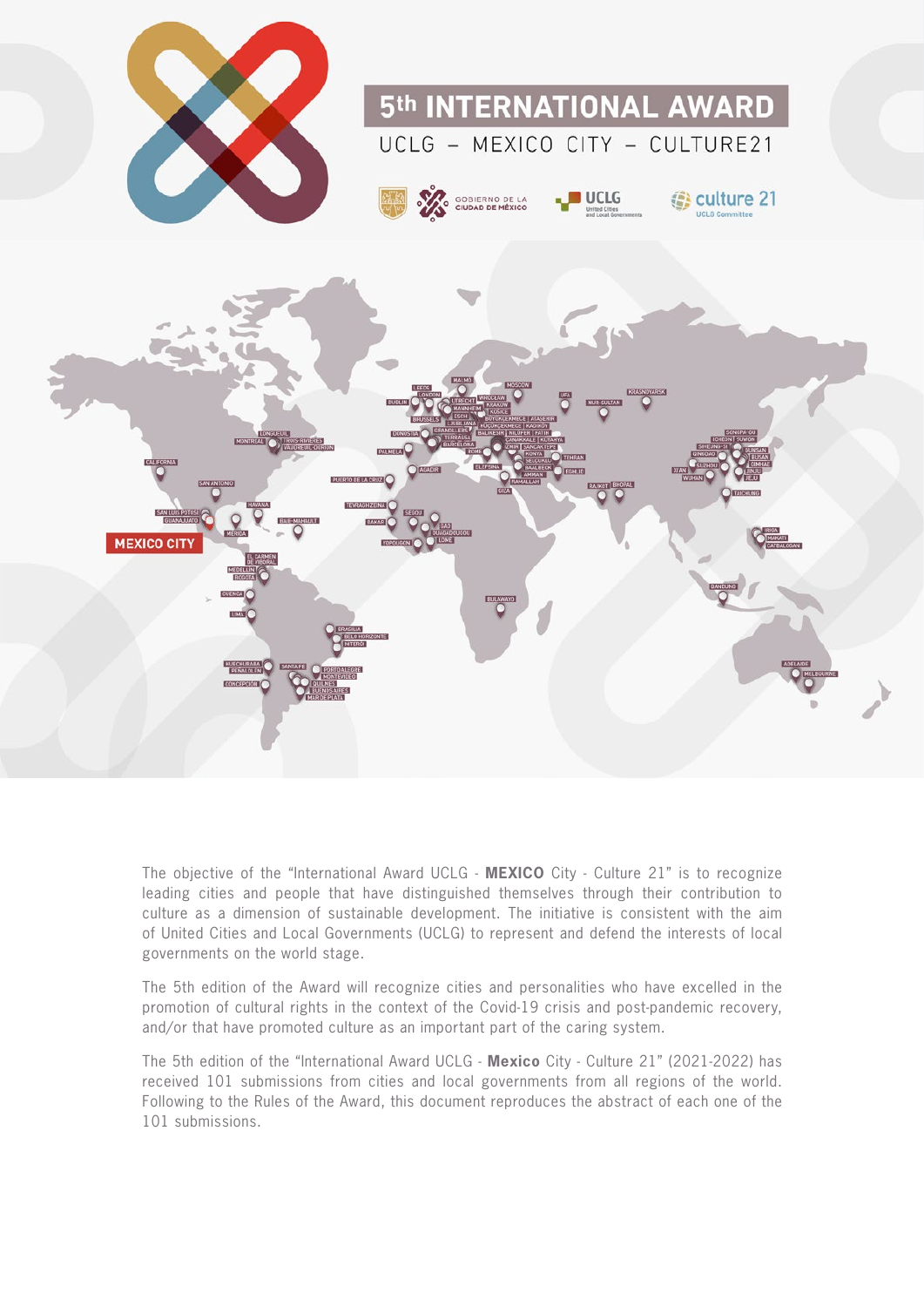

### **ADELAIDE, AUSTRALIA** GENDER EQUALITY PROJECT EQ - EQUALISER (ADELAIDE)

Led by South Australian not for profit organisation Music SA, and supported by City of Adelaide, UNESCO City of Music office, South Australia Government's Music Development Office and Headspace "EQ-Equaliser" (Adelaide) was a gender equality project that connected and supported the wellbeing of fifteen women and non-binary people aged 18-25 through music during the COVID-19 pandemic. EQ is a global collaboration involving fellow UNESCO City of Music Norrköping that piloted the project in Sweden in 2017, as well as Hannover (Germany) and Auckland (New Zealand), also UNESCO Cities of Music.

'Can't Keep us Down', a contemporary song about equality, acceptance, unity and diversity was composed and recorded by the Adelaide EQ participants with the support of highly regarded South Australian female music industry mentors including a song writing mentor, a recording engineer, a dance choreographer and a film maker. The

programme also engaged guest speakers through the weekly sessions including Sandra Wall from Norrköping in Sweden who shared international highlights of the EQ project. Youth Ambassadors from Headspace Adelaide also ran mental health sessions and accompanied participants through the programme.

The 'Can't Keep us Down' music video was launched with a public event at The Lab, a multi-genre performance space supporting art and culture in Adelaide. The event was attended by approximately 50 people, including representatives from the other three UNESCO Cities of Music that have facilitated EQ projects, who joined the event via live stream.

A short documentary highlighting the benefits of the programme from the participants' perspective accompanies the project.

**[Can't Keep Us Down \(Official EQ Adelaide](https://www.youtube.com/watch?v=rFhD6MjRBUE&feature=emb_title)  [Music Video\) - YouTube](https://www.youtube.com/watch?v=rFhD6MjRBUE&feature=emb_title)**

### **AGADIR, SOUSS-MASSA-DRAÂ, MOROCCO**

### PUBLIC READING NETWORK TO FIGHT AGAINST CULTURAL PRECARIOUSNESS AND PROMOTE CULTURAL RIGHTS IN THE CONTEXT OF THE COVID-19 AND POST-COVID CRISIS

The project relates to the promotion of Public Reading for children and young people from disadvantaged working-class neighbourhoods. It constitutes a happy alternative allowing to reconnect with public cultural places, to initiate reunions around the

book and in cultural workshops, during and after the pandemic, following long periods of distance (online) education, and above all to protect children from the addiction linked to the use of mobile phones at a very young age and a sign of great idleness. Thus, the

**2**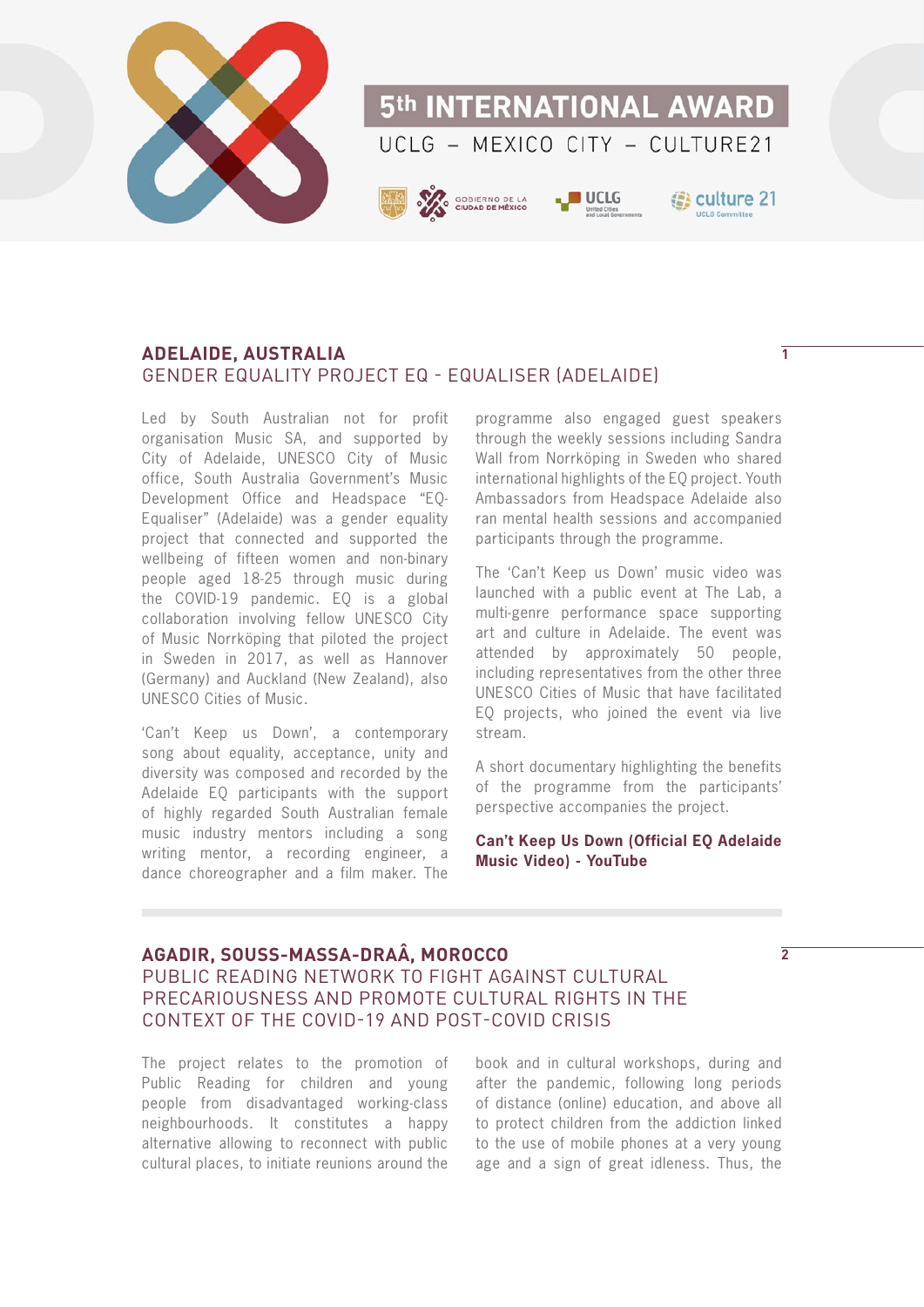

time spent in our media library, during the context of the crisis, was and remains a time of peace and concentration, punctuated by discoveries, resourcing and enrichment of the mind through the consultation of texts and works on art, literary, diversity of cultures ..., enough to fertilize the imagination and enrich the knowledge of children and young people from under-equipped urban and peri-urban areas, namely Hay Mohammadi of Agadir and the village of Aourir to the north of the city. These two reading points, already operational since September 2019, also offer animation workshops covering several cultural activities.

Launched by the Prefectural Committee of the National Initiative for Human Development (INDH) under the Prefecture of Agadir Ida Outanane, in partnership with the Municipalities of Agadir and Aourir and the support of the

Regional Council of Souss Massa, these two media libraries managed by the Souss Massa Centre for Cultural Development, are part of a vast programme aimed at increasing the number of reading points across the city and the region.

The media library of the Abzekka Cultural Centre in Agadir houses more than 7,000 documents, as well as a panoply of playful games for children; these numbers are still expected to grow. The Centre has aroused the interest of the populations, to the point that the influx of members (1,200 registered) exceeded the centre's reception capacity during the COVID and post-COVID period.

For the media library of the Aourir youth centre, it houses a well-appointed space and currently benefits nearly 300 children from a modest socio-professional background.

### $\overline{3}$  AMMAN, JORDAN WOMEN CREATIVE HUB

Queen Rania Park (QRP) is a one of the few major parks located in East Amman, in AlQweismeh district (Al Quwismeh-Al-Nasr-Ahad- Khreba Al-Souk-Marka-Mqablain-Yarmouk), one of the most impoverished areas in the city. The Park is well-served and is easily accessible by bus as it is located on the Amman Bus route, which in turn attracts people from all over East Amman to it.

Located in an underserved area in terms of other public services; the park does not simply act as an open green space, but in fact plays an expansive and crucial role in supporting the community that it serves and stimulating local development by: (a)

Acting as a community space; (b) Hosting events and programmes that spur local development and revitalise the community in the area that it operates in; (c)Raising awareness about vocational opportunities; (d) Providing vocational trainings and workshops and assisting beneficiaries to develop skills and products. The target beneficiaries are Jordanians and Syrians Women.

The Women Creative Hub serves the local community women including who receive salaries from the National Aid Fund and women with special needs (with disabilities) distributed to the following workshops: (1) The training kitchen; (2) Creative Handicraft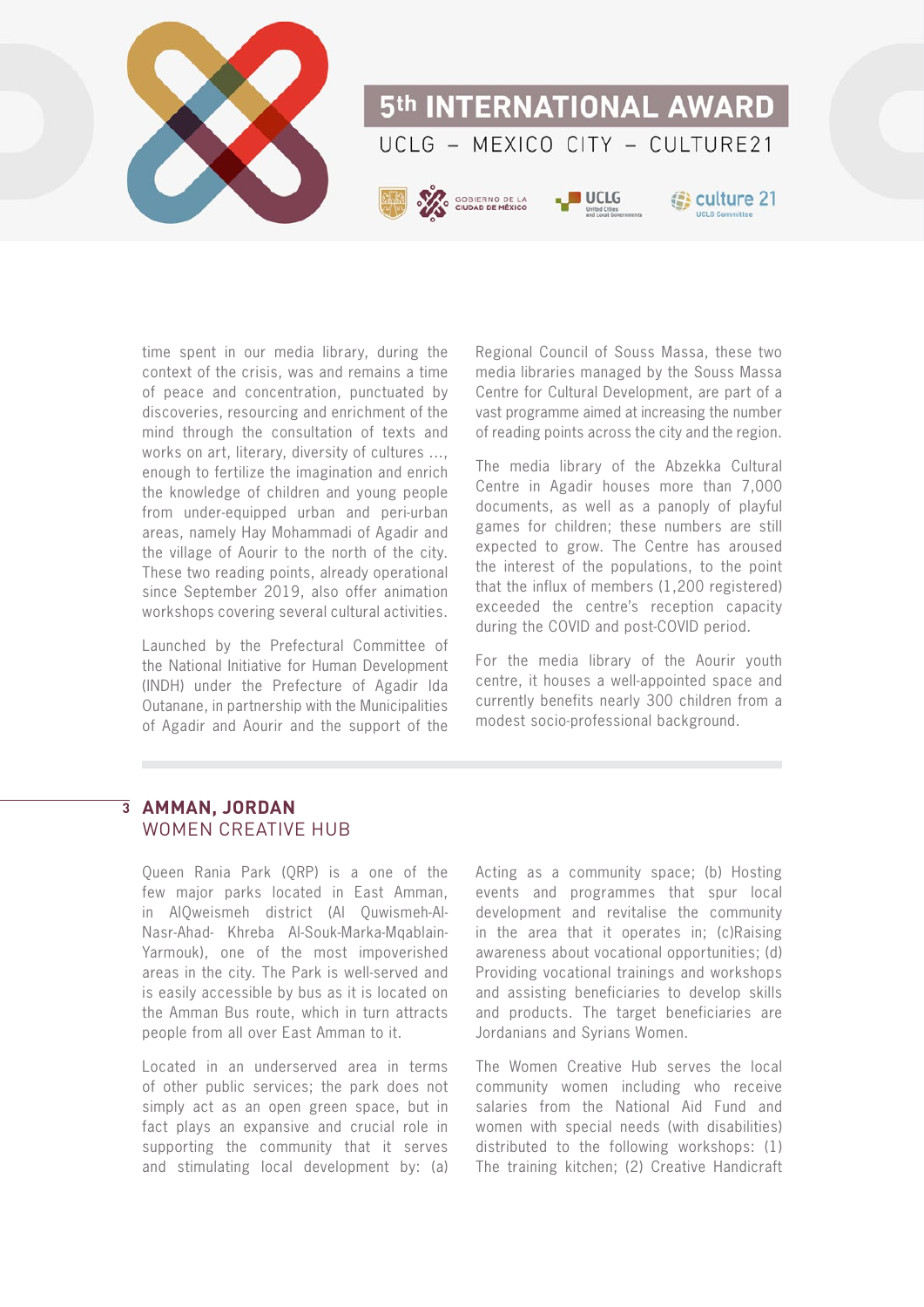

and Pottery Products' workshops; (3) Beauty salon and beauty training centre; (4) Career guidance and counselling; (5) Awareness for COVID-19 pandemic; (6) Gender rights; (7) Digital illustration.

It aims to train and empower women in Amman region to acquire necessary skills and become able to work in the vocational and handicrafts sectors, and to support them in raising an income by advising them and raising their capabilities in the field of IT and E-Marketing.

### **ATAŞEHIR, ISTANBUL, TURKEY** E-CULTURE CENTRE ("WHEN ART STOPS, LIFE STOPS")

Having to shut down cultural centres and having to physically take a break from their events when the pandemic broke out in March 2020 just like all other municipalities, Ataşehir Municipality carried all their events to the digital world with their "When Art stops, life stops" philosophy. The E-Culture Centre which aimed to get into the act under the digital brand "Ataşehir Culture" belonging to Ataşehir Municipality Culture and Social Affairs Directorate, began its broadcasting life in October 2020. Its aim was to secure rights of culture to be accessible for citizens and solidly maintain the life of local culture and arts, which was interrupted by the COVID-19 pandemic, through videos and podcasts on digital broadcasting platforms. Concerts, Children's Theatre, Workshops, Chats, Seminars and Event Videos broadcasted from three different platforms including YouTube, Spotify and Radio Atasehir reached 1.5 million viewers. In this context, with the aim of supporting the artists living in Ataşehir, a share was reserved from the culture budget of municipality to guarantee the survival and

production rights of artists. So far, more than 500 musicians, writers, critics, academics, and theatre artists have been supported.

**4**

The abovementioned support was implemented in the several programmes below.

- "The Voices of Ataşehir" for supporting musicians of Ataşehir and emphasising the historical value of local memory and archival concerts in the field of music.
- "Art History", "Artist Talks", "Museum Talks", "Gallery Talks" in the field of visual arts, contemporary art, and cultural heritage.
- "History School", "Writers Meet with Children", "Literature Evenings", "Cinema Meetings", "Youth Literature" in the fields of history, literature and cinema.
- "Puki in the Park" (24-episode children's digital series accompanied by a puppet hero called "Pookee" for pre-school education), in the field of children and education.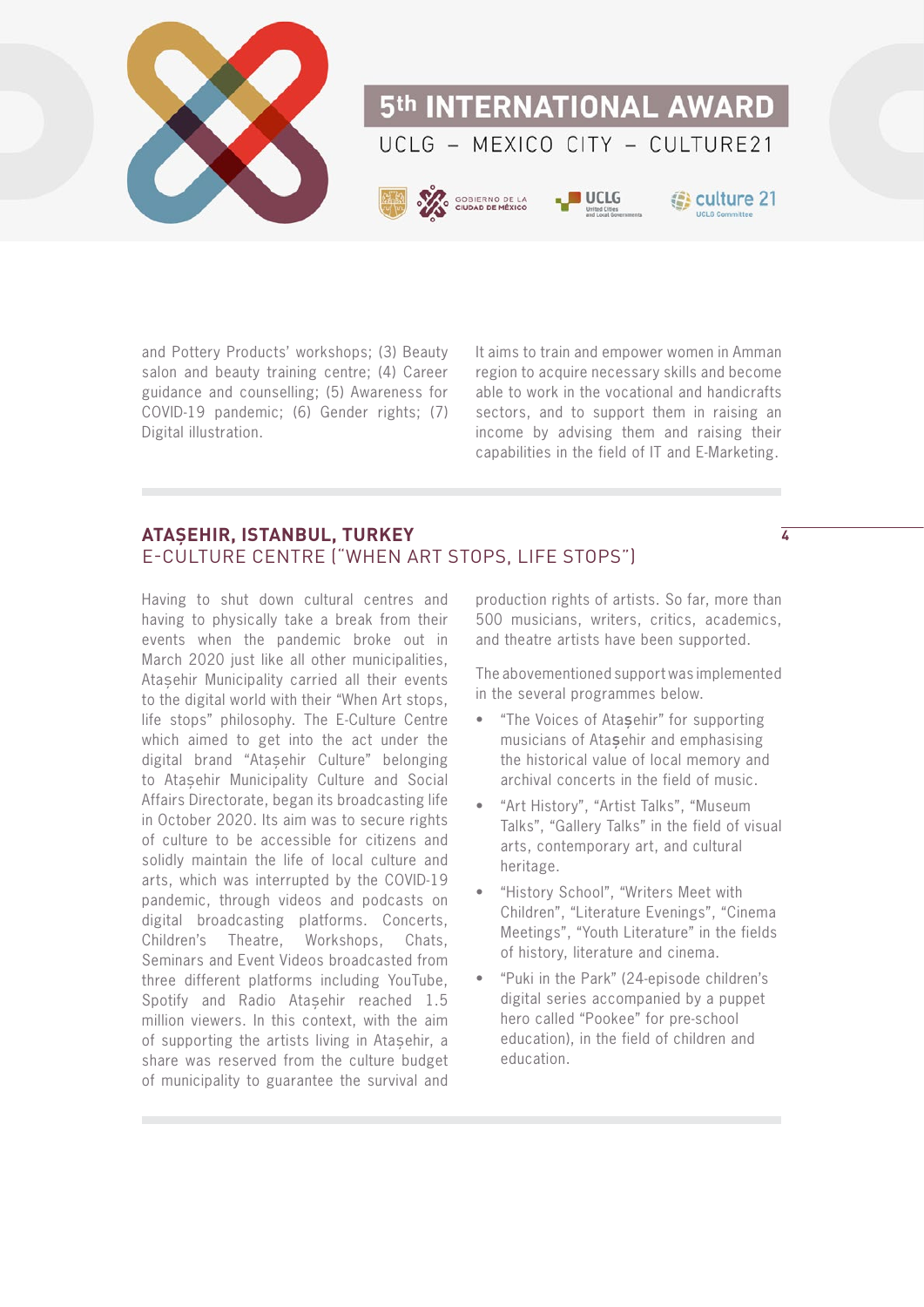

### **BAALBECK, LEBANON 5** LEADERSHIP 'BE A LEADER'

Our project is a life skills preparation for an international trainer diploma accredited with its most important objectives: personal restructuring and change making, the art of influence and effective communication, the art of accomplishing tasks intelligently and prioritising.

The project is divided into two phases: curfew phase and social communication phase with the necessary measures. Curfew Phase: The

preparation and social awareness phase has been trained remotely through the Zoom platform. These trainings took their importance through two grants: the art of influence and positive energy, social awareness.

The stage of social communication with taking the necessary measures, and it's divided into three sections: Practical preparation stage, implementation, evaluation.

### **BAIE-MAHAULT, GUADELOUPE, FRANCE 6** PARTICIPATORY CULINARY "LIVES"

In the midst of a pandemic and in close collaboration with Jean-Rony Leriche, Chefrestaurateur, the City of Baie-Mahault has initiated culinary workshops on its virtual platform, intended for the population.

These workshops were carried out live, in a participatory way, and which allow the enhancement of intangible cultural heritage without interruption. It was a question of making recipes in real time, with local products available, in this period when the authorities ask to stay at home (#Resterchezvous).

While the Chef, originally from the City of Baie-Mahault and currently based in Toulouse (Haute-Garonne /France), took advantage of the closure of his restaurant to pass on his knowledge and promote the culinary heritage of his island, Guadeloupe, the community found, once again, the opportunity to activate its policy of democratising culture to as many people as possible and to demonstrate cultural democracy through the exercise of cultural rights.

### **7 BALIKESIR, ISTANBUL, TURKEY** A SOCIO-CULTURAL IMAGE: BALIKESIR PULLUSU

Techniques, motifs and tools used in works of art belonging to a society are important in terms of recognising the culture of that society. Hand embroidery, which is one of our great cultural assets, has an important place among our traditional handicrafts. Hand embroidery has continued its existence from the past to the present and has given its best examples over time.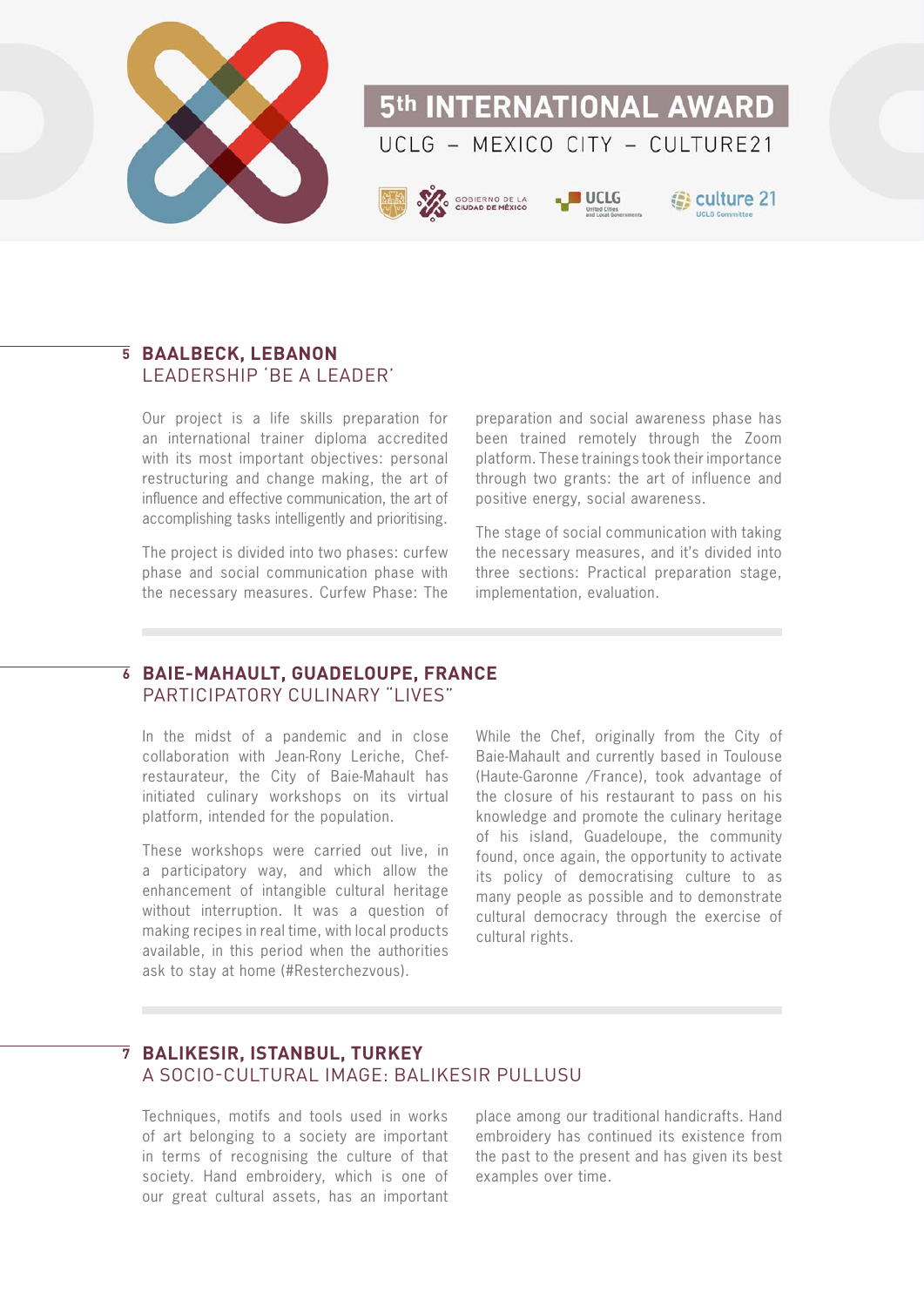

Balıkesir Pullusu, which is one of the most important works in the field of embroidery art, has continued from tradition to the future and has taken its place on today's clothing, accessories and household goods with its unique style. Balıkesir Pullusu is a local dress, and the most distinctive and distinctive feature of the name of this local dress as "Pullu" is that the motif and composition on the dress are embroidered with dense sequins. In this context, the distinctive feature of Balıkesir Pullusu on women's clothing in different regions is the intense use of stamps and the embroidery technique of tomato rose motifs.

It is seen that agricultural production was developed in the region due to the composition on the dress, the tomato rose motif and the material (cotton rope) used in the bottom filling, and the agricultural production was reflected in the handicrafts with a creative approach by the

embroidery masters of the period. The motifs and designs on this Balikesir Pullusu are now embroidered on various clothes and household items, making them modern.

In the BALMEK Courses of our province, trainings are given and applied to women about these handicrafts. These motifs, which can also be used by processing on masks, which are our inseparable parts in pandemic conditions, are an indication of the transfer of culture by adapting the tradition to today's conditions. The pandemic conditions we are in have led to the individualisation of individuals and the decrease in their social integration. These conditions presented negative psycho-social and socio-cultural effects on individuals. In order to reduce these negative effects, women in the mentioned BALMEK courses exhibit some hand skills and carry out activities within the culture of solidarity.

### **BANDUNG, WEST JAVA, INDONESIA** HUTAN MENYALA (GLOWING FOREST)

Hutan Menyala, or Glowing Forest, is an activation of Tahura Djuanda, or Djuanda Forest Park, located at the north of Bandung City, West Java, Indonesia. The whole forest park, that covers an area of 590 Ha, is a crucial entity that has been serving as a water catchment, a seedling/sapling centre, a place for endemic biodiversity collection and research, a historical site that contains military caves and tunnels from the colonial era, and a tourism and culture destination with its trekking path, water fountain, river, and other facilities. However, this forest is currently under environmental pressure, caused by the physical infrastructure and property

development that grows uncontrollably around the area; worsened by the increasing ignorance concerning the forest as a water retainer and oxygen producer, which has caused flooding and pollution in the Greater Bandung area.

Due to these issues, added by the pandemic, Sembilan Matahari (NM), in partnership with The Lodge Maribaya and Tahura Djuanda, initiated Hutan Menyala (HM). HM is set as an innovative (post-)pandemic destination in the form of an audiovisual experience. Covering an area of 1.5 Ha, HM turns a part of Tahura Djuanda into a spectacle of light, soundscapes, and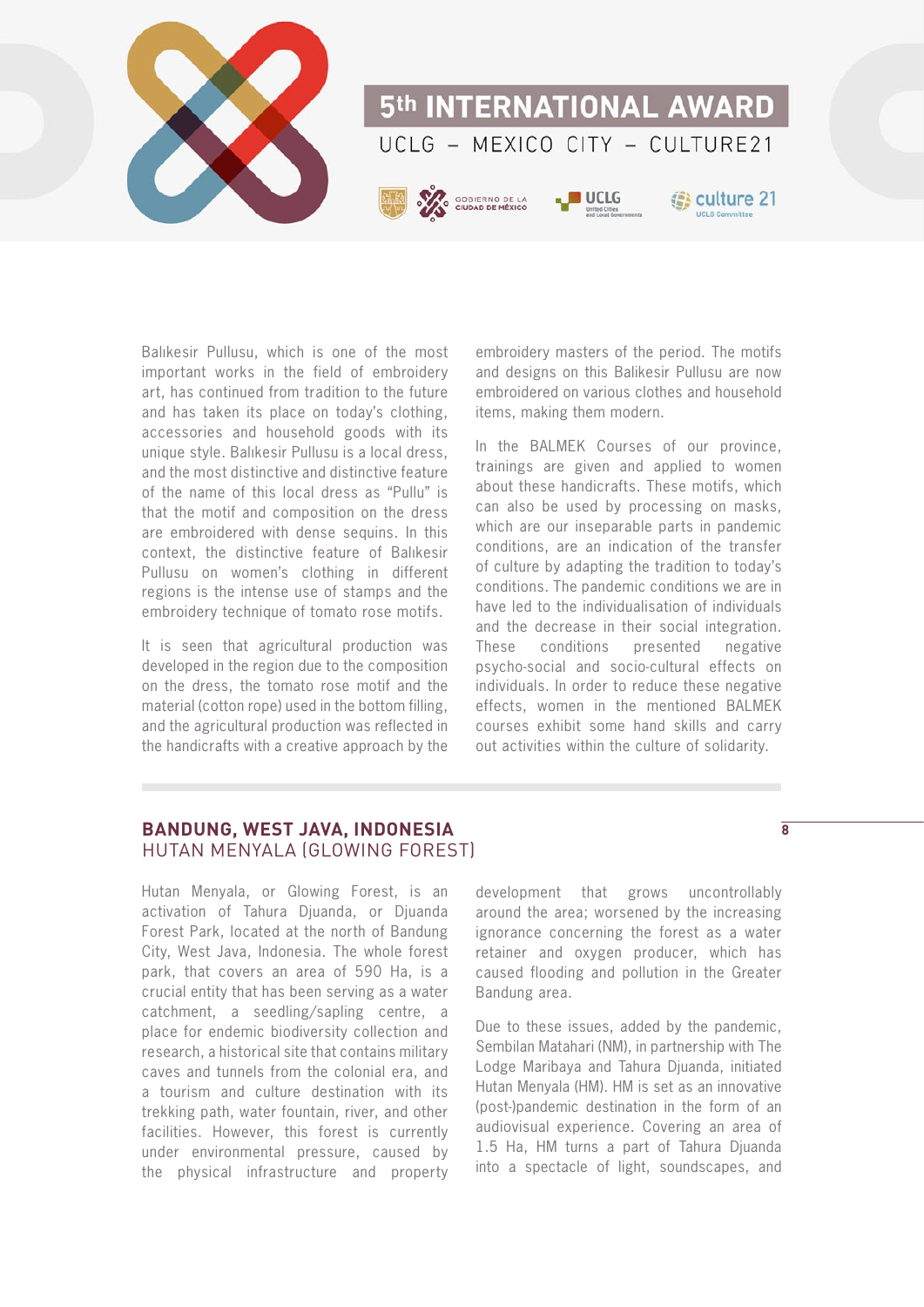

digital projections. Upon entering HM, visitors are led through a path along the forest from one post to the next, each containing different narratives about wisdoms and balance of the natural ecosystem. Visitors will walk along trail in small groups, in a safe distance from one another, each group guided by "Forest

Friends" (trained local youth) in this 30-minutes immersive journey. In Tahura Diuanda, HM provides both entertainment and education purposes in an orchestration of advanced digital technology and traditional elements, merged in an experience and activity that fit the current health requirements and safety protocols.

### **BARCELONA, CATALONIA, SPAIN 9** BARCELONA'S CULTURAL RIGHTS PLAN: "WE MAKE CULTURE"

Barcelona joins the international debate on cultural rights with a specific and pioneering city-wide plan, which leads the localisation of this global strategy. The Cultural Rights Plan incorporates an ambitious political framework for reflection, a series of government measures and several innovative, binding and operational actions. The Plan seeks to pave the way for a formal recognition of Cultural Rights in the international sphere from municipal practice, with the aim of creating discourse and promoting the appearance of similar initiatives.

The Cultural Rights Plan will begin to unfold through nine lines of action. They all related the exercise of cultural practices and cultural

participation with issues such as education, popular and traditional cultures, artistic creation, recognition of diversity, access to information, knowledge and heritage, among others.

The importance of this project lies in placing cultural rights as the central axis of the municipal cultural policy and from which the different action plans are developed for the coming years.

The City Council will invest a budget of 68.7 million euros in the deployment of the programme of actions, which is planned in detail until 2023.

### **BELO HORIZONTE, MINAS GERAIS, BRAZIL 10** THE CULTURAL EMERGENCY LAW IN BELO HORIZONTE: LIVED AND PRACTICED KNOWLEDGE FOR CITIZENSHIP, CULTURAL DIVERSITY AND CULTURAL ECONOMY

The Federal Law 14,017/2020, also known as the Aldir Blanc Cultural Emergency Law (LAB), was born as an initiative to mitigate the impacts of the COVID-19 pandemic and

contribute to the cultural sector facing the challenges of the period of restrictions and suspension of activities.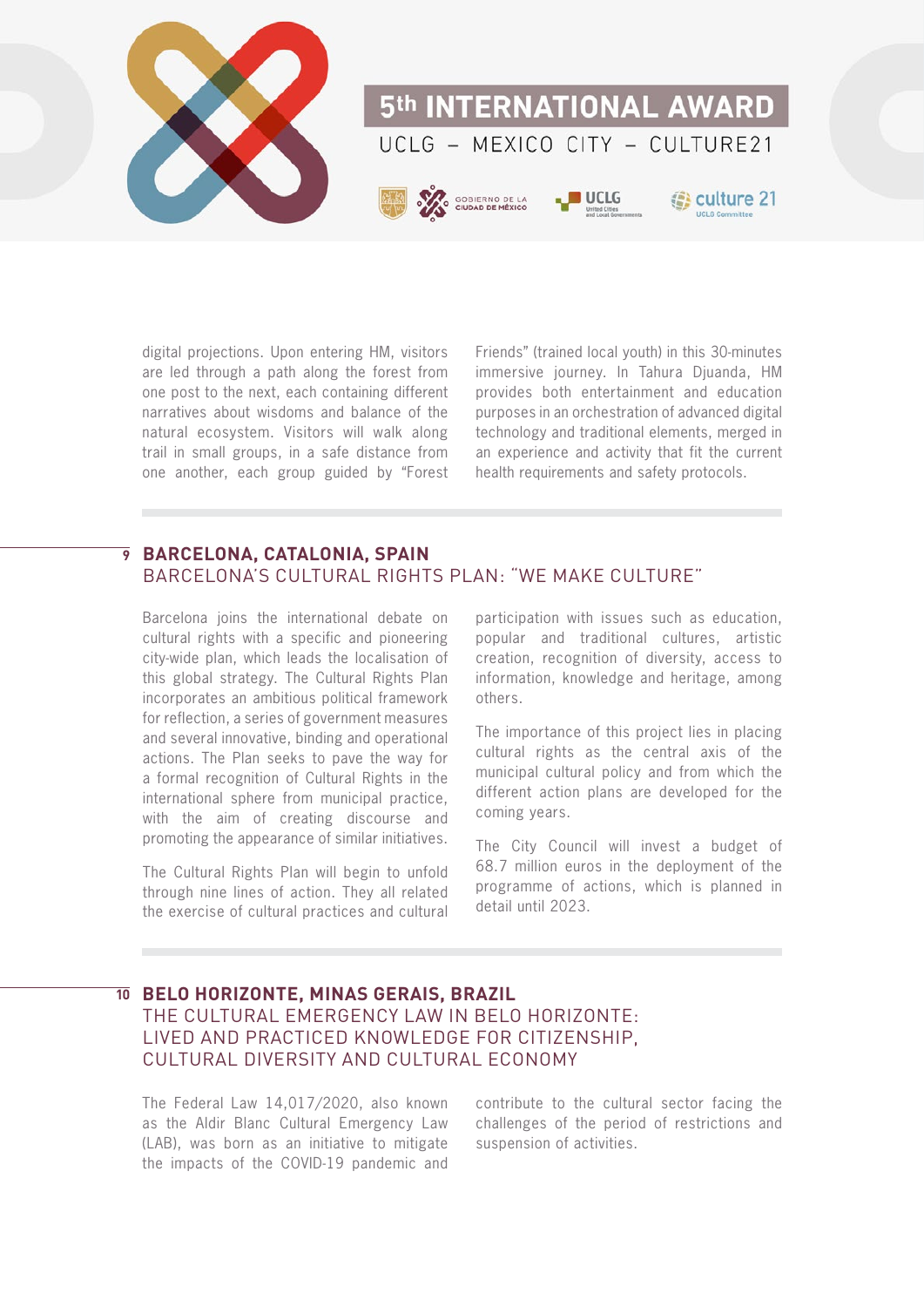

In Belo Horizonte, this Law was regulated by Municipal Decree No. 17,437/2020, which makes visible the difficulties faced by the cultural community, without ignoring its ephemeral nature in the face of the long period of paralysis of cultural activities.

The beneficiaries of Title II of the Law, to whom the resources were granted, were subject to contributing with public school students or activities in public spaces of the city. In Belo Horizonte, 631 agents and cultural spaces received emergency cultural assistance, totalling a transfer of R\$ 6,720,000.00.

Thus, the Municipal Secretary of Culture created "LAB na Escola" (LAB in the Schools), a programme of mediation and follow-up of counterpart actions with the schools of the municipal education network, with the aim of identifying opportunities for learning and involvement of culture with the knowledge experienced and practiced with the pedagogical processes developed by the schools.

Carrying out counterpart activities in municipal schools is part of an experience based on the Culture and Articulation of Learning programme that reinforces the importance of developing increasingly articulated actions between Culture and Education, in an organic expression of the transforming and structuring potential of this link.

At this crossroads of knowledge and experiences, carrying out the counterpart in municipal schools is an opportunity to strengthen and stimulate the cultural citizenship of the beneficiaries and school managers in a movement to embrace the diversity of cultural expressions and promote them not only as opportunities for learning for students, but as a citizen practice for the democratisation of access to cultural assets present in the different spaces.

### **BHOPAL, MADHYA PRADESH, INDIA** BHOPAL INTEGRATED CONTROL AND COMMAND CENTRE SOLUTIONS TO HANDLE TO COVID-19 OUTBREAK

**11**

The ICCC in Bhopal City has emerged as a "City Level Corona Combat Centre", with stakeholders from different city administration units including Collectorate, Bhopal Municipal Corporation, Bhopal Smart City, Health Department etc. for efficient planning, monitoring, predictive actions and implementation of measures useful for citizen connect and city authority.

A 24\*7 helpdesk has been setup at ICCC. The City government has taken a lead to form a "City Level Corona Combat Team", with assigned roles and responsibilities. The ICCC Dashboard acted as the aggregator platform integrating multiple existing CRM Systems of Madhya Pradesh (MP) Government.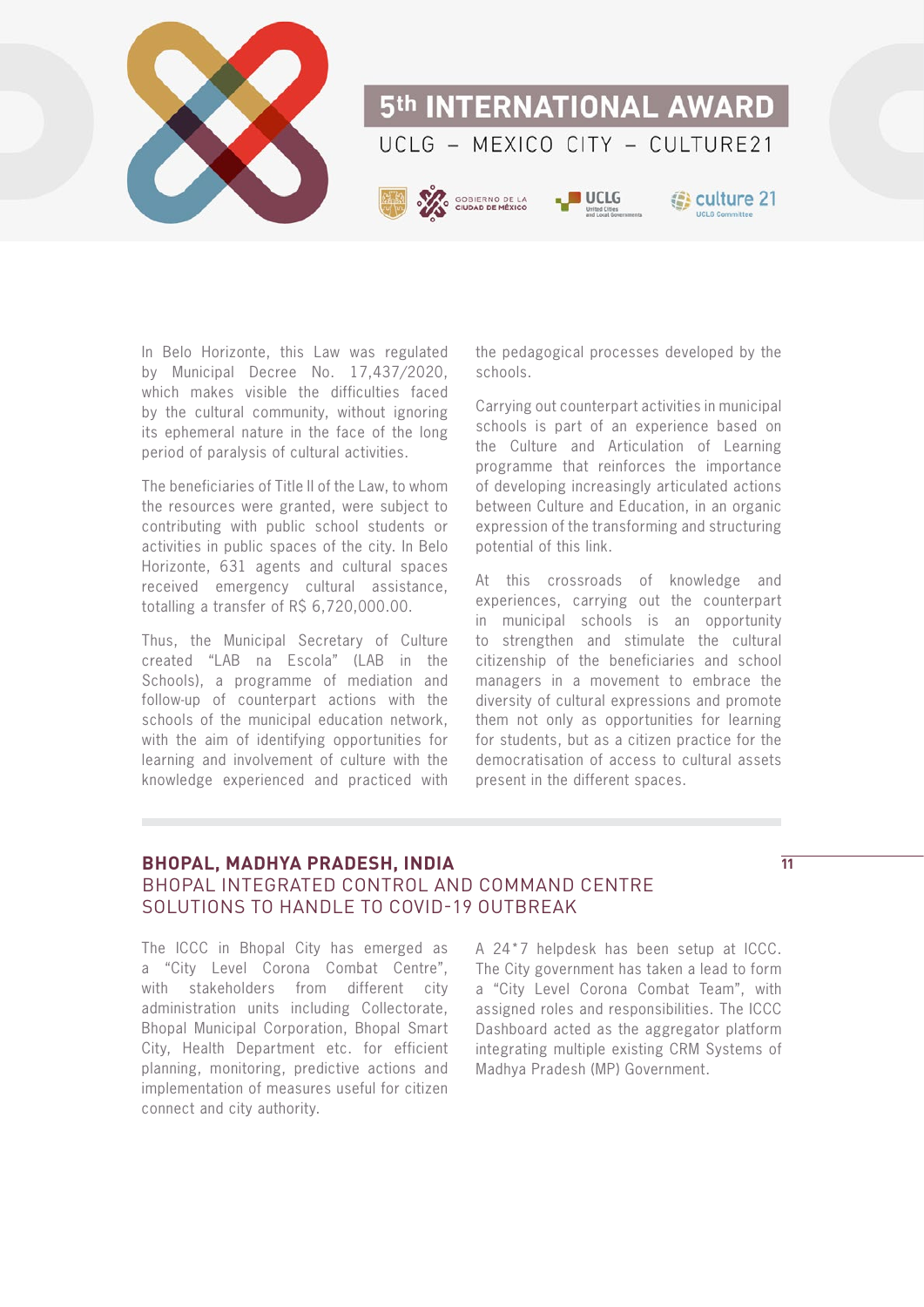

"Bhopal Plus" App was integrated to provide interface which allowed the citizen of Bhopal to register any kind of Corona emergencyrelated grievance.

The essential service vehicles including the Rapid Action Team, Ambulance Services,

Emergency Mobile Units, Passenger Addressing Units were monitored through ICCC. 1 300 cameras installed by MP Police and Bhopal Smart City were integrated with ICCC for monitoring and surveillance for any violation during COVID-19 lockdown.

### **BOGOTÁ, COLOMBIA 12** THE PROGRAMME "THIS IS LOCAL CULTURE"

"This is Local Culture" is a programme based on a commitment by City Council of Bogotá for the economic reactivation of the sector. It aims at supporting and strengthening the creative and cultural ecosystem, including the various agents through training, capacitybuilding and strengthening of entrepreneurial skills, for the execution of projects in the fields related to art, culture and heritage.

It is a programme that has been led by the municipal department (Secretary) for Culture, Leisure and Sports, the municipal Institute of the Arts (IDARTES), the Gilberto Alzate Avendaño Foundation (FUGA) and the municipal Secretary of Government in conjunction with the twenty (20) Offices of Local Mayors in which the city of Bogotá is subdivided. Through these entities, the

programme has been developed, structured and guided, carrying out a technical followup process to strengthen its activities and promote the empowerment of citizens to be part of decision-making, processes of citizen participation and implementation of projects having co-responsibility as a principle.

"This is Local Culture" has become a city strategy, linking the 20 urban and rural localities that make up Bogotá, to strengthen the development of the public sphere, directly involving citizens and agents of the sector, strengthening sustainability and autonomous development in the execution of projects, being direct executors of public resources, thus managing to boost the value chain, through calls for cultural promotion as a tool to guarantee cultural rights.

### **BRASILIA, BRAZIL 13** CULTURE CONNECTS

Culture Connects was a group of actions aimed at helping workers in the cultural sector who were damaged by the COVID-19 pandemic. A series of calls were launched with the aim

of allowing cultural agents in Brasilia to work while cultural spaces were closed and events prohibited.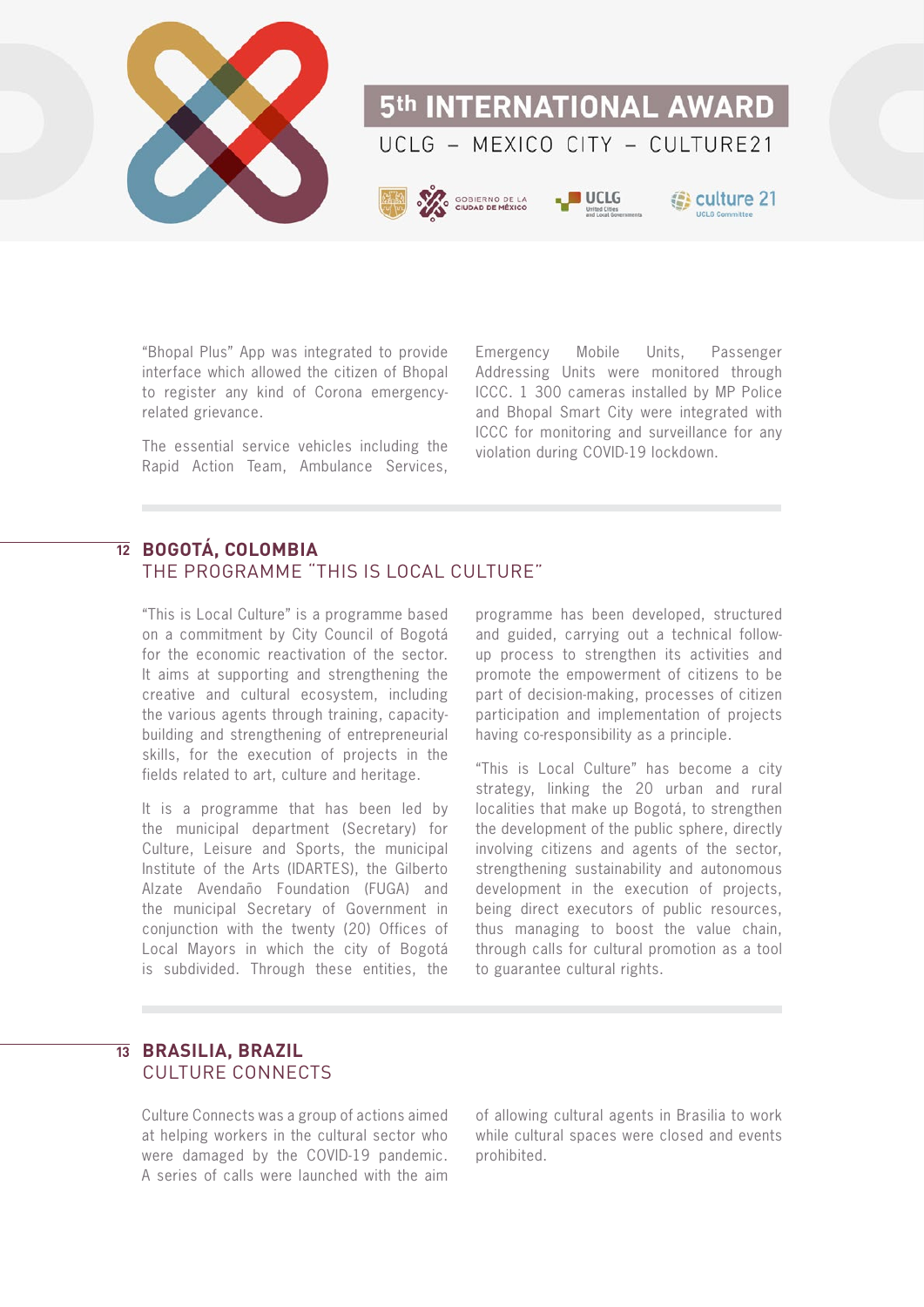

In this way, there was a call to award the cultural agents of the city, with 500 winners in a total of 2 million Brazilian Reais. Another to select online activity projects in general, from training actions, shows and web series / web channels. All activities had to be online. In the end, there were more than 100 projects, in more than 2 million Brazilian Reais.

Culture Connects also brought other types of help to cultural agents, such as suspension of deadlines so that the agents were not damaged by the pandemic.

Finally, with extra resources for the Cultural sector, the "Aldir Blanc Grand Circular" call was launched, with more than 25 million Brazilian reais for the main projects and artists in Brasilia. From small prizes worth 4,000 Brazilian reais, to festivals with prizes of 50,000 Brazilian reais, it was possible to truly help the city's cultural agents.

**14**

### **BRUSSELS, BELGIUM** PLAN TO SUPPORT THE CULTURAL ACTORS OF THE CITY OF BRUSSELS

The consequences of COVID-19 on the culture and events sectors have been major. With the closure of most cultural venues, activities have almost stopped. How can artists and all cultural professions work under these conditions?

In Belgium, cultural competence is shared between many levels of power. The will of the City of Brussels was to show itself to be complementary to national and regional aid by proposing targeted actions affecting those who were not necessarily reached by other aid.

Therefore, the City implemented an ambitious, pragmatic and flexible action plan aimed at meeting the challenge. A total of €723,000 has been released to carry it out, in addition to the continuity of financial support for the institutions usually subsidised.

The aim was to directly support the cultural workers. To achieve this, various innovative

means have been implemented, in particular: (a) Rely on the vast and diverse network of cultural institutions in the City (theatres, cultural centres, museums, choreographic centres, etc.), equipped with spaces and staff, by financing them to develop new projects, without obligation of results, immediately employing cultural professionals. The diversity of the profiles of the institutions has made it possible to carry out various projects, ranging from creation residencies in the living arts to the production of promotional films or the writing of educational files. (b) Support innovative initiatives by cultural operators in the territory, allowing cultural and artistic activity to be maintained despite health constraints, for example by disseminating projects in the digital space or by proposing interventions in front of the balconies of confined residents. (c) Targeted aid to specific sectors such as the nightlife and cultural guides.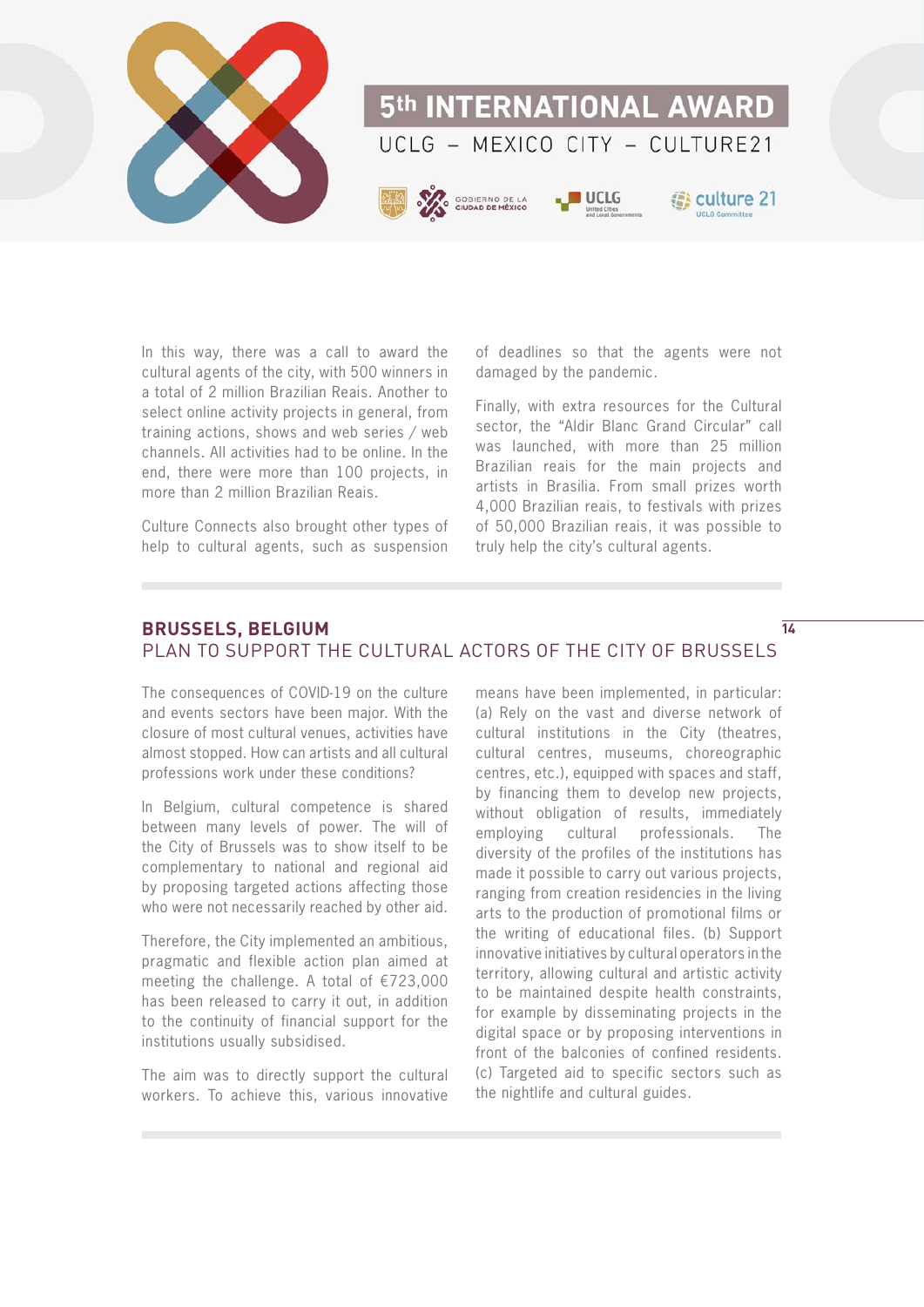

### **BUENOS AIRES, ARGENTINA 15** ABASTO CULTURAL NEIGHBOURHOOD: ECONOMIC BOOST AND URBAN REGENERATION

Abasto Cultural Neighbourhood is a comprehensive project, promoted by the Ministry of Culture of the City of Buenos Aires, which understands culture and community action as the backbone for the transformation of public space, and which is born from the recognition of a rich multicultural ecosystem characterized by the great presence of independent cultural spaces.

It seeks to distinguish a particular and identity urban cut-out, at the intersection of two neighbourhoods of Buenos Aires, Almagro and Balvanera, located in the geographic epicentre of the city.

It is one of the most powerful alternative artistic circuits in Buenos Aires, with more than 100 years of cultural history around the emblematic building, the "Abasto" Market, cradle of Tango culture and the popular culture of Buenos Aires.

It is based on the collective and participatory construction of the cultural identity of the

so-called "Barrio de Abasto" which has the status of a "cultural neighbourhood" both for the residents who inhabit it and for those who visit it.

The project consists of the recognition of the neighbourhood value for the identity configuration of the city, especially for the concentration of independent cultural activity (protected in Law 1227 for the Protection of Cultural Heritage), with three axes: (1) Improvements in public space, to increase walkability and improve the quality of life of neighbours, as well as the quality of consumption of cultural activities in the neighbourhood. (2) A participatory governance model in which cultural activities expand from the interior of the spaces, towards the public space, understood as the stage and audience of independent cultural activity. (3) Appreciation, reflection and shared and participatory construction of the identity features of the neighbourhood -tangible and intangible- as an engine of social integration.

### **BULAWAYO, ZIMBABWE 16**

### BULAWAYO ARTS FESTIVAL ANCHORING CULTURAL GOVERNANCE AND CULTURAL COOPERATION

Bulawayo Arts Festival was conceived in 2019 through a partnership between Bulawayo City Council and its technical partner Nhimbe Trust, a creative civil society organisation. The main thrust of the initiative is to drive inclusive sustainable development in the city through

enhancing citizens' cultural participation and cultural access.

The 2021 edition of the festival was strategically curated to increase Bulawayo City Council's participatory engagement with local,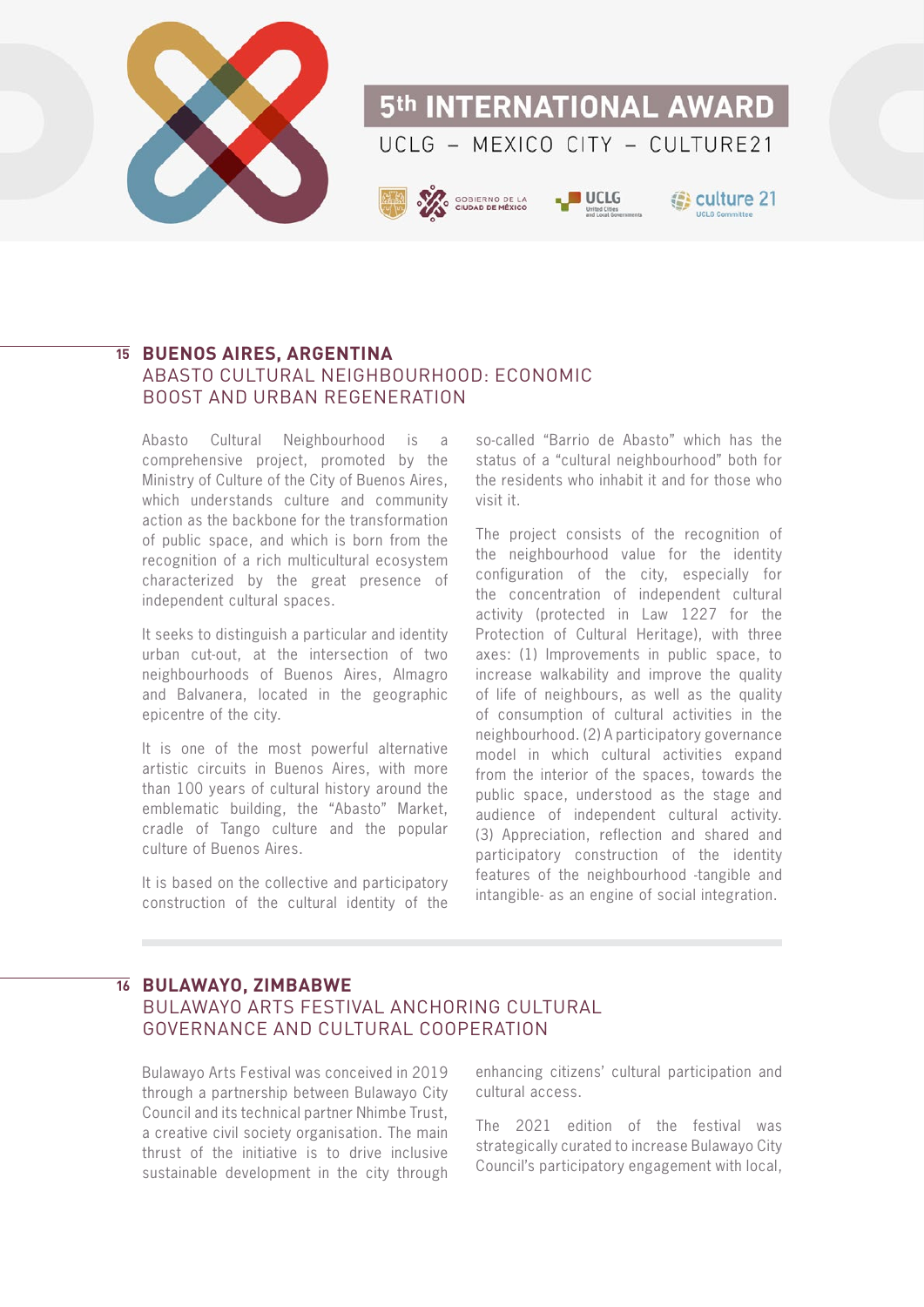

provincial, national, and intergovernmental functionaries whose policy framing and resourcing strategies have a direct bearing on the nature of the enabling environment that the council can leverage on to promote citizens' cultural participation and their subsequent role as co-creators of the city.

Emerging from this curation was the council's partnership with artists and culture professionals in engagements with the Office of the President and Cabinet, six ministries, Bulawayo provincial government, UNESCO, three central government arts and heritage agencies, seven provincial governments and municipalities drawn from across the country, civil society organisations, corporates, and cultural elders.

This emergent cultural governance value chain was necessitated by programming which included the launch of Bulawayo City's urban heritage corridor comprised of six heritage sites which were identified as bearing the potential to enhance the city's cultural tourism; artistic showcases involving 134 acts performed by 348 artists; a pre-festival national tour involving seven cities from where creative content for the festival was generated; a cultural governance conference which served as a peer-peer learning exchange between local governments and civil society partners on sustainable strategies that can enhance urban cultural policy making, eco-cultural tourism and culture-led urban development; digital creative content programming accessed by audiences from 53 countries across the world.

### **BUSAN, REPUBLIC OF KOREA** BUSAN GALMAETGIL, A CULTURAL VALUE PROMOTION PROJECT MANIFESTED THROUGH URBAN TRAILS

The Galmaetgil project has created Busan's people centreed Galmaetgil trails showcasing cultural content, encapsulating local traditions and history as well as its nature environments and climate while presenting Busan's artistic sensitivity and uniqueness to promote cultural values.

Since Busan's declaration of "a walk-friendly city Busan" and creation of eco-cultural trails under the name of "Green Ways" in 2009, 278.8 km of Galmaetgil have been built with nine courses and 21 sections. Galmaetgil means beautiful trails in Busan, coined by combining the Korean words Galmaeggi or seagulls, Busan's symbol, and Gil, or roads.

Under the vision of a green smart city and core values of a low carbon green and attractive cultural tourism city, Busan is enhancing public health by providing easily accessible ubiquitous trails for relaxation and giving opportunities for cultural enjoyment through convenient and clean urban trails.

To revive dwindling cultural and artistic activities and meet public needs of relaxation and cultural experiences during COVID-19, in 2021 Busan initiated Project Galmaetgil 2.0 harnessing the features of its mountains, oceans, rivers and hot springs. The project has since been developing new Galmaetgil with fresh stories and historical meanings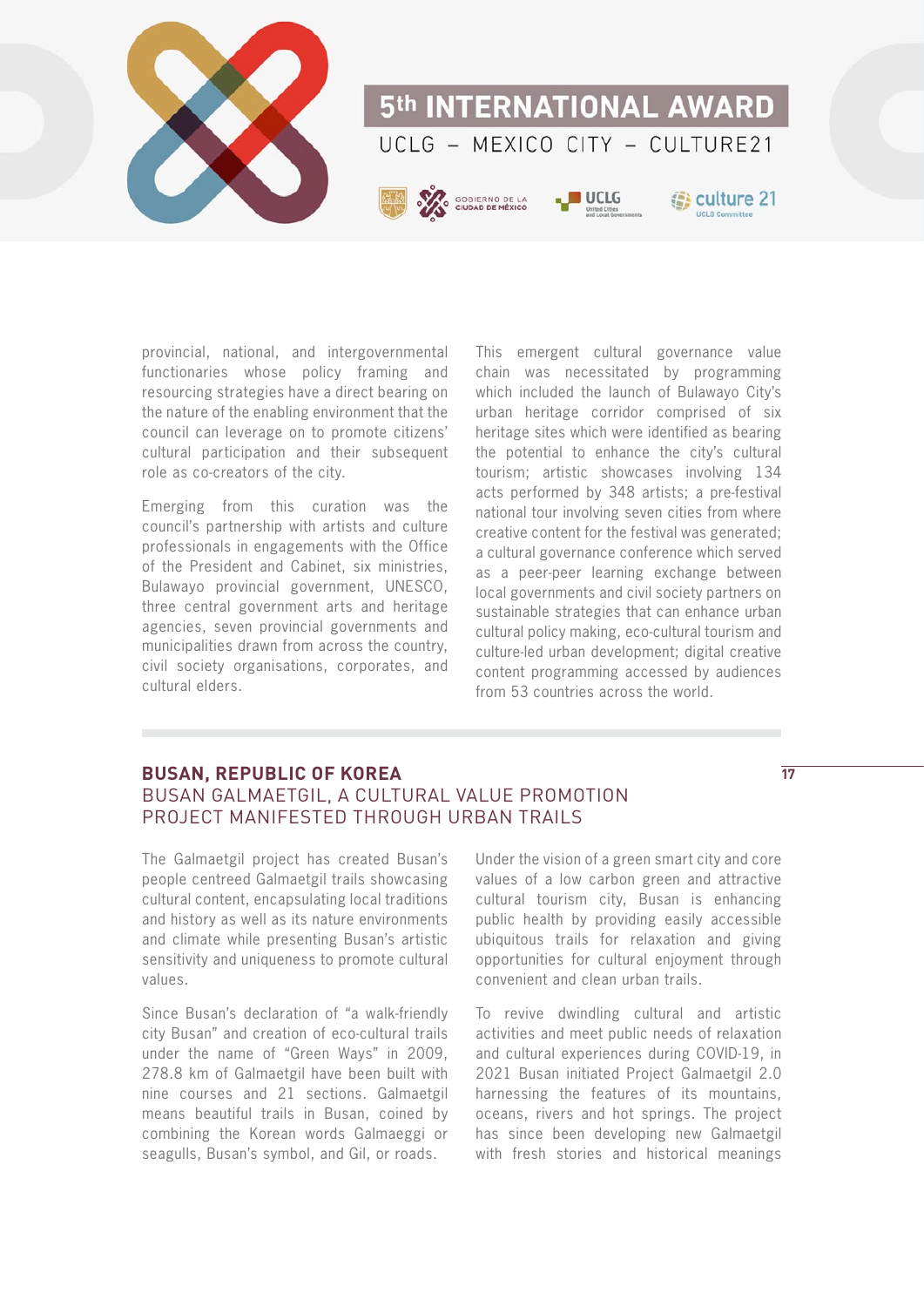

unique to Busan. While operating various programmes for citizens' relaxation and cultural value production, Busan is engaging in cultural agenda setting activities to respond to climate emergencies.

The key implementation items include: (a) improving Galmaetgil walking environment for a walk-friendly Busan; (b) developing content that offers unknown histories and unique stories of Busan; (c) building environments for

mental and physical relaxation for emotional health amidst the pandemic; (d) upcycling art-based beach combing projects raising awareness of climate change; (e) tourism programmes of low carbon eco cultural experiences; (f) operating civic campaigns aligned with private organisations and NPOs and engaging in communication and public promotion through media and SNS to promote Galmaetgil.

### $\overline{18}$  BÜYÜKÇEKMECE, TURKEY BÜYÜKÇEKMECE CITY OF CULTURE AND ART

The programme "Büyükçekmece City of Culture and Art" was initiated in 2000 with the aim of promoting cultural democratisation and social inclusion. Since then, lots of training, concerts, exhibitions, workshops, festivals, performances, and competitions have been organised under the programme in order to ensure "the right of everyone to take part in cultural life" at the local level. For this aim, it has collaborated with universities, CSOs, international peers, neighbourhood initiatives, the private sector, and cooperatives not only in the implementation phase but also decisionmaking phase.

Indeed, all the above-mentioned activities were decided upon with particular attention to the different groups' needs and expectations as well as the unique cultural values of the city. In order to give a better response to the impacts of the COVID-19 pandemic on social, economic and cultural rights, the need for adaptation has become essential for the "Büyükçekmece City of Culture and Art" programme and necessary actions have been taken immediately by considering "new normal".

Because research on the effects of the outbreak points out that the vulnerable segments of society such as refugees, Roma, children with disabilities, the elderly, and women as well as cultural workers are disproportionately affected by the negative conditions created by the pandemic, the programme has been revised accordingly.

To illustrate, a rapid digital transformation has been started in the municipality to ensure that cultural services are not interrupted for these groups. In this process, it was also given special importance not only who benefited from cultural services but also who provided the services. Indeed, the programme attempted to create a space for groups who are most affected by the lockdown measures such as Roma musicians.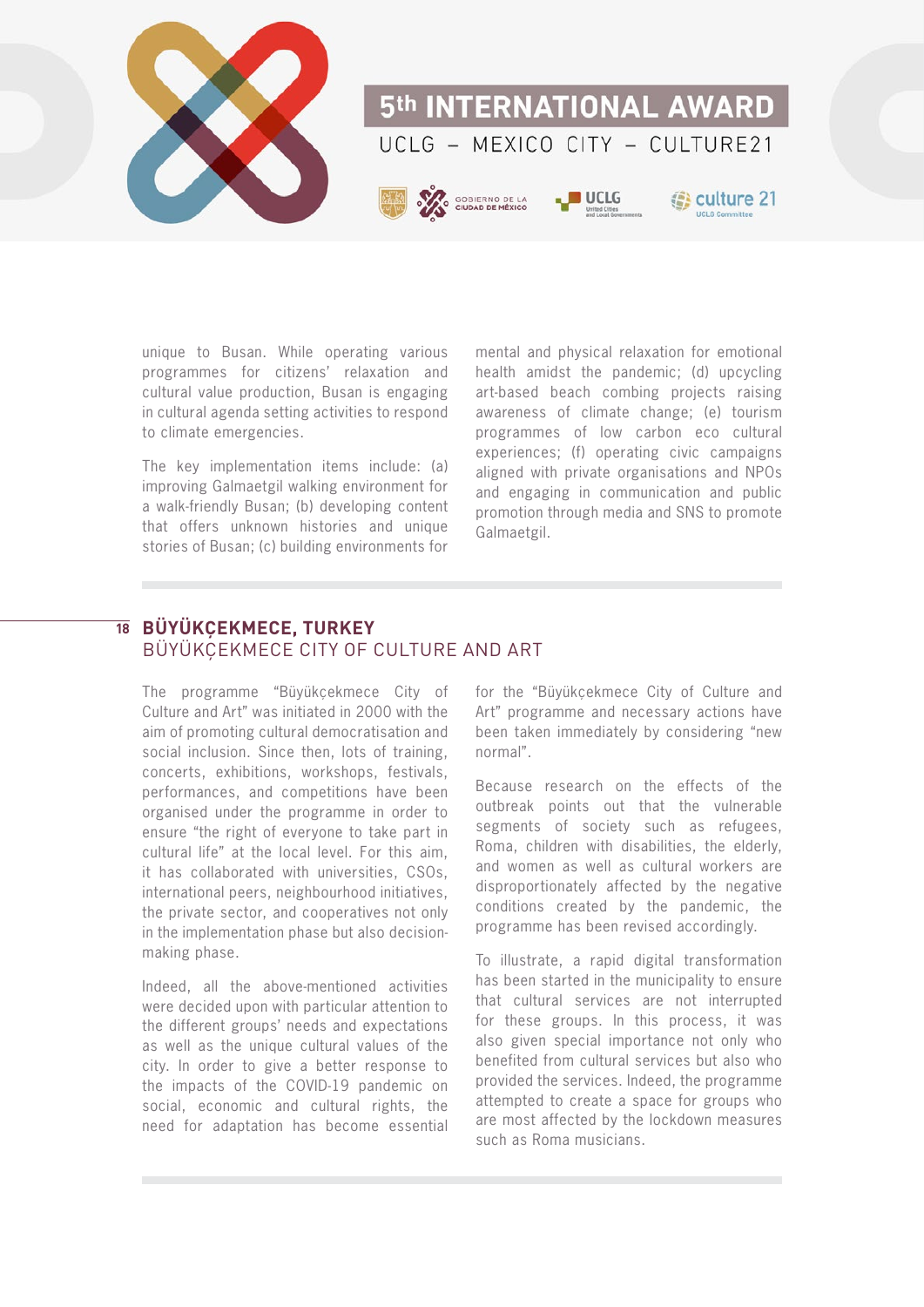

### **CALIFORNIA, UNITED STATES OF AMERICA** CULTURAL RESOURCES CLIMATE CHANGE TASK FORCE

In order to meet the goal of low carbon goals of the Paris Agreement, and the urgency before us, climate solutions must be multi purposed in outcomes- we must work with non-traditional partners for greater ambition. Cultural heritage is impacted by climate change. At the same time, it has enormous potential to drive mitigation and adaptation solutions.

The Task Force is mission tasked to identify the synergies between cultural heritage and the California state government's climate action. In this intersection, it set to understand the possibilities for collaboration of action with non-traditional partners, how cultural heritage

goals could co-exist with other environmental actions, how culture could play a role in helping people make the changes necessary for climate action to succeed, etc.

In taking this look at state government actions, the idea is to increase adaptation and mitigations solutions, show what is possible, and provide frameworks that are scalable at the local level for overall heightened outcomes. California set to, with this Task Force, not only improve its own processes, but to create a wealth of examples that can be adapted, built upon, and implemented across the state, country, and world. By helping ourselves, we can also help others, to help create just, thriving, resilient communities.

### **ÇANAKKALE, TURKEY** CABININ – ÇANAKKALE BIENNIAL INITIATIVE – CONTEMPORARY ART HABITAT FOR SUSTAINING CIVIL SOCIETY

Çanakkale Biennial Initiative (CABININ) is a Çanakkale-based non-profit civil society initiative and a platform of reflection and action for culture and arts formed by the synergy of members coming from different disciplines and various professional backgrounds. CABININ is one of the founding members of the Çanakkale City Council, and it is an active member that worked for the implementation of the Art and Culture Committee in 2015 which it presided over for the first two years.

The main project of CABININ is the International Çanakkale Biennial which aims to produce,

collaborate in and support many national and international activities on the bases of solidarity, social benefit and responsibility. In a process where the Municipality abandoned its dialogue and collaboration with the civil society and limited its cultural policy to populist attractions, CABININ became a natural centre of gravity of the civil society in Çanakkale.

CABININ's objectives and targets have been: (a) To put different social groups in Çanakkale in contact with contemporary art productions, (b)To bring the unique historical,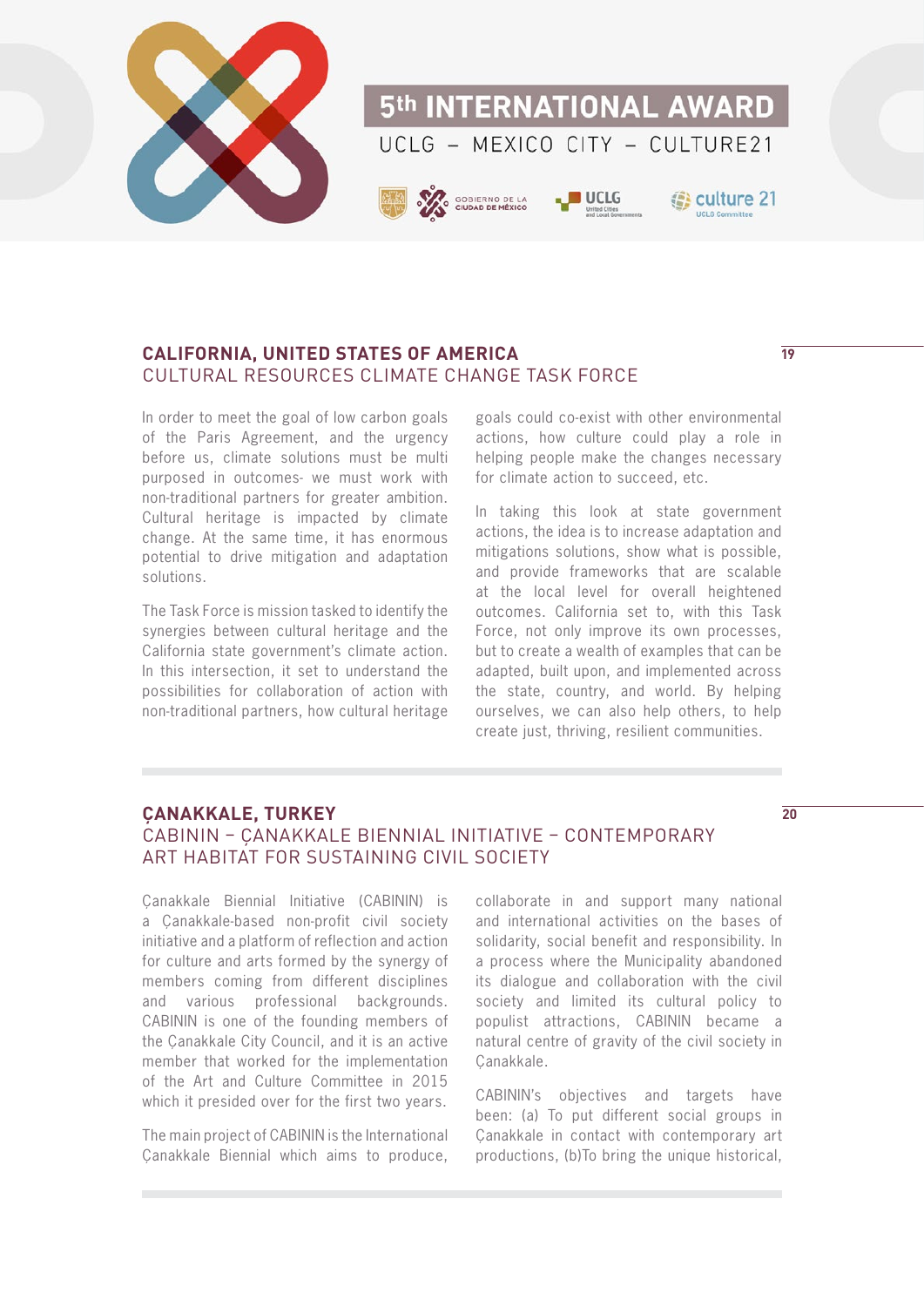

natural and cultural values of Çanakkale to the attention of the international public, (c) To build up international communication and collaboration networks to position the city on the Mediterranean cultural space.

Since November 2013, CABININ also runs an art centre named MAHAL. MAHAL is an old

depot converted into a multi-functional art space for hosting regular activities of CABININ and the civil society. MAHAL serves as an open, multi-functional space for arts and a centre for communication, collaboration, and networking for international projects in various fields of contemporary art, civil society and non-profit activities.

### **CATBALOGAN, THE PHILIPPINES 21**MANARAGAT FESTIVAL: DIGITAL IS THE NEW NORMAL

Deeply rooted on its origins as a coastal community, Catbalogan City's Manaragat Festival has already become a brand of cultural promotion and environmental protection in the island of Samar – Catbalogan City being the island's main commercial, trading, educational, political and financial centre. Primarily as a religious event, Manaragat Festival pays homage to Patron Saint, Señor San Bartolome whose feast day falls every 24th of August. Since 2004, Manaragat Festival has successfully merged culture, environment and development that is reflective of the captivating and endearing features of this captivating City of Catbalogan.

The COVID-19 pandemic has brought a massive challenge not just to Catbalogan City and the Philippines but to the whole global community. It has impacted various aspects of people's lives, initiated debates, and transformed the way governance is viewed. It has also greatly affected the key sectors of the society, be it in the area of public health, labour, economy

or environment. On a community level, the COVID-19 outbreak has also touched many facets of the community life specially in terms of social interaction, use of public spaces and in this case, our cultural life.

From jampacked venues with thousands of viewers, activities were reduced to no viewing audience and just the production team and contestants; from live viewing of competitions to recorded competitions then later on broadcasted live via social media; and all these to comply with the new normal of doing things.

It is high time to transition to the new normal and the advocacies on cultural preservation and environmental protection must continue, not for celebration's sake but for the industries that rely on these activities. From talented Catbaloganon who need avenues to showcase and win; for cultural and creative workers in the industry who needs employment and livelihood opportunities, going digital was critical.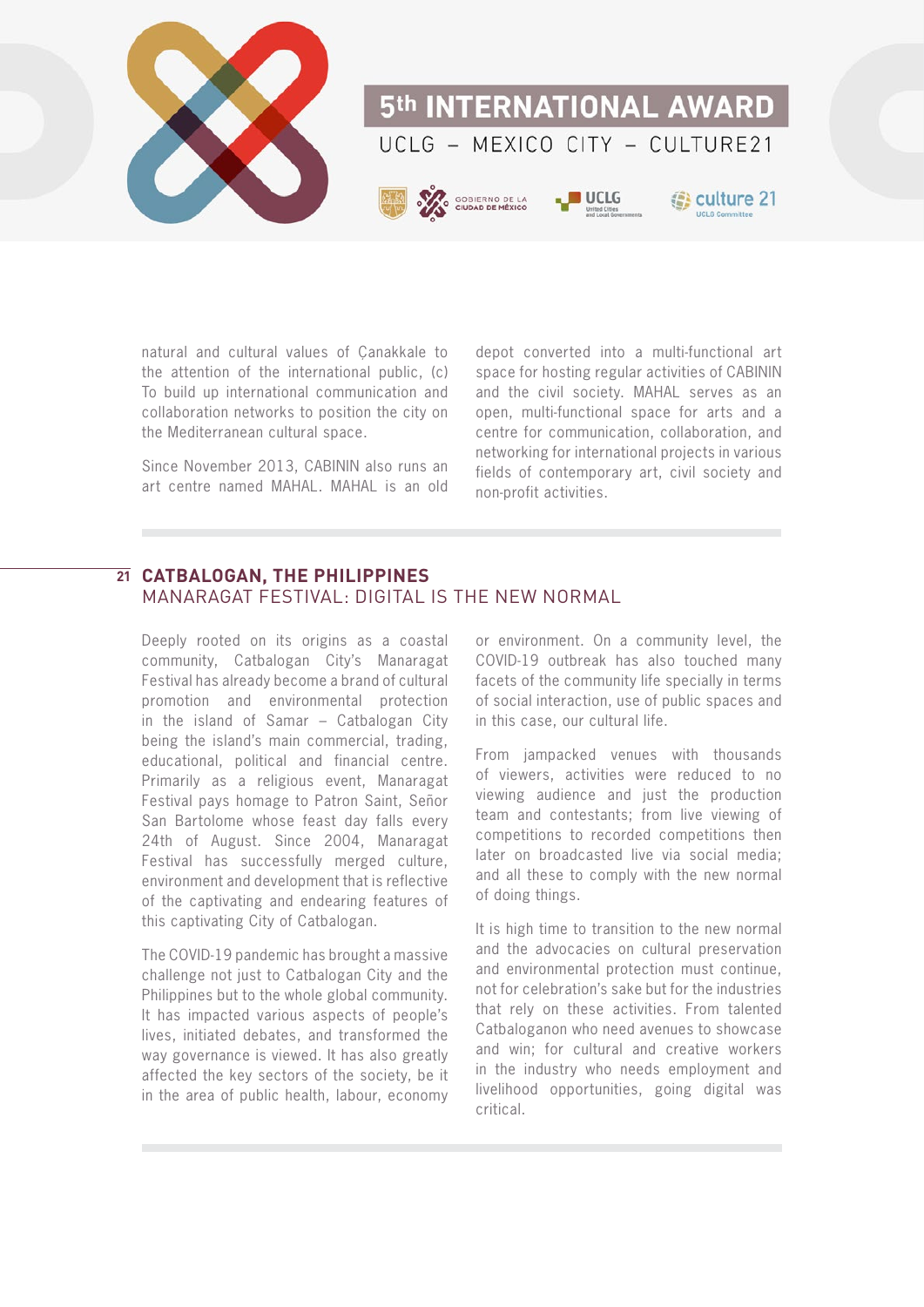

### **CONCEPCIÓN, CHILE** CULTURE PLAN / COVID-19 HEALTH EMERGENCY MODE

The COVID-19 health crisis hit the local creative sector very hard. The confinement and closure of spaces exposed the fragility in which cultural activity was carried out in the city. Faced with this scenario, the Department of Culture of the Municipality of Concepción acted with a sense of urgency, ratifying labour relations, transforming its services from analogue to digital (CAC, C3 and Culture Point) and implementing an Emergency Plan that tactically supported the critical points of the creative sector fabric, seeking to provide it with greater resistance to face the toughest months of the pandemic.

The plan was based on three values: transparency, collaboration and collective sense. It included the following actions: the realisation of a registry of artists and cultural organisations and a mapping of cultural assets in public spaces; the implementation of concepcioncultural.tv platform for the digital dissemination of local content; the strengthening of cultural entrepreneurship by facilitating C3 spaces and supporting the formulation of projects; the creation of a physical and virtual marketing platform mercadodelasartes.cl, the provision of a stream of municipal funds for cultural initiatives and the modification of municipal ordinances to facilitate the access of artists to public space.

### **CUENCA, ECUADOR**

### "APRIL ONE THOUSAND ARTS" AND "I LOVE YOU, CUENCA": ECONOMIC REACTIVATION OF CUENCA THROUGH ART AND CULTURE.

On the occasion of the festivities of the city in the year 2021, the Municipality of Cuenca through its Department of Culture, Recreation and Knowledge, generated two cultural agendas for the months of April and November, respectively. These programmes included artistic and recreational activities to promote the strengthening of cultural economies, promote the appropriation of public space and encourage the exercise of cultural rights as a means to promote citizen well-being in the post-pandemic reality.

The festivities were framed in two proposals: "April One Thousand Arts" (Abril Artes Mil)

and the "Festival I Love You, Cuenca" (Festival Te Quiero Cuenca). The first was held in commemoration of the 464th anniversary of the foundation of Cuenca and was based on a public call for artists and cultural managers from the canton. It was held during the month of April and brought together 614 artists and cultural managers, 5,800 attendees and a reach of 285,990 people on digital platforms. It must be considered that Ecuador was in a state of emergency due to the global health situation.

The second agenda was carried out during the month of November in commemoration of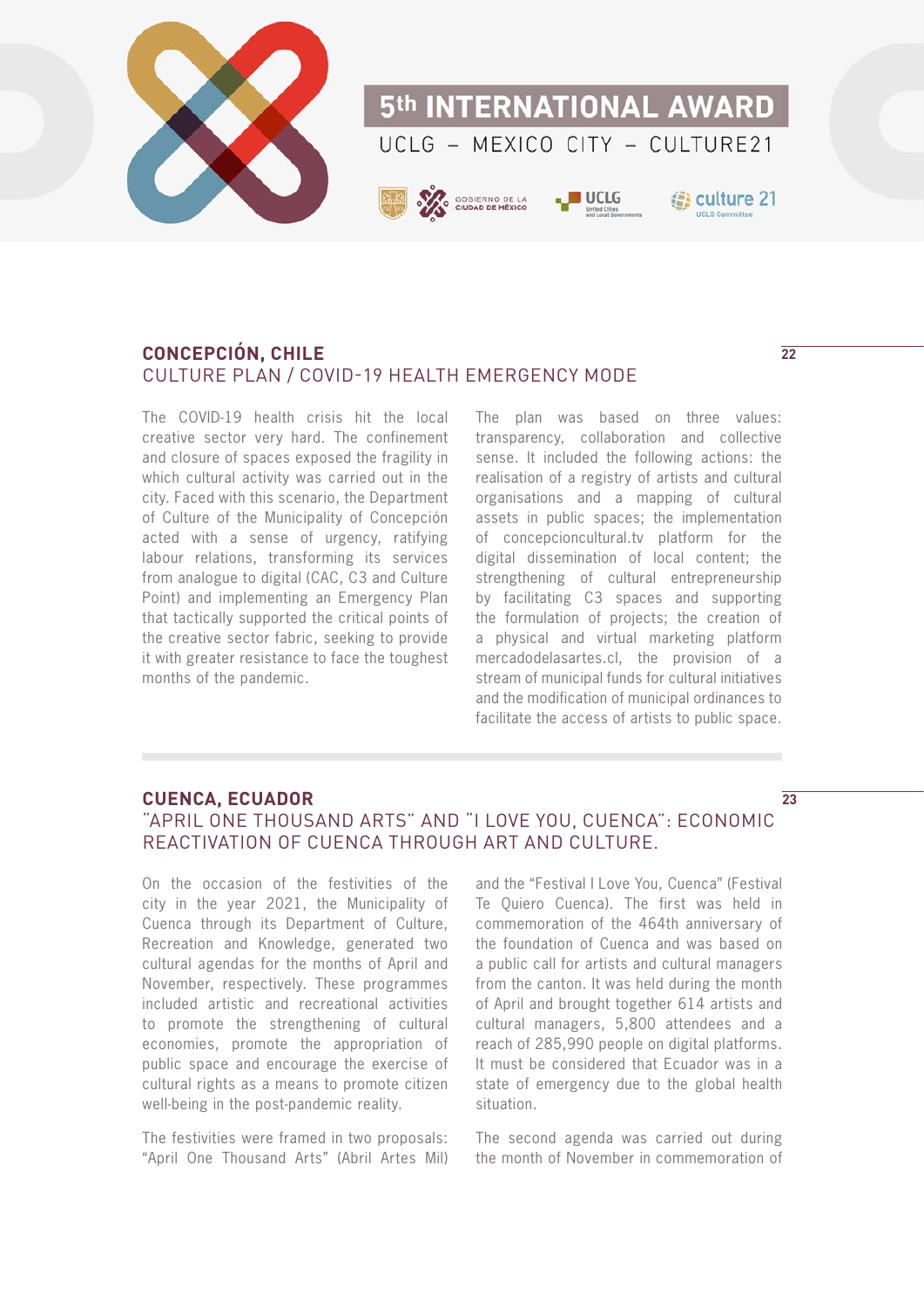

the 201 years of Independence of the city. In this context, the Department of Culture, Recreation and Knowledge promoted the participation of 909 artists and cultural managers; 133,398 attendees, according to the capacity provisions for the health issue; and a reach of 263,300 people on digital platforms.

The activities developed were framed within the performing, visual, musical, audio-visual arts, exhibitions, non-formal education, among others. These initiatives were enjoyed in person in public spaces, heritage sites, museums and theatres in the city, respecting capacity and biosecurity measures. They were also broadcasted through digital media.

The festivals attracted a large number of national and international tourists, generating an integral activation of the cultural and tourist sector of the canton.

### **DAKAR, SENEGAL 24**

### SUPPORTING RESILIENCE AND RELAUNCHING POST-COVID-19 CUL-TURAL ACTIVITIES IN THE CITY OF DAKAR (2020 - 2022)

In Senegal, on 2 March 2020 the Ministry of Health and Social Action informed public opinion of the first case of a person with COVID-19. To prevent the spread of the disease, the government of Senegal took drastic measures: curfew, confinement of the population, compulsory wearing of masks, compliance with the COVID-19 health protocol, limitation of travel, closure of all non-essential structures, prioritisation of teleworking, etc. Hotels, restaurants, mobility and culture (including the cultural events sector: shows, festivals and tours, productions, services under cancelled regular contracts, subsidies and sponsorships for committed projects suspended) were among the sectors heavily impacted by COVID-19.

To alleviate the suffering of the populations, the State of Senegal has set up the "COVID-19 Force Fund" in the amount of 1,000 billion FCFA, a budget supplied by the private sector, development partners and all goodwill. The City of Dakar has contributed up to 100 million CFA francs in this momentum of national solidarity, strengthened the system and technical platform of its hospitals, supported its agents through the granting of food vouchers, reinforced the means of the "Dakar Clean City" and supported the Dakar cultural sector in its resilience and post-COVID-19 recovery strategy.

The City of Dakar has bet on a support fund for private cultural initiatives in the amount of 150 million FCFA to help the Dakar cultural sector overcome the COVID-19 crisis (performing arts, visual arts, audiovisual, fashion, book and edition). The City has also made other types of expenditure in connection with the response strategy against COVID-19: Maison des Cultures, projects placed under public service delegation, labeled projects, support for cultural activities on digital platforms, funding for cultural conventions, support for resilience projects against COVID-19 in a few hospitals, visual arts training project ''FAV'', awareness-raising campaign against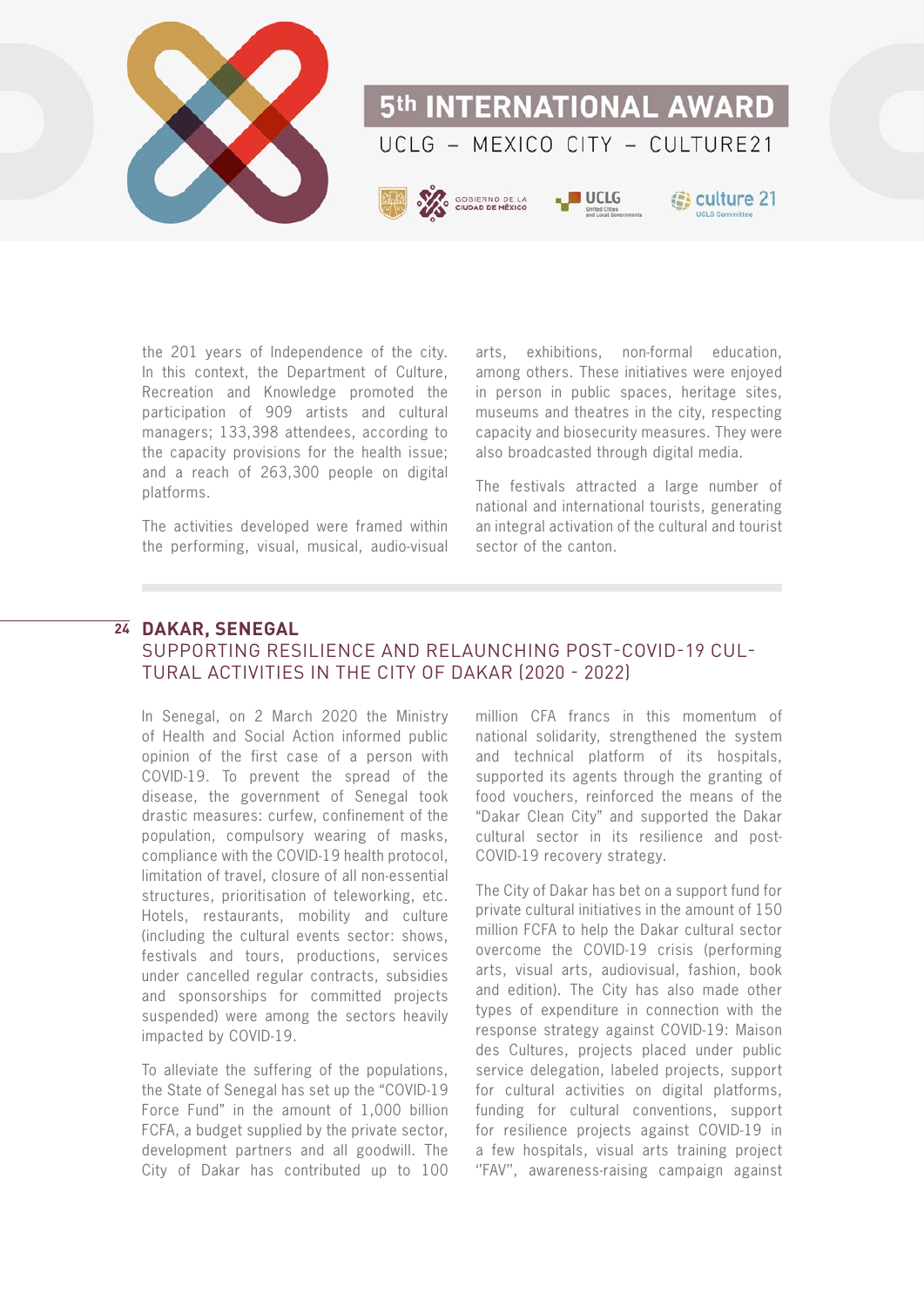

COVID-19, support for places of worship for preventive measures (compliance with protocol health) and food vouchers for Dakar City officials. The Department of Culture and Tourism has strongly encouraged the artistic and cultural community to use digital dissemination strategies to maintain the relationship between "cultural offers" and

"audiences". Overall, the City of Dakar's support for its artistic and cultural community is essentially based on two major pillars: the preservation of jobs and living conditions for artists and other cultural professionals (resilience in the face of COVID-19) and the pursuit cultural activity (post COVID-19 recovery).

### **DONOSTIA / SAN SEBASTIÁN, BASQUE COUNTRY, SPAIN** DONOSTIA COMMUNITY OF PUBLIC DIPLOMACY (DCPD)

Donostia Community of Public Diplomacy (DCDP) is a project that arises in the context of the International Course on Public Diplomacy / Cultural Diplomacy that took place between 21 and 23 July 2021 in Donostia, within the framework of the International Summer Courses. It is a project promoted by Donostia Kultura and the Donostia City Council. The idea of organising the Congress stems from the firm will to promote, from Donostia, an international initiative that addresses public diplomacy with a comprehensive and diverse perspective.

The course was attended by top references in public diplomacy and more than one hundred people representing more than thirty countries participated. The success of the congress, and what was called the spirit of Donostia, gave rise to the idea of creating a community to promote initiatives with high added value in the field of public diplomacy. A space for debate, exchange of ideas, knowledge and experiences that strengthen public diplomacy, called to play a leading role in the current context.

The pandemic and, subsequently, the war that is raging in Ukraine, has highlighted the need to intensify ties and relationships between countries, cities, regions, cultures and, ultimately, between citizens from all over the world.

After the congress, and once the Community, was established, two online seminars were held on gastrodiplomacy (December 2021) and on sports diplomacy (April 2022) as central themes. In total, there have been more than three hundred people who have participated in both events and with two elements that should be highlighted. First, the geographical and social diversity of the participants. Second, the contribution of experts who are top references in the field of public diplomacy. We have created a community of more than 500 people that is growing day by day.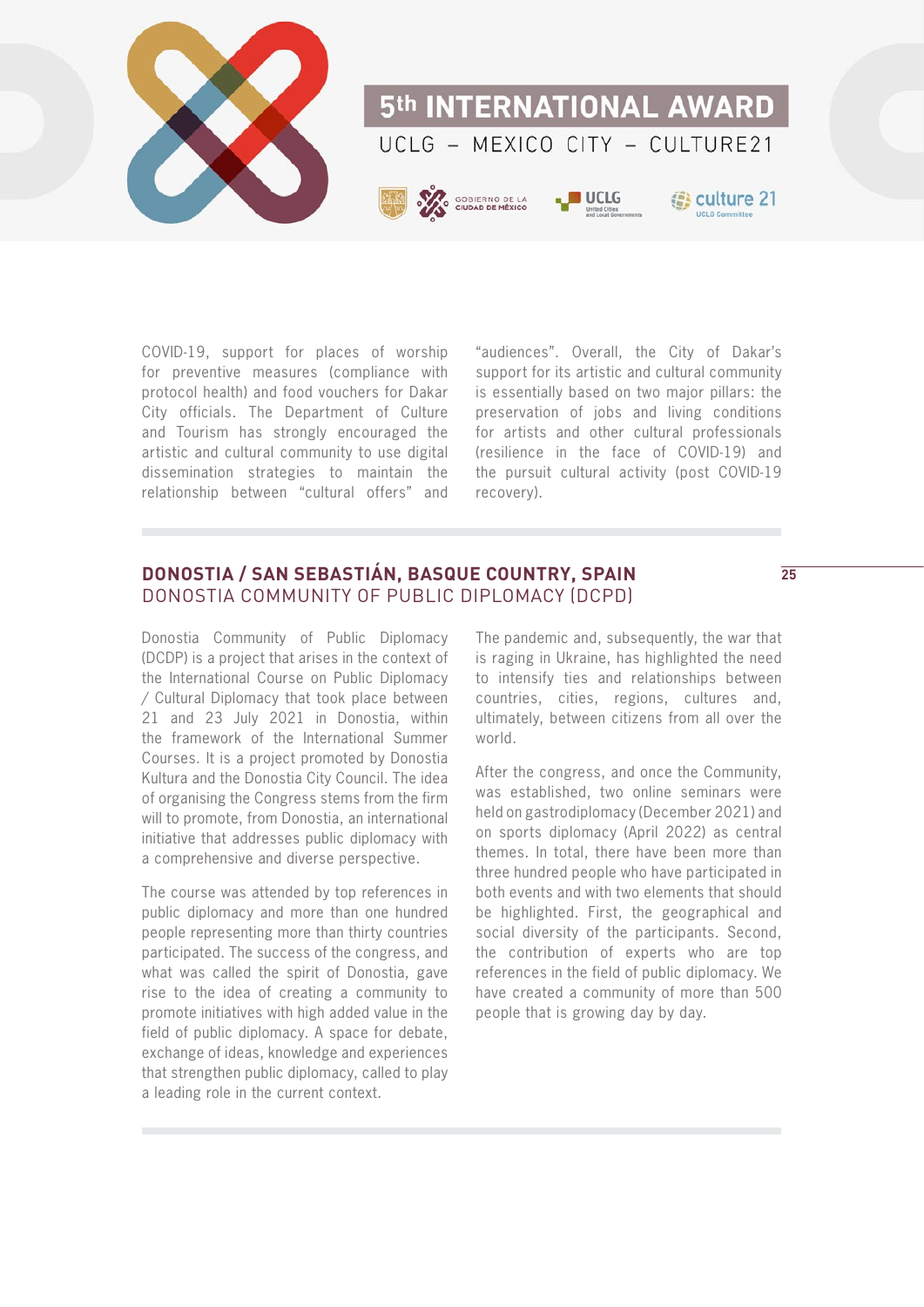

# 5th INTERNATIONAL AWARD UCLG - MEXICO CITY - CULTURE21



# **B** culture 21

### **DUBLIN, IRELAND 26**

### 'AWE' - CULTURAL ENGAGEMENT THROUGH ACCESSIBILITY, WELLBEING AND EVIDENCE

AWE is a cultural engagement project based on accessibility, well-being and evidencing of outcomes, initiated by Dublin City Council Culture Company in April 2020 as a sustainable response to the challenges of the COVID-19 pandemic and how this was affecting our cultural wellbeing and our ability to connect, converse and create.

The Culture Company has developed an infrastructure that puts people at the centre of our work. Our approach is to: (a) Listen - to learn about what's important to the people of Dublin; (b)Respond - we programme responsively based on what we learn; (c) We keep listening and responding - to make sure our work stays relevant; (d) We test new methods, models and approaches to culture and society.

This approach continued to be key in responding to the pandemic, ensuring the cultural rights of everyone who calls Dublin home and as a key component of the caring system.

Three strands emerged as the project developed - firstly the issue of accessibility. The question of how people find, share and participate in the activities of the Culture Company.

Secondly, there was the question of wellbeing: could cultural participation support increased well-being at a time when frontline services were under immense pressure and the mental and physical health of the wider population was 'at risk' from infection, enforced isolation and social distancing, and the closure of many community and cultural services?

Thirdly, we looked at the question of evidence. We knew from our experience that cultural participation was impacting how connected people felt to their neighbourhoods and the city, but now there was an opportunity to see what role it could play at this extremely challenging time, which might also help us to build a case for how best culture can contribute to our post-pandemic recovery.

### **EGHLID, FARS, IRAN 27**

### VOLUNTARY AND CHARITABLE PARTICIPATION OF CITIZENS TO DEAL WITH THE COVID-19 CRISIS IN THE CITY OF EGHLID

With the onset of the corona crisis in February 2020 in Iran and its epidemic in all parts of the country, people were exposed to the outbreak of the virus. At the beginning of the crisis, due to its widespread prevalence and lack of

necessary facilities in the field of health to prevent the spread of the virus, items such as masks were severely scarce and it was not possible to provide masks for all people.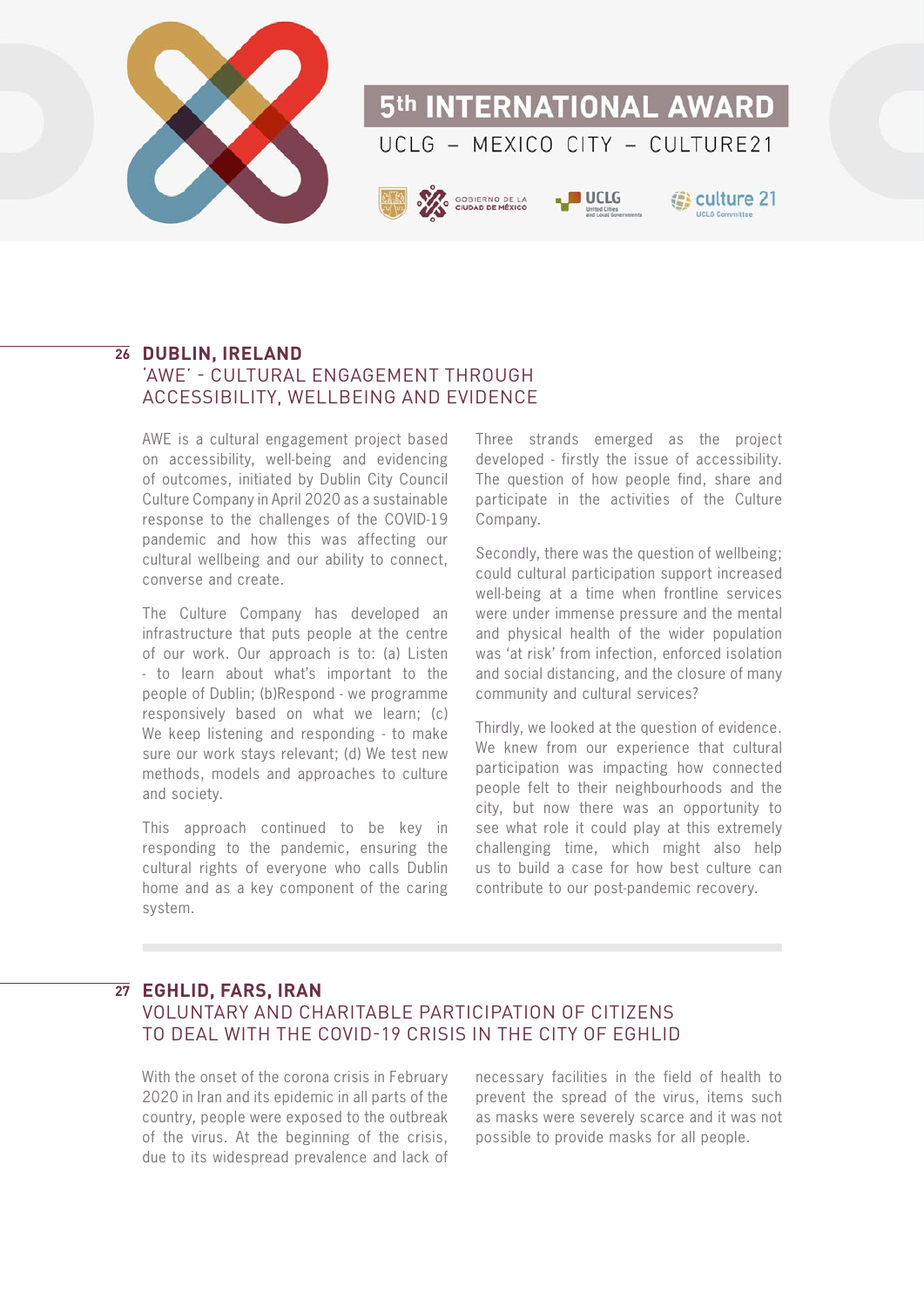

A project called preparing and sewing masks by volunteer groups in Eghlid city was defined. In this project, in the first step, donations from charitable people were collected to provide raw materials, and after purchasing the raw materials and items needed, the volunteers, who were generally women, were trained in sewing and preparing masks. This process was under the supervision of the city health centre to make sure that the process of preparing the mask is done hygienically. After preparing for these steps, the first mask production workshop was established in the city and about 30 women in this workshop started sewing and preparing masks. The manufactured masks were given to the health centre and they were distributed in the city.

With the good response of the citizens and the help of donors, good work was done and caused a total of 6 other mask production workshops to be established in the city that could meet the basic and urgent need of people for masks and somehow prevent the spread of coronas. A good experience happened in the city and the sense of public participation and cooperation of good people was one of the important and significant points of the implementation of this project. Also, the successful experience of this project led to the establishment of mask production workshops in other neighbouring cities.

### **EL CARMEN DE VIBORAL, ANTIOQUIA, COLOMBIA** INTERNATIONAL THEATRE FESTIVAL "EL GESTO NOBLE", A STAGE FOR IMAGINATION

Since its creation, the Theatre Festival "El Gesto Noble", among its searches and purposes, had an essential and forceful commitment: to consolidate itself as a special protective environment. Its origin has that explanation, a Noble Gesture that was born in the midst of a dark social and violent situation, in the locality and the in the country (Colombia). After XXVI editions, it continues to teach us how art becomes a special device of transformation, thought, strength, utopia and as an offering of dignity and nobility towards ourselves.

Currently the International Theatre Festival "El Gesto Noble" is consolidated as one of the artistic and cultural processes in the field of performing arts that has the most projection in the eastern region of Antioquia, and as a vital part of our intangible heritage, and beacon to reaffirm that we are committed to culture, as a principle of Good Living and social cohesion and resilience in El Carmen de Viboral. Today, it is socially assumed as one of the great festivities of the performing arts that the department of Antioquia and Colombia have.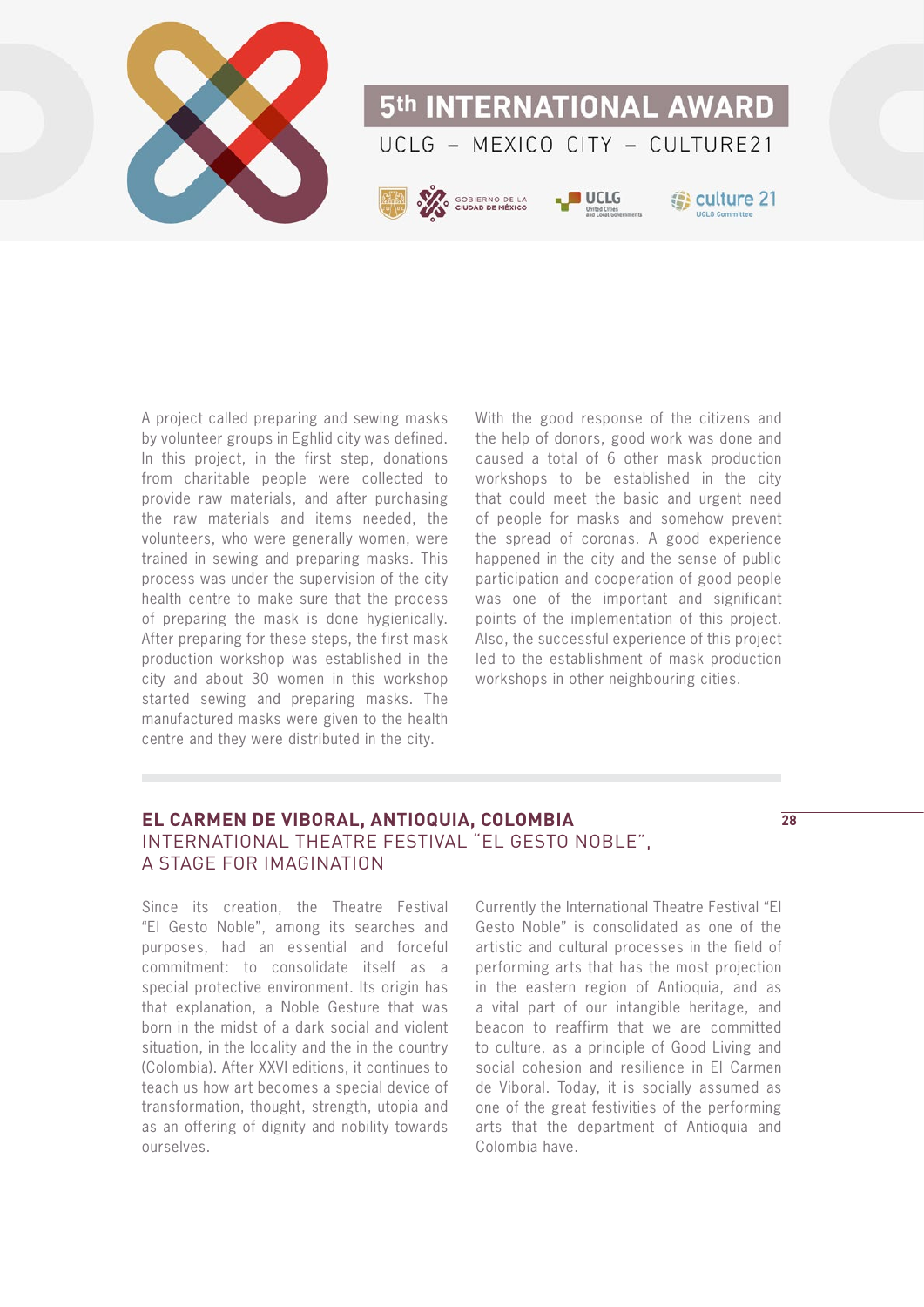

Convinced that in critical moments such as those we have faced regarding the health emergency and the pandemic effects of COVID-19, we find in the arts and culture the best alternative for establishing links that until now were believed unthinkable, to promote new narratives and guarantee environments of collaborative creativity intertwined with emotions and with the recognition of the territory, thus becoming a protective environment in difficult times.

The festival, which has already completed XXVI editions, has been reinvented in its last years to continue guaranteeing the construction of citizenship and community, and to undertake joint action that contributes to consolidating culture in El Carmen de Viboral on more resilient, innovative and open horizons.

### **ELEFSINA, GREECE 29**MYSTERIES OF TRANSITION

Through our programme we are seeking to unveil the invisible side of Elefsina, marking a new era for the city and its transition to a new model of development, focusing on its dynamic cultural assets, through the MYSTERIES OF TRANSITION, which moves along three strategic axes: PEOPLE/SOCIETY, ENVIRONMENT, LABOUR. Through this moto we have chosen to describe the ability of art and culture to become the catalyst for this transition.

#### **PEOPLE / SOCIETY**

#### **Socio-political challenges Europe faces today**

The first axis runs through the thread of the evolution of society from antiquity to the present, in order to connect the alien with the familiar, to discover hidden aspects, memories, and elements of cultural diversity.

### **ENVIRONMENT**

#### **The challenge to redefine our relationship with the environment and nature.**

The second axis focuses on the environment, sustainability and wellbeing, seeks new ways of appropriating the city and focuses on the need to redefine our relationship with the natural environment as a prerequisite for sustainable development.

#### **LABOUR**

### **The challenge to face the economic side of the transition, focusing on the challenge of work and the workforce of the future**

The third axis explores the past and future of Labour, the common European challenges of precariousness and the cultivation of a model of a contemporary, sustainable economy, characterised by the innovative interconnection of art with sectors such as industry, science, technology and social innovation.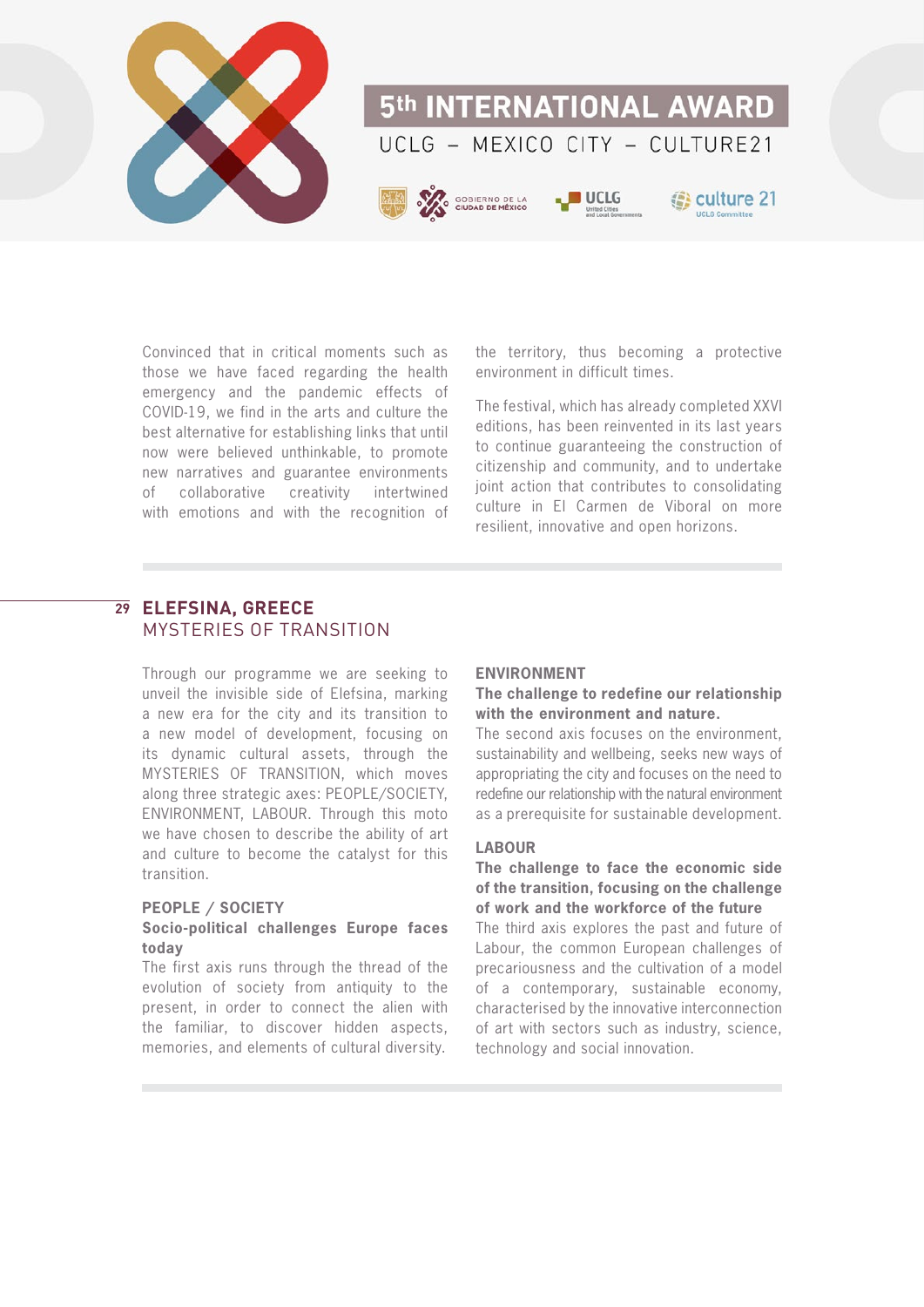

### **ESCH-SUR-ALZETTE, LUXEMBOURG** CULTURAL GOVERNANCE IN ESCH-SUR-ALZETTE

The Cultural Governance of Esch is a longterm project, which constitutes one of the foundations of our cultural strategy, Connections 2017-2027.

It met different needs: (1) To create a shared and sustainable decision-making body with cultural actors, more democratic, transparent, fair and attentive to stakeholders (politicians, institutions, associations, artists, audiences, partners, etc.); (2) To circulate information in the sector to better coordinate the actions of the sector; (3) To establish a vocabulary, knowledge and know-how common to all actors (particularly on the public) to facilitate exchanges and contribute to the professionalization of the sector; (4) To involve the actors in the strategy and embark them on a shared vision.

In concrete terms, governance is expressed by: (a) the establishment of a Cultural Governance Council (on which sit the institutions and

associations and, occasionally, partners from the sector) which has drawn up its own responsibilities and the objectives of the strategy and meets every month since 2018 for exchanges and joint decision-making; (b) the establishment of a new, more transparent and equitable sector financing system; (c) the creation of the post of Head of Studies and Training, which leads this Council and has contributed, so far, to around twenty studies of audiences or evaluations (in relation with university teams), as well as around sixty training courses on cultural management and communication or awareness of the role of culture in socio-environmental transition. These studies and training feed the work of Esch cultural actors.

Governance was self-assessed in 2021 with Agenda 21 for Culture, which was largely positive. In 2022, a more qualitative assessment should capture its impacts in detail and consider its future and possible adaptations.

### **FATIH, ISTANBUL, TURKEY** YEDIKULE FORTRESS RESTORATION AND CULTURE AND ART SPACE PROJECT

Istanbul has 34.715 registered cultural assets, and 10,520 places in Fatih District. First of all, as Fatih Municipality, our governing policy is to make this precious cultural heritage spirit of Fatih sensible and liveable for citizens. We define this strategy as "Planning Fatih with culture." The aim is to offer a life combined with culture and revive Fatih's tangible and intangible cultural heritage.

The most concrete reflection of this view; is bringing Yedikule Fortress into use as a Culture and Art Space. Yedikule Fortress, which is the intersection point of Ottoman and Byzantine history, is being restored by Fatih Municipality and as a living example of restoration; on the other hand, it has been brought as a value to Fatih, even to Turkey, as a place of culture, art, and tourism. The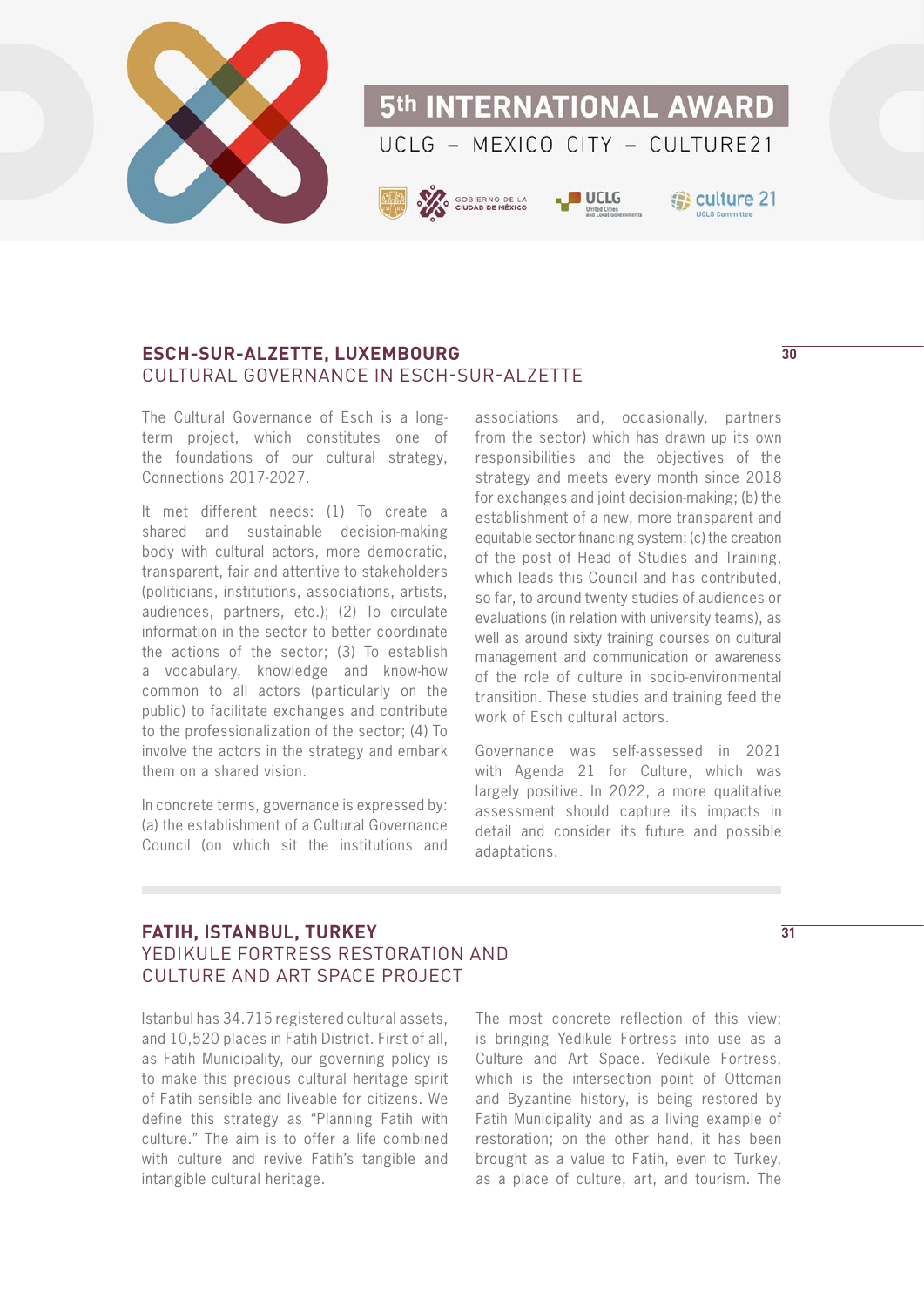

Fortress area construction dates back to 413 and was left idle for a long time.

Thanks to the project, the area has turned into a culture and art space for a densely populated region since also green spaces and socio-cultural spaces are needed. Before waiting for the long restoration processes to finish, Yedikule's legendary garden was opened to visitors and hosted many cultural events during the pandemic process. Its' openair spaces have been an advantage in terms of access to culture after the pandemic, and Yedikule has become a new centre for Istanbul with events, exhibitions, concerts, talks, special tours, and installations that may attract international attention, such as video mapping.

Yedikule Fortress was also used as an exhibition space for the Yeditepe Biennial, an open-

air art exhibition with 226 local and foreign artists and 282 artworks. Within the scope of the biennial, 10,542 people visited Yedikule Fortress. Besides, to reduce the impact of the pandemic process, Yedikule Fortress trips were initiated, and a total of 6.005 people participated in the Fortress Trips in one year; He spent time in the fort accompanied by a guide. Yedikule trip applications are made online over this address https://akademi. fatih.bel.tr/form/yedikule-hisari. Apart from this, "Touring the service places" Project was initiated. Fatih residents who could not leave their homes due to the pandemic were taken from their houses and brought to the project points. One of these project points is Yedikule Fortress. Within the scope of the "Touring the service places" Project, 804 people visited the Fortress as a special service.

### **GAO, MALI 32**ALANGA TRADITIONAL SONGHOY GAME: PERPETUATED DURING COVID-19' TIMES

Alanga is a preparatory youth wrestling in the time of the Songhoy empire. This wrestling was used to test the intelligence, courage, endurance and social level of young Kanfary, but over time Alanga became a game for young people from the Songhoy community, which is played in the moonlight. This game allowed this Songhoy community to teach values to its youth such as: endurance, courage, intelligence and social.

We count this cultural game among our Songhoy intangible cultural heritages, this Alanga game has played an important role in promoting peace and living together. This is why our cultural association Alanga intends to organise a local competition of the said game between young people from all communities in the Gao region each year.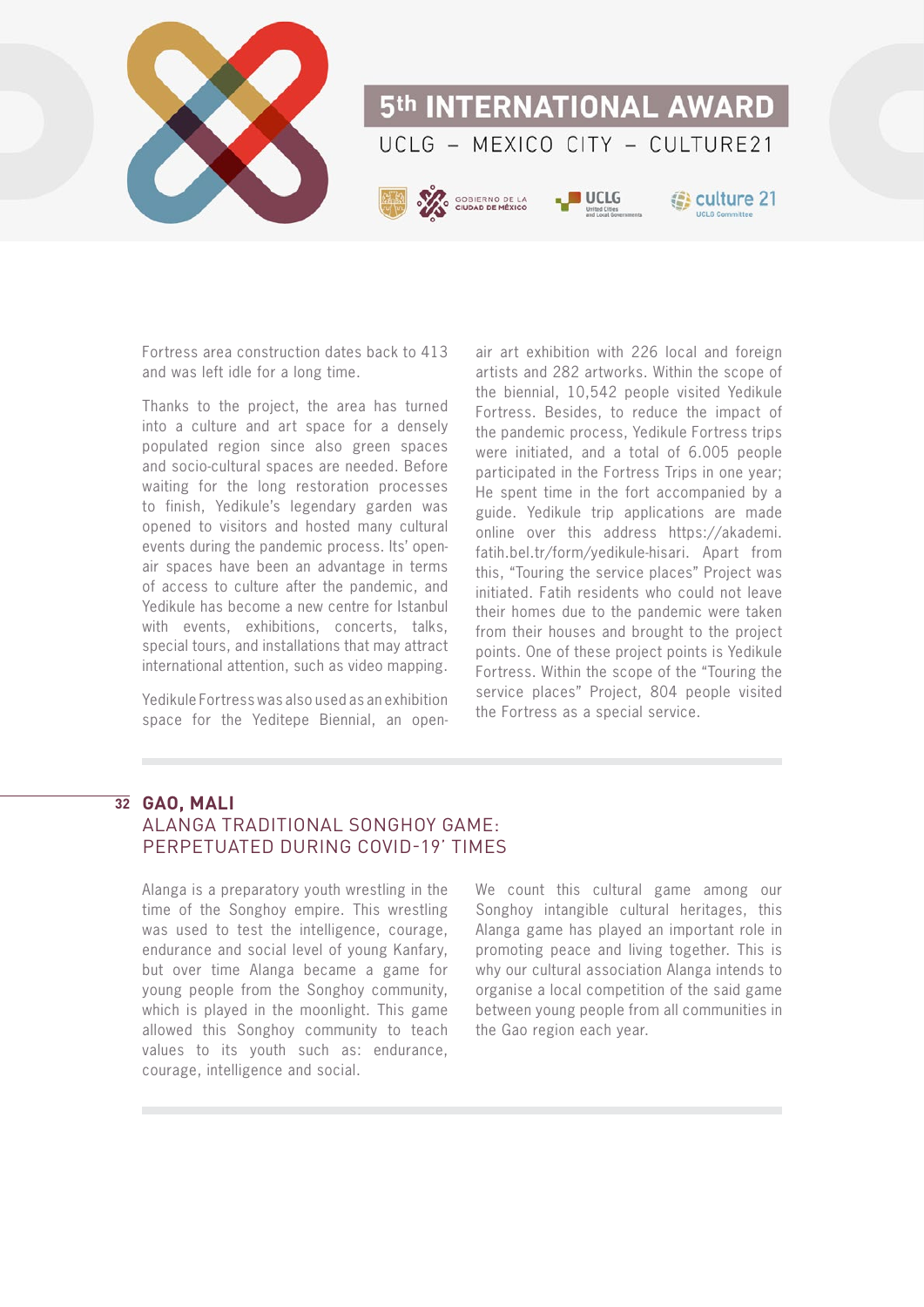

### **GIMHAE, REPUBLIC OF KOREA** BULGASARI PROJECT

Gimhae Cultural Foundation's 'Bulgasari Project', which was started for the first time in Korea, is a supporting project that began with sincere respect toward artists in Gimhae. This project is to support the creation, production, and artistic activities of performing arts organisations and artists in Gimhae.

One of the major changes is that performances and artists are selected through not competitions but consultations, which is held on a first-come, first-served basis for evaluation. Any performing artists or organisations that meet the minimum standards can apply for this project. Once they are selected, the foundation provides space, professional manpower, expenses and overall artistic activities for artists' creation. It provides continuous motivation for the growth for artists without categorizing 'patrons' and 'recipients' under the name of 'support'. It aims to help establish

a sustainable support system through communication between artists and the foundation, which serves as a bridge of mutual growth for artists in order to think about motivation for sustainable growth, and to provide citizens with quality local performing arts. Ultimately, this Gimhae's unique support programme will realise a roadmap for creative artistic activities and artist growth through the following process: transformation from a place for managers to a place for artists and citizens, from one-time support to cumulative and sustainable support, from a competition structure to an experiential structure, from a management structure to a support structure, and from provisional support to suggesting support. It is the project of a ray of hope during the COVID-19 era and for support and enjoyment altogether.

Reference: **[https://blog.naver.com/gtour\\_](https://blog.naver.com/gtour_guide/222674325451) [guide/222674325451](https://blog.naver.com/gtour_guide/222674325451)**

### **GIZA, EGYPT** AYADY MISR – HANDS OF EGYPT

The Ministry of Local Development launched "Ayady Misr" platform for electronic marketing during the celebration of Egyptian Women's Day, March 16, 2021, in partnership with the World Food Programme (WFP) and the executive company E-Aswaaq misr, one of the companies of the e-finance group of the Ministry of Communications and Information Technology. The goal of the platform is to enable sustainable livelihoods for households and ensure the supply of high-quality products to customers.

The main objective of this platform is to develop a common, harmonised e-commerce platform to strengthen and sustain the ability of beneficiaries to do business and to increase the income for livelihood beneficiary for women and other SMEs. This will be done through Public Private Partnerships.

The Project will contribute to the economic and social empowerment of the societies, in line with the national e-commerce strategy, Egypt 2030.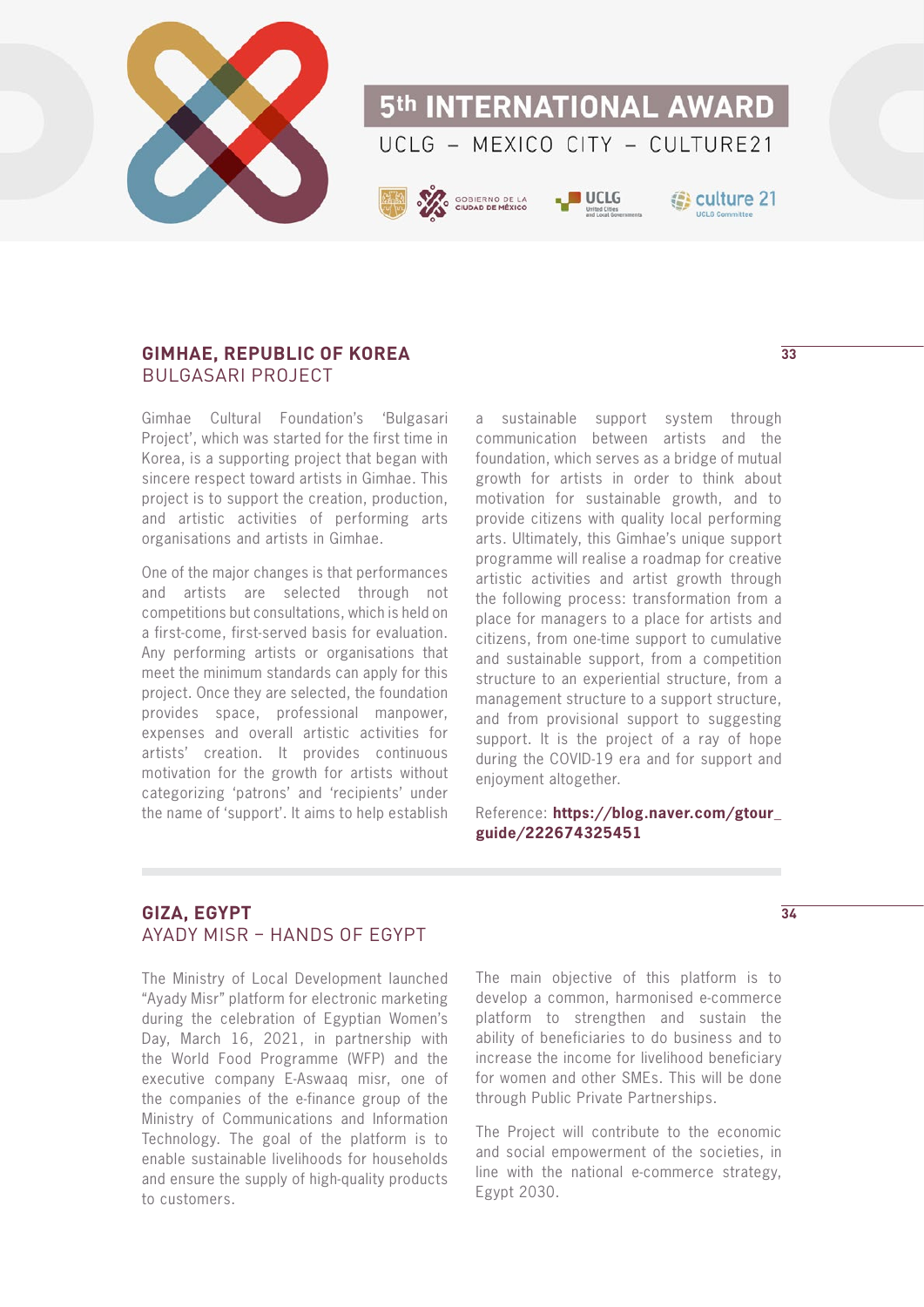

E-commerce in Egypt can play a crucial role in achieving the country's developmental goals.

Egypt aspires to harness the power of E-commerce to help catalyse innovation,

growth and social prosperity in the digital economy, support and enhance trade, enable the development of new businesses and services, and increase people's welfare.

## **GRANOLLERS, CATALONIA, SPAIN 35**

### "LA QUIOSCA": ART TO STRENGTHEN THE SOCIAL NETWORK OF THE NEIGHBOURHOOD AFTER THE PANDEMIC

La Quiosca" (the Kiosk), art to strengthen the social network of the neighbourhood after the pandemic has been carried out in one of the neighbourhoods of Granollers that presents the most inequalities. The objective of the project is to strengthen community ties, recover social life and guarantee cultural rights in the common space to face the consequences of harsh confinement and the COVID-19 pandemic crisis.

The rehabilitation of a disused kiosk, an open-air radio and the painting of an artistic mural in one of the neighbourhood's squares, have served as a beacon for irradiating conversation and listening devices and as a space for bonding, participation and access to culture and art.

In "La Quiosca" (the feminine name is not accidental) the questions How do we take care of ourselves? How are you living in a pandemic? and When have you felt bad? have structured the work with different neighbourhood groups and also with people who freely occupied the space.

The responses, concerns and comments collected have been exposed in La Quiosca and have been the subject of conversation on Radio Quiosca, the radio programme that was broadcasted from there. They have also been the material that has inspired the artist's mural intervention.

In Radio Quiosca, the words and songs have sounded again in the square. Boys and girls have broadcasted their voice, along with that of other neighbours, educators and municipal officers to express how each one has experienced the confinement in the neighbourhood.

3TTMAN, the artist chosen to paint the wall, has created his intervention to the rhythm of the neighbours' comments. Under the title "When the animals returned to the city", its bright colours, with the Granollers hospital as the architecture represented in the painting and four totem animals, the artist reminds us of the importance of mutual care.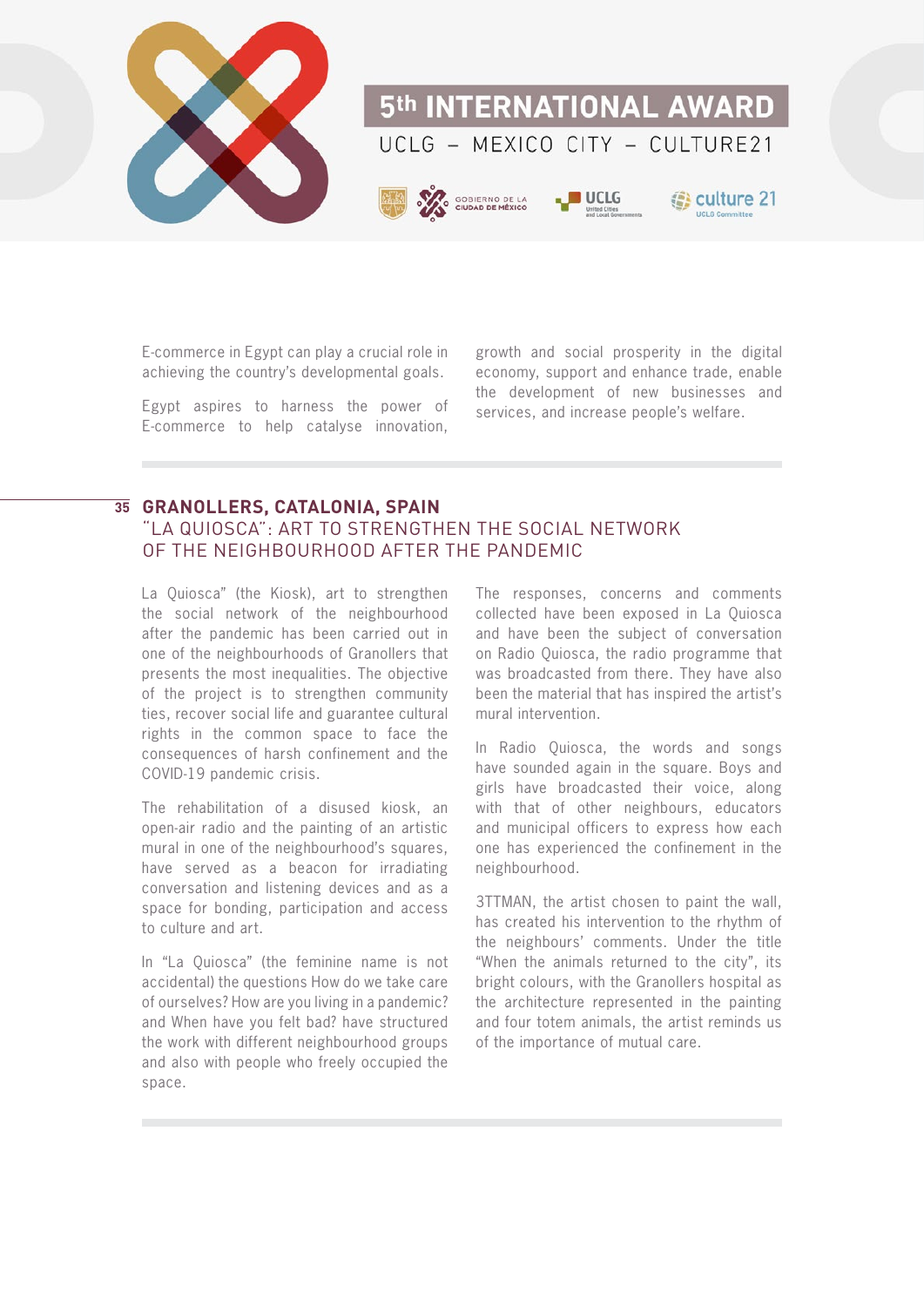

### **GUANAJUATO, MEXICO** DIGITAL ART #CULTUREATHOME

The Municipal Government of Guanajuato, through the General Directorate of Culture and Education, works in favour of fostering the promotion and dissemination of artistic and cultural expressions in Guanajuato to guarantee the conservation and promotion of our culture, as well as a solid identity in which we can all express our freedom of thought; has the firm determination to strengthen the comprehensive education of the population through art, the promotion and dissemination of tangible and intangible heritage to safeguard it and that new generations are able to enjoy it.

The years 2020 and 2021 have been years in which the pandemic we have suffered has come to revolutionise and change our system of fostering, promoting and enjoying culture and education. Despite this, it has been possible to carry out a series of artistic and civic activities that promote that cultural identity, and that allow citizens to join the activities with the purpose of

strengthening comprehensive education, in addition to commemorating, celebrating and remembering events, historical events, and festivities that spread the traditions and customs of Guanajuato.

Sanitary confinement does not represent an obstacle to continue fulfilling and assuming the commitment to enrich the offer of artistic, heritage and educational training; rather, it is an impulse to seek new ways to reach the Guanajuato population. Therefore, the initiative offered an opportunity for artistic groups to spread their art, but also to mitigate the consequences of the global pandemic; all of them, successful projects of our Municipality and that were worthy of sharing both on the official Facebook page of the Directorate of Culture and Education and on the page of the OWHC (Organisation of World Heritage Cities) to collaborate and participate with other member countries to promote actions against COVID-19.

#### **GUNSAN, REPUBLIC OF KOREA** OUTREACHING COMMUNITY CULTURAL CAFE

This is a project in which lecturers are sent to a commercial building to provide the residents of Gunsan (at least five) with lessons on Lifelong Learning courses in liberal education, arts & literature, fitness & sports, hobby & leisure, language, and IT & computer, to a nearby commercial building

at the desired time. Basic (beginner) and Sustainable (Intermediate, more than two years of the same course in a learning club form) are operated regularly for three periods (2hours once a week) and operated irregularly for companies with at least five residents in attendance.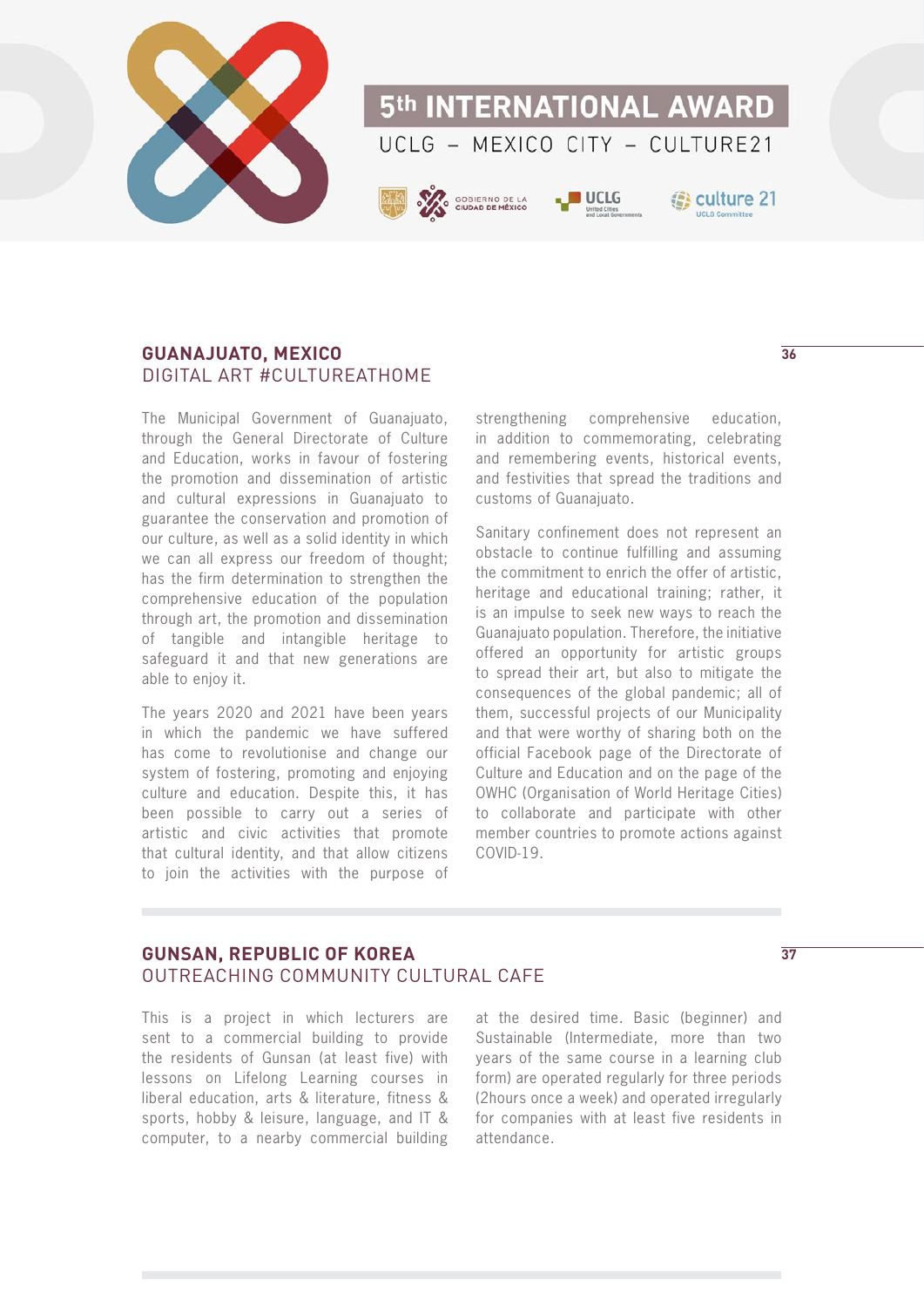

- Lift restrictions on time and space. Open day and night, weekdays and weekends. Using a commercial building and public venues as a learning convergence space to take courses anywhere, any time.
- Expansion of participation for all generations. Everyone (children, elderly, and office workers) can participate, and the learning club created can grow as a proactive group through active learning.
- Revitalise local business. Routinising a Lifelong Learning course could promote and attract customers to quiescent business streets as education, business, and job coexist in a commercial building.
- Create job opportunities. Through the promotion of an economic model with various fields engaged, women with interrupted careers could act within the community and be employed.

### **HAVANA, CUBA 39**CREATING AND SHARING IN TIMES OF COVID-19: STRATEGY FOR HERITAGE MANAGEMENT IN THE HISTORIC CENTRE OF OLD HAVANA

The project arises from the need to maintain cultural vitality after the temporary closure of cultural institutions due to the advance of the pandemic. On Facebook, the most widely used social network in Cuba, a system of 46 pages of museums, cultural centres, libraries and research offices was conceived, some of which already existed and another 11 were created within the framework of the project, moderated by the page of the Cultural Programme (@ ProgramaCulturalOficinaHistoriadorHabana), from which the main content and events are prioritised and shared and at the same time own content is generated.

At different times of the year, six campaigns were organised that fostered inter-institutional dialogue with diverse audiences: Virtual Challenge Discovering Heritage (for the International Day of Museums), Routes and Walks: a Virtual Hug (summer campaign to stimulate family participation), Loyal to Leal (in Spanish, "Leales a Leal", to highlight

the contributions of Eusebio Leal, the Chief Historian of the City on the occasion of his birth), Children's Book Festival and the Day of Older Adults, trying to respond to the interests of these age groups. In addition, different creative and coaching services were enabled for youngsters and their families. The work reached people with disabilities and in other situations of vulnerability linked to different social projects of the OHCH (Office of the Historian).

The strategy was complemented through other social networks and online spaces: Twitter, Instagram, WhatsApp, Telegram, mailing lists and websites. In this way, the Office achieved a coherent and diverse cultural product, one that has been nourished by the creativity and richness provided by the uniqueness of institutional profiles and which, at the same time, responds to common work patterns. The efficiency achieved has made the work on social networks essential and the project is advancing towards new stages.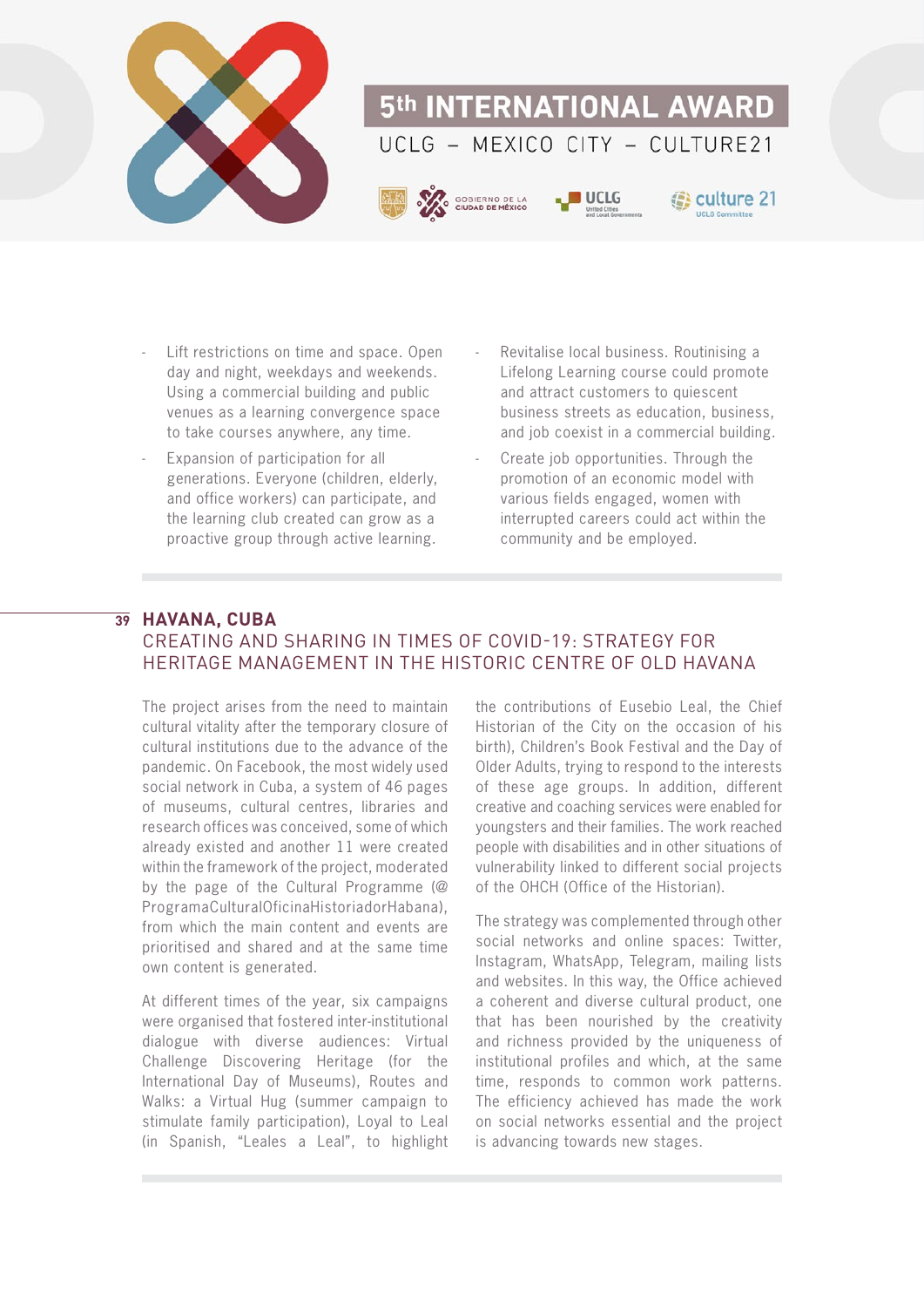

### **HUECHURABA, CHILE** HUECHURABA SCHOOL OF MUSIC

The Huechuraba School of Music was an initiative that emerged during the first months of the emergence of COVID-19 in Chile, where the municipal Department of Culture had to adapt to the conditions of confinement and social distancing for the delivery of its cultural content. In this context, the School of Music was born, which has the teaching of 11 different musical disciplines: piano, acoustic and electric guitar, violin, cello, bass, singing, trumpet, saxophone, drums, Afro-Latin percussion, and Andean instruments. In addition, a compulsory common course of musical reading is taught.

The School of Music celebrated its first birthday with achievements that exceeded all forecasts. It currently has 350 students, a very high demand that accounts for the manifest need of the inhabitants of the municipality to develop in the field of musical arts.

The requirements to participate in this School are to be 6 years old or older (no limit), reside in the community, have an instrument, be responsible and have a great desire to learn.

### **INCHEON, REPUBLIC OF KOREA** INCHEON EMBRACING THE WORLD – TO CONTRIBUTE TO RESTORING WORLD PEACE

This project was designed to encourage the local community to participate in enhancing peaceful and inclusive society for sustainable development in line with SDG 16, as well as to implement Culture 21 Action's Heritage, Diversity, and Creativity.

Incheon serves as Korea's gateway to the rest of the world with various international organisations located, becoming home to diverse ethinic groups from all over the world. Incheon, a place where the Korean emigrants left their home to start a long journey to the other side of the world seeking new hope in the early 1900s, is promoting various policies to be a more inclusive city that better understands different cultures based on its people's painful

experiences as the diaspora. The city whose local community actively participates in achieving the Sustainable Development Goal of Peace, Justice and Strong Institutions, had difficulties carrying out international exchanges due to the antivirus restrictions nationwide and lockdowns in many countries during the COVID-19 pandemic.

Moreover, disinformation sparking racial discrimation and hate crimes against Asians further hindered cultural and people-topeople exchanges. However, with the growing importance of mutual understanding and cooperation for the world's coexistence, Incheon has produced a documentary film about Heritage, Diversity, and Creativity of its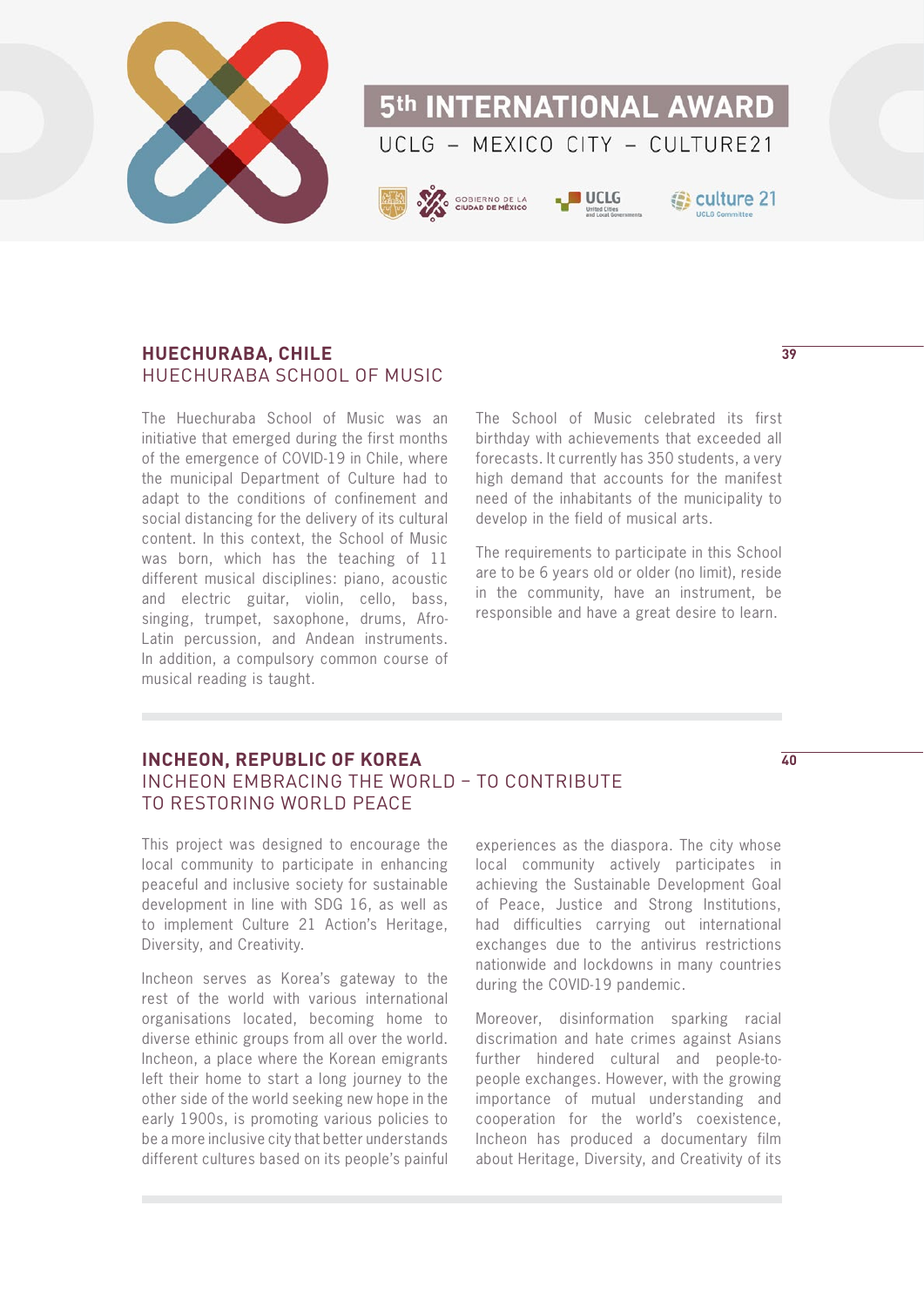

sister cities in order to overcome challenges in face-to-face diplomacy and encourage people to be part of international diplomacy while deepening their understanding on different cultures. The city plans to introduce the documentary to a global audience in collaboration with a local TV station.

This is a participatory documentary film project for mutual prosperity and cooperation among global cities. The single-episode documentary is based on the city of Merida, Mexico, one of Incheon's sister cities. It covers the history of immigrants, life of Korean-Mexican couple in Korea, and multi-cultural families who respect different histories and cultures with historical architectures and cultural elements in the

background. The preview event is scheduled on April 27 and will be aired worldwide in May.

Particularly, discussion is underway with Korean students studying abroad, overseas Korean communities, the Korean embassy, etc. to broadcast the film in Merida. Having the immigrants in the local community participate in the documentary production which deals with their culture, life stories and other issues in need of attention, Incheon intends to highlight the significance of understanding on other cutures and ethnicities at a time when in-person exchanges are challenging, thereby contributing to the establishment a futureoriented relationship.

### **IRIGA, SOUTH CAMARINES, BICOL REGION, THE PHILIPPINES 41**MASARIG NA IRIGUEÑO (IRIGA CITY RESILIENCY AND RECOVERY PROGRAMME)

Due to the COVID-19 crisis, Iriga City, through Mayor Madelaine Y. Alfelor, has launched the Iriga City Resiliency and Recovery Programme, composed of innovative initiatives aimed to address the adverse impact of COVID-19, at the same time, promoting cultural rights and resiliency of Irigueños. The initiatives are focused on five (5) thematic outcomes, namely: livelihood and business development; agricultural and fisheries; social services; health services; and infrastructure development.

One of the initiatives is the "Vegetables on Wheels" aimed to assist farmers, including cultural groups, to earn and maintain their livelihood by selling produce to households during the community lockdown. The concept came up due to the need to strictly observe the Community Quarantine where residents are prohibited from going out of their homes. Trucks loaded with fresh vegetables, rice, and fruits, among others, served as mobile stores that visited 36 communities of the city. The LGU bought the vegetables directly from the farmers and were sold at a low price to ease the plight of poor households. Iriga City is the first LGU in the Philippines to implement the "Vegetables on Wheels" that was eventually replicated by other LGUs.

Another initiative is the e-Tinagbakal, an online cultural event that showcases and helps market products made by local businesses, including cultural groups, in the city. Members of the city's indigenous peoples and their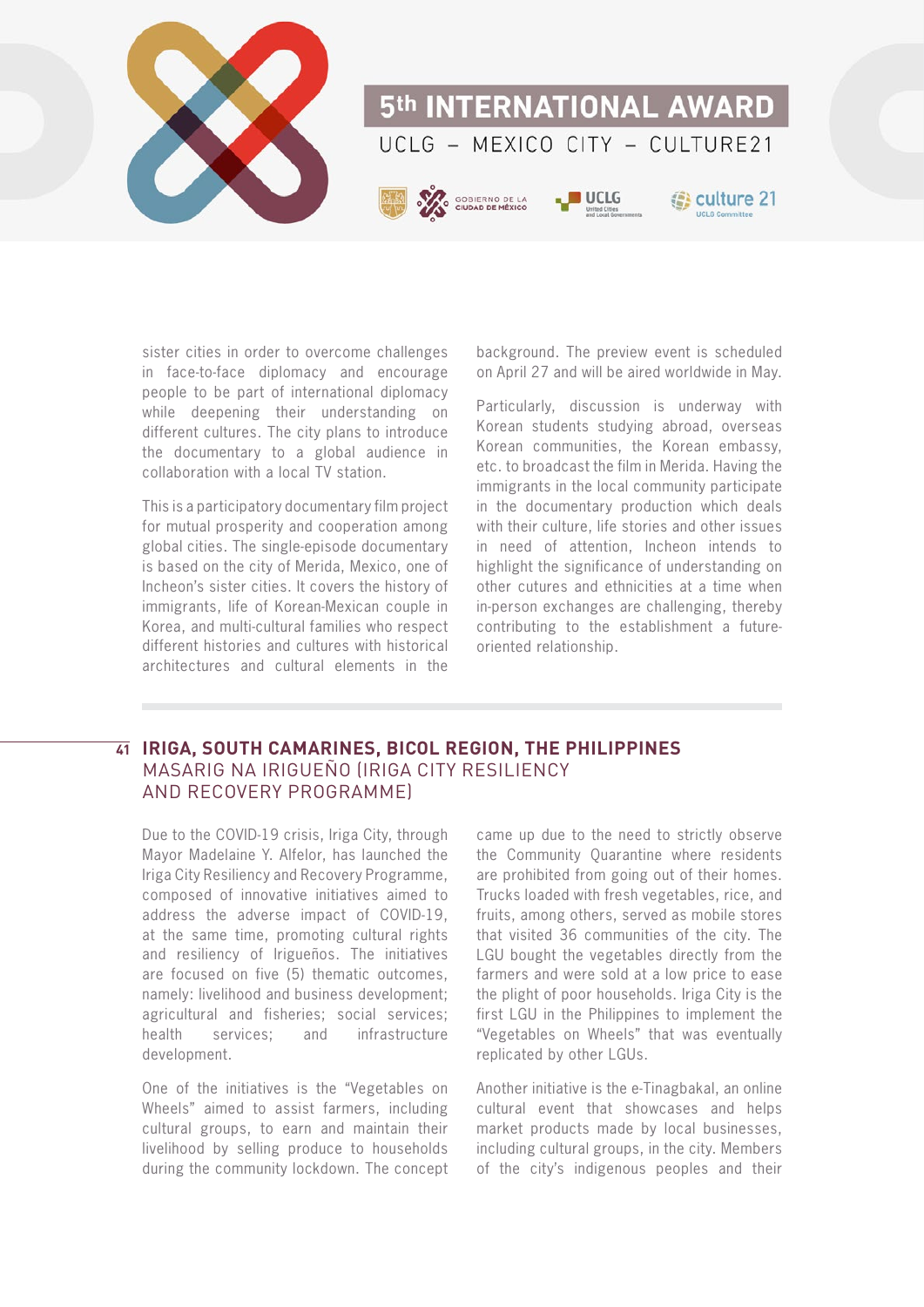

agricultural produce were featured, as well as the products of local MSMEs. Tinagba Festival, celebrated every February 11th, is a reenactment of an old pagan ritual of offering the best produce of the land. A parade of colourfully decorated bull carts with equally

colourful dressed men and women makes the celebration very festive. But because of the pandemic, large social gatherings were prohibited, thus, the need for alternative ways of celebrating the festival that formed the e-Tinagbakal concept.

### **IZMIR, TURKEY** IZMIR'S PROJECT ON BOOSTING UP CULTURE AS A KEY FOR RESILIENCE AND DEVELOPMENT

Developing its policies with the awareness that culture is a crucial component in sustainable development, along with economic, social, and environmental constituents, Izmir brings culture to the forefront in all its policies, plans, and practices in various fields. As stated in the "Izmir Declaration" published in September 2021, "When local governments, cities, and communities acknowledge culture as part of sustainable development they can empower all humanity".

As a response to the pandemic crisis, Izmir Metropolitan Municipality (IMM) has developed and conducted a comprehensive and innovative policy named "Crisis Municipalism". It offers new models for delivery of local services, budget allocation, governance, and many policy areas including culture as a main pillar of the policy.

This policy, first in Turkey, envisages structuring not only for the COVID-19 but also for all critical conditions, global and local disasters, and afterward. It aims to preserve the sustainable character of culture as well as economic, social, and environmental

dimensions in any crisis period in line with the circular culture approach. Believing that economic and even ecological transformation can only be achieved with culture, Izmir has decided that cultural elements must be kept alive to reduce the burden of deepening crises. Accordingly, Izmir envisaged political actions for supporting and preserving culture through active participation and strengthened solidarity to keep the society alive.

Crisis Municipalism provides access to culture, encourages active participation despite the restrictions, triggers solidarity, and corresponds to technological opportunities. Thus, the negative economic and social effects of COVID-19 on culture are reassured through participatory processes and active support enabled by IMM.

In other words, IMM embraces governmental, economic, and cultural measurements together and adopts comprehensive solutions against the challenges caused by the COVID-19. Crisis Municipalism policy, while aiming to respond to the ongoing crisis and post-crisis recovery, it also created sustainable practices.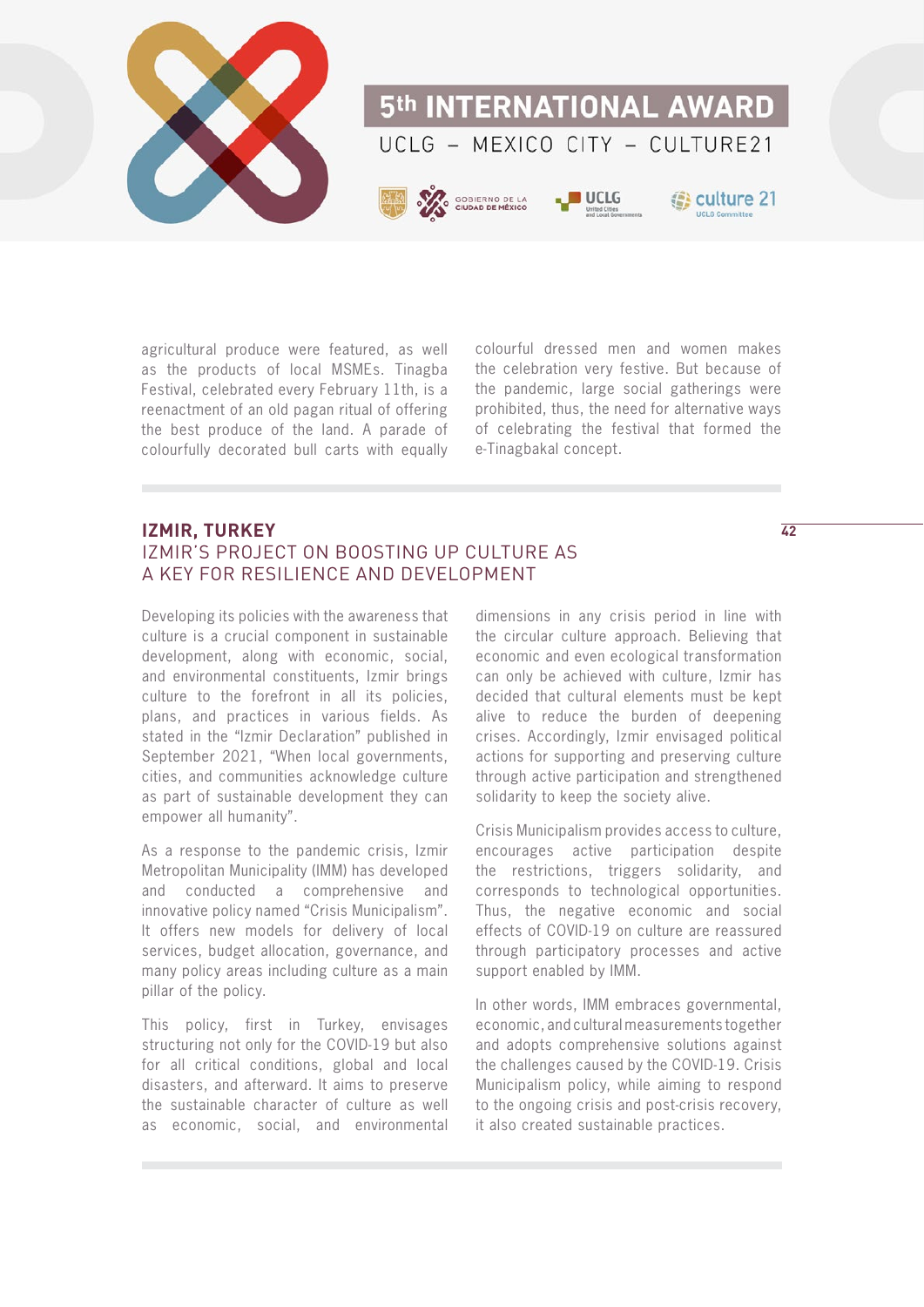

### **JEJU, JEJU SELF-GOVERNED SPECIAL PROVINCE, REPUBLIC OF KOREA 43** CULTURAL ARTS POLICY IN THE PANDEMIC FRA

The Korean government has implemented strict social distancing measures including restrictions on gathering for over a period of 25 months since the beginning of the COVID-19 outbreak. As the number of infected cases increased, measures were strengthened to a level that gatherings were only permitted for a group of four to eight persons. As a result, concert and exhibition halls shut down and artists were no longer able to perform as audiences were not permitted.

In response to such measures, Jeju Special Self-Governing Province conducted a range of policies to support artist struggling to make ends meet. For example, Jeju provincial

government provided emergency relief funds worth a total of 2000 USD per person in three rounds; conducted contests on cultural arts programmes to encourage artists to continue artwork; implemented public art projects; and hosted small-scale outreach concerts. With international exchange discontinued due to travel restrictions, Jeju strived to maintain its network with overseas cities online across a range of fields from music, art, dance, and film.

Thanks to such effort, Jeju artists were able to continue their artwork amid the pandemic and residents, in turn, were given opportunities to enjoy cultural arts contributing to the overcoming of corona blue.

### **JINJU, REPUBLIC OF KOREA 44**THE ART DELIVERY PROJECT

Started by the South Korean city of Jinju in 2019, the Art Delivery Project is designed to narrow the gap in the enjoyment of cultural benefits between urban and rural areas and to enhance the cultural rights of the underprivileged.

The outskirts of Jinju are mostly rural areas. Their residents have little access to cultural facilities, which are concentration in urban districts. It is also difficult for them to participate in cultural events, most of which take place in city centres. This prevents them from sufficiently enjoying cultural rights they deserve as citizens.

To address this issue, the Jinju City government held some of the events of the Jinju World Folk Arts Biennale 2019 in culturally underserved areas located on the periphery of the city. When an international folk-art troupe participating in the Biennale visited a group home for the severely disabled and staged a performance, the reception was ecstatic.

Encouraged by this success, the City government every year has formed an art troupe that marries the traditional folk arts of Jinju with modern arts. The troupe has delivered a performance tour of city outskirts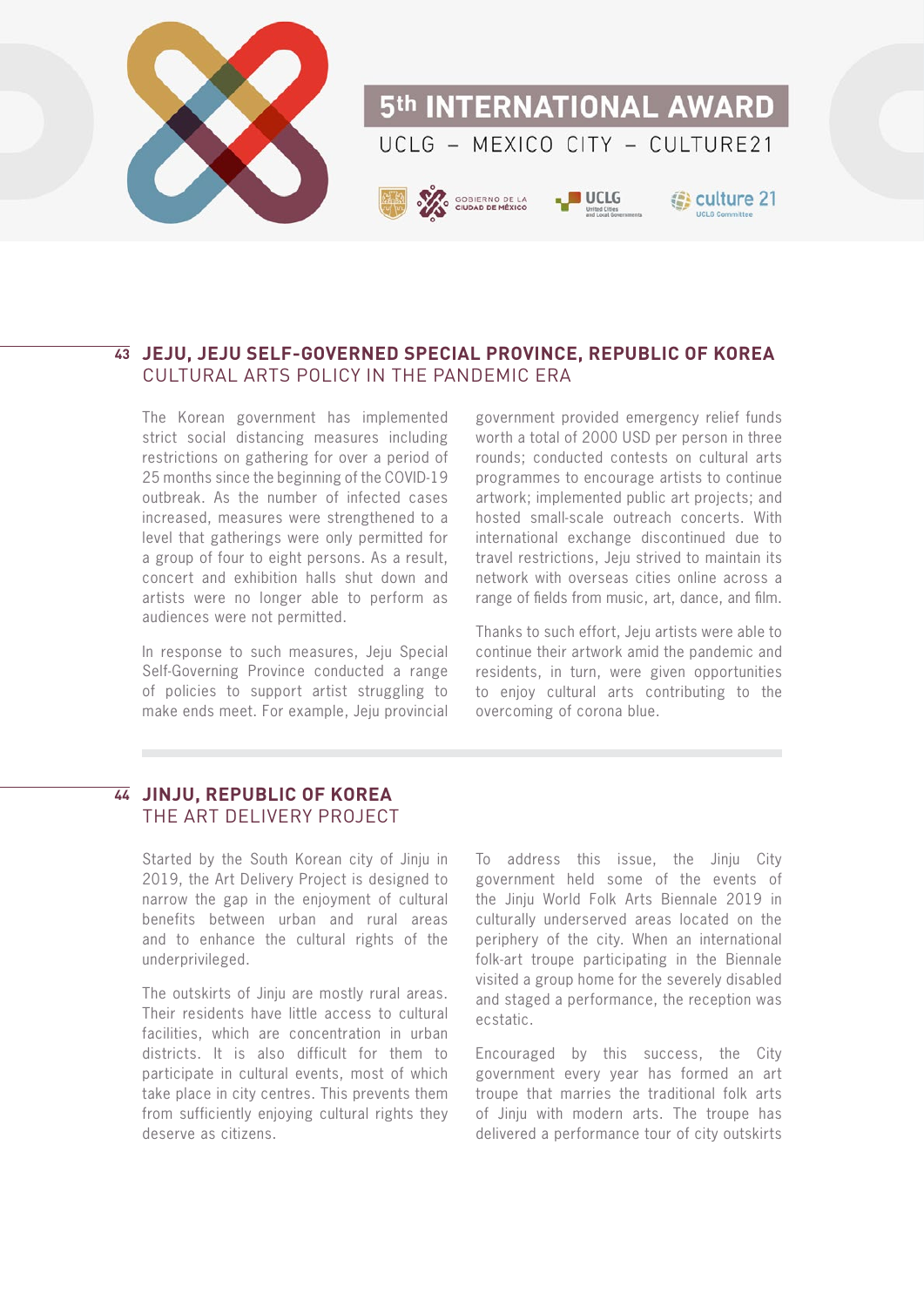

and group homes for the underprivileged to strengthen the cultural rights of people.

Despite the spread of the COVID-19 pandemic, the City government held two and three Art Delivery Project events in 2020 and 2021, respectively. The City government has engaged a variety of performance groups such as the Jinju Municipal Gugak Orchestra, private traditional performing art groups like Noljay, and modern art groups like the Gyeongnam Youth Culture Start-up Cooperative Association. It has also ensured that such performances cover various genres such as traditional arts, traditional/modern crossovers, and modern arts like blues and funky music.

It plans to hold five events, some of which are part of the Biennale, this year for people in rural areas and the underprivileged.

### **KADIKÖY, TURKEY** OUTSIDE AND TOGETHER AGAIN

Kadıköy Municipality, in the summer of 2021, in line with the strategy it created through the awareness that culture is an indisputable way in search of a way out of the pandemic; By focusing on current ecological and social problems, it has decided to implement the "Outside and Together Again" project by transforming the public spaces that it uses in different ways into new cultural and artistic spaces of the city.

The determination of this culture-oriented strategy has been based on the relationship between culture and the most important elements that shape the economic and social development of Kadıköy from past to present.

#### **KONYA, TURKEY** SOCIAL AND CULTURAL ACTIVITIES DURING PANDEMIC: KONYA MODEL **46**

As technology improved, and also due to the COVID–19 pandemic, time spent at home and the use of digital media have rapidly increased. Depending on media usage habits, this situation brings about some positive and negative effects. Conscious, correct,

and purposeful use of these tools makes life easier along with improving creativity and critical thinking. However, the unconscious and uncontrolled use of these tools these tools threatens the health and development of people.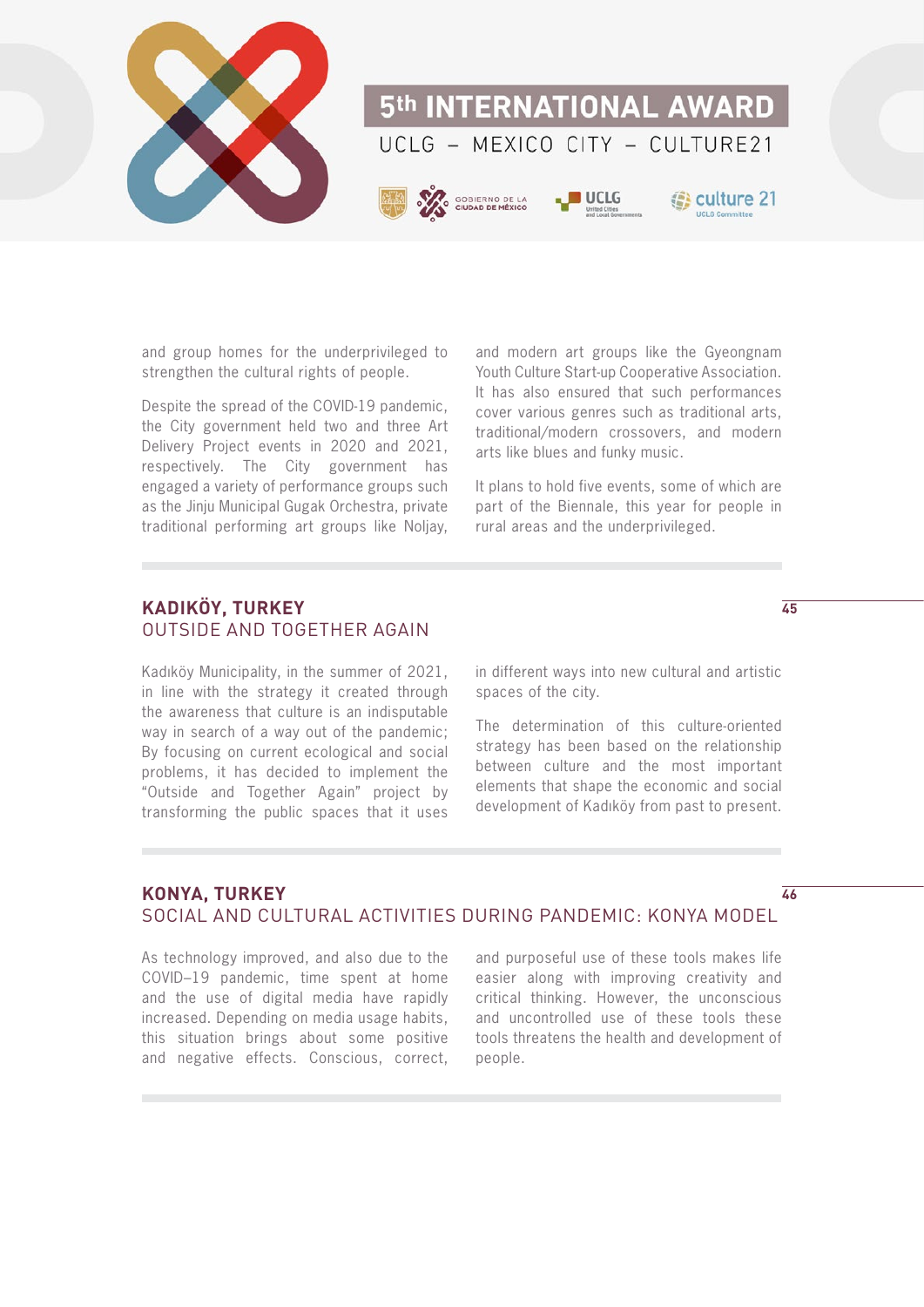

# 5th INTERNATIONAL AWARD UCLG - MEXICO CITY - CULTURE21



**B** culture 21

## **KOŠICE, SLOVAKIA 47** KOSICE 2.0

Kosice 2.0 is a project that utilises culture and art to communicate, incentivise and engage citizens to become active in solving urban challenges, building a more resilient community, and improving the quality of life in their city. It builds a creative ecosystem in which local government, citizens and businesses cooperate and make informed decisions to improve the wellbeing in Kosice by increasing civic engagement in cultural, social, and economic activities, among other things, and it develops innovation programmes which create opportunities for various communities to participate in urban transformation, using as tools culture, art, co-creation, bottom-up approach, and data gathering and analyses.

Kosice 2.0 develops set of activities during its 4 years period (art interventions, media art installations, educational programmes, open data platform, acceleration programmes, hackathons, and meetups) that understand culture and art not only as set of activities, services, and products available to anyone in the city, but as means of change. Using open data platform as back engine, artistic

installations and media art interventions in public spaces are not only artistic and cultural artefacts made by artists and cultural operators, but also channels of open debate on sustainable and resilient urban community, way of deeper engagement of citizens through immersive and interactive experience and tools of making a concrete impact in the community by designing and testing new solutions for urban challenges and public spaces.

Inclusivity in culture is seen as community building tool and cultural operators and artists become this way stakeholders, together with city government, businesses, academia, and citizens, in shaping better future of the local community. Through activities of Citizens Experience and Well Being Institute, established by the project, using cutting edge technologies in Mobile Urban Laboratory (that gathers data on sites), culture and art uses data to design and test solutions for urban transformation and thus become integral and substantial part of improving the quality of life in the city in the most direct and most impactful way.

### **KRAKÓW, POLAND 48**KRAKÓW CULTURE: RESILIENT CULTURE

RESILIENT CULTURE is a creative transdisciplinary response with a holistic approach to the pandemic, aimed at strengthening the cultural sector of Kraków, its agility and promptness to react to a crisis in the long term. It carries a set of new models

of partnerships by sharing assets, staff, resources, knowledge, content management, integration tools and communication of culture ("Kraków Culture"), as well as cultural education ("Cultural Archipelago"). This package supports the cooperation between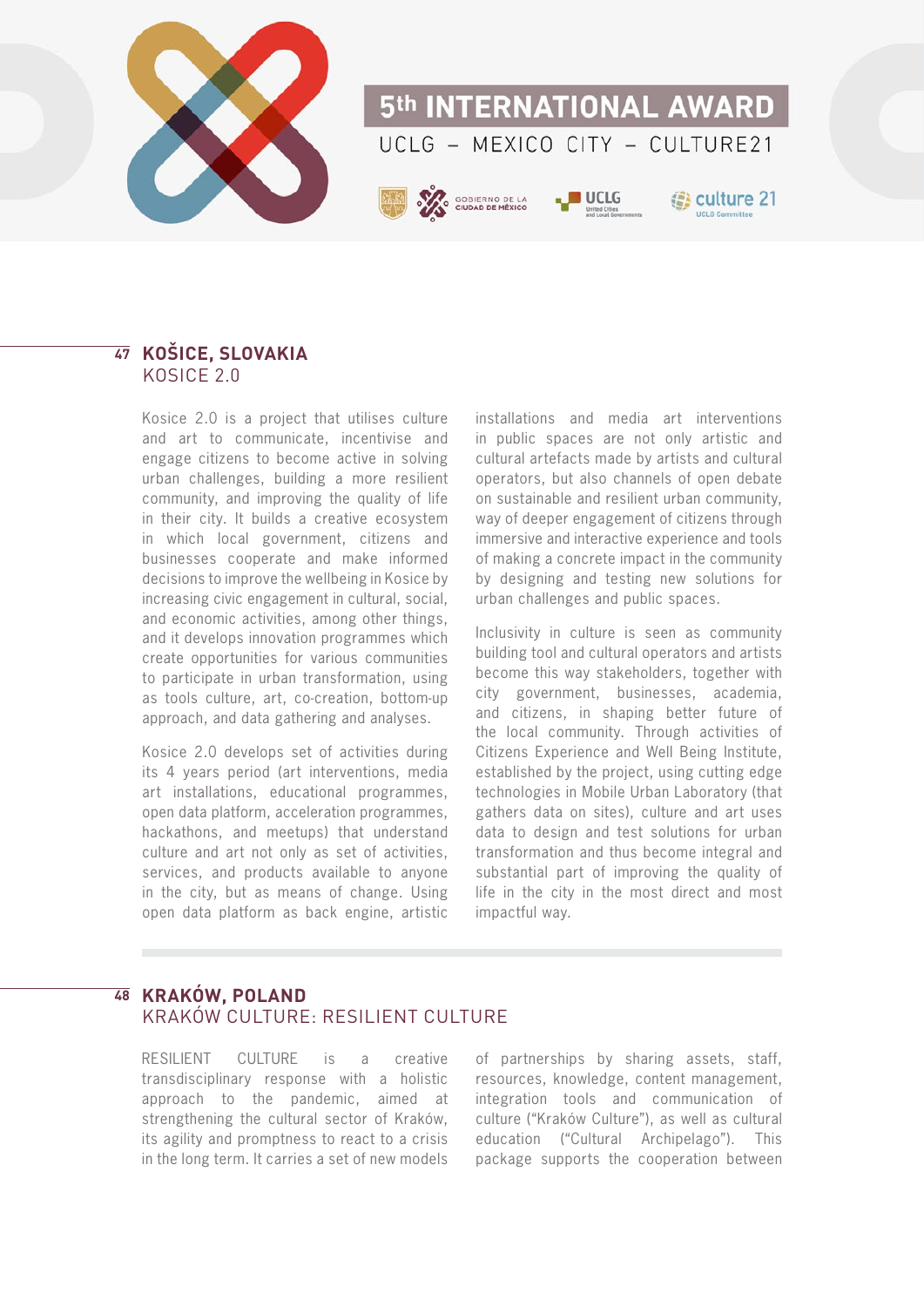

different cultural sectors (institutions and NGO's, creative industries and individual artists) and adds a new approach to cultural heritage in the context of sustainable tourism. The introduced tools took into consideration the recommendations from the cultural environment, based on research led by the City of Kraków during the pandemic.

The programme consists of mechanisms of organisational and financial support for individuals and entities (institutions, NGO's, private theatres, libraries, art galleries, arthouse cinemas and individual artists) in the cultural sector that have lost their streams of income.

The main tools are: the VOD platform "PLAY Kraków" (gathering almost 500 cultural institutions of Kraków), the programme Culture Online (financing digital culture), purchase of artworks, scholarships, artist-in-residence programmes, hybrid workshops and debates on the condition of the cultural sector.

The city has implemented this individually tailored programme aimed at fostering the

collaboration between sectors and measuring resources to collect data for creating an observatory of culture facing all of challenges of the pandemic.

An important part of the programme is the creation of long-term programmes of development that promote tighter collaboration between sectors, measure the effects, create value and strength and nurture the ethos of sharing resources, knowledge and ideas.

The following values were considered whilst implementing the programme: cooperation, mutual responsibility for culture, social and natural environments, inclusiveness and accessibility to culture, cultural education, mobility and artistic exchange, creativity, diversity and actions to reach the UN 2030 Agenda SDGs.

The main idea of the programme was to go beyond providing ad hoc support and to develop protective mechanisms of the cultural sector for future crises.

### **KRASNOYARSK, RUSSIAN FEDERATION** IN THE CENTRE OF MIRA

The project "In the Centre of MIRA", initiated by the Krasnoyarsk City Administration in response to the coronavirus-caused cultural crisis, was officially launched in May 2021. It was preceded by a thorough work on the inclusion of various stakeholders in the project (representatives of business, cultural industry, NGOs, residents of adjacent houses, as well as all city administration structures responsible for the project's technical

implementation). In test mode, some project's elements were implemented already in 2020.

The project involved blocking traffic in three blocks of Krasnoyarsk historical centre's main street, Mira (can be translated as "PEACE" or "WORLD") Avenue for the weekends (from Friday evening to Sunday evening). The total area of the created pedestrian zone was 800 sq. meters.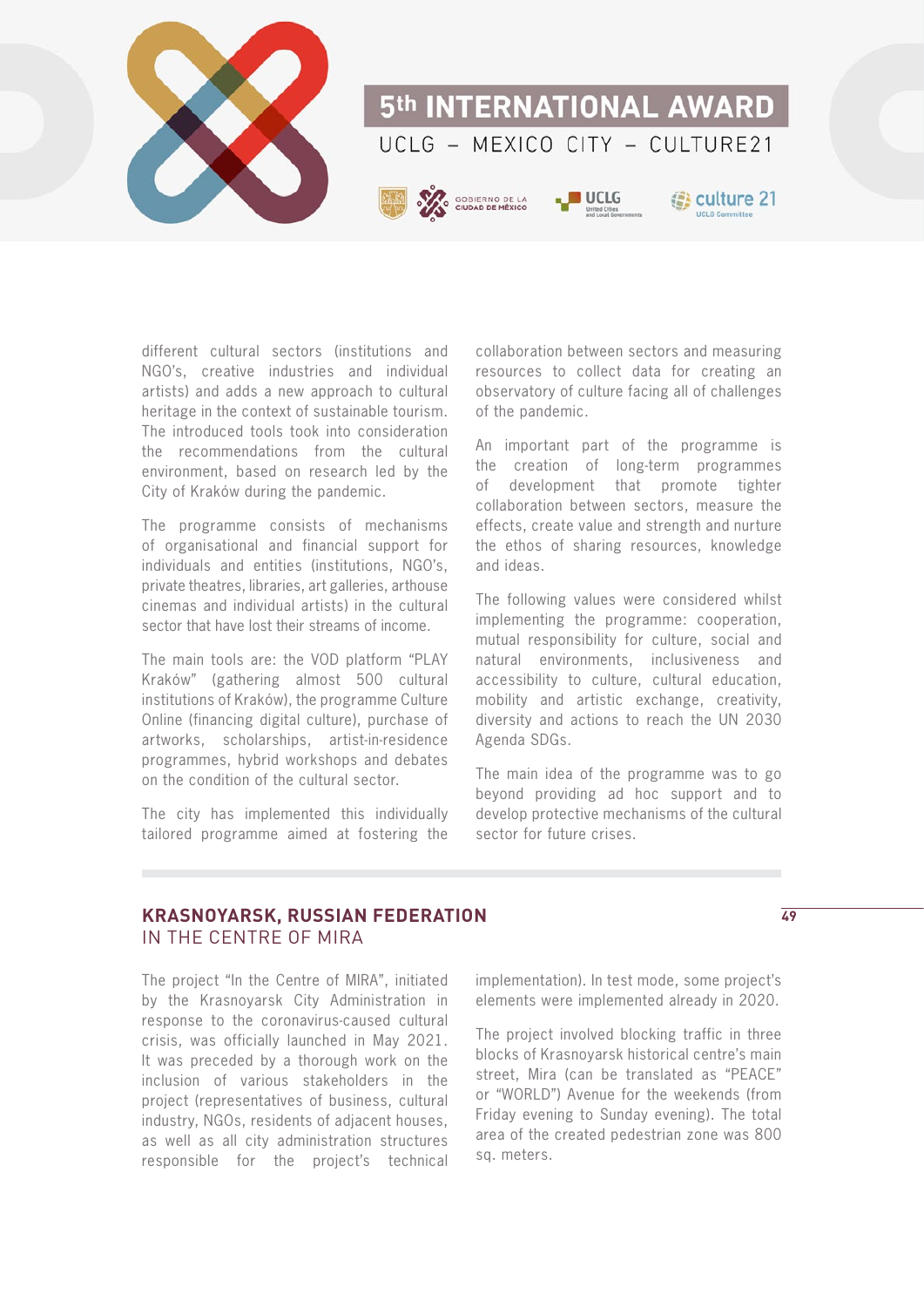

Mira Avenue is characterised by abundance of both cultural objects (Cinema "Dom Kino", Pushkin Theatre, etc.), and public catering facilities (18 cafes and restaurants became participants in the project). The project helped local businesses to organise their work in compliance with anti-coronavirus restrictions by moving the customer service area into open space - on the sidewalks and the blocked roadway. For this purpose, amendments to the municipal regulatory framework were introduced. A unified project design code was developed, which included, among other things, street furniture requirements, "advertising-free" and "bannerfree" space design, in order to preserve and

best present the cultural and architectural identity of the historic city centre. The project's hypothesis (successfully confirmed during its implementation) was that the newly created public space would attract citizens and become a venue for active selfpresentation of municipal and private cultural sector organisations, most affected by anticoronavirus restrictions (particularly severe for indoor events).

The project was planned and implemented considering the successful (and unsuccessful) examples of organising pedestrian spaces in the world and in Russia, both before the pandemic and during its active phase.

### **KÜÇÜKÇEKMECE, İSTANBUL, TURKEY 50**"TALE ISTANBUL" I. AND II. INTERNATIONAL TALE FESTIVAL (MASAL ISTANBUL FESTIVALI)

The festival was held on the streets, squares, parks, schools, kindergartens and libraries in Küçükçekmece, accordance with the pandemic conditions. Küçükçekmece Municipality's Tale Truck performed the programme by visiting the neighbourhoods that could not attend our cultural and art activities until the end of the festival. Due to the pandemic conditions, the storytellers on the truck were telling his tale with the rhythms of the musician, while children and adults had the opportunity to listen to tales from their windows without leaving their homes. Each festival lasted 6 days. In total, 124 storytellers, 8 academics and researcher-authors made presentations by telling tales not only to children but also to adults.

The Fairy Tale Truck and Fairy Tale Bike met with children in the cultural centres of the district, on the shore of Küçükçekmece Lake and in kindergartens, and with women in the "Hünerli Eller Çarşısı", established by the municipality and allocated to women. In line with the theme of the festival, pandemic fighters organised special programmes for the children of health workers. In this context, the storytellers came together with the children in the kindergartens, also where the children of the health workers of the two hospitals in the district were educated.

For 6 days, the people of Küçükçekmece had an enthusiastic week with animated tales, musical tales, and exhibitions, workshop of art trainings, concerts, seminars, picnics and the opening and closing events of the festival.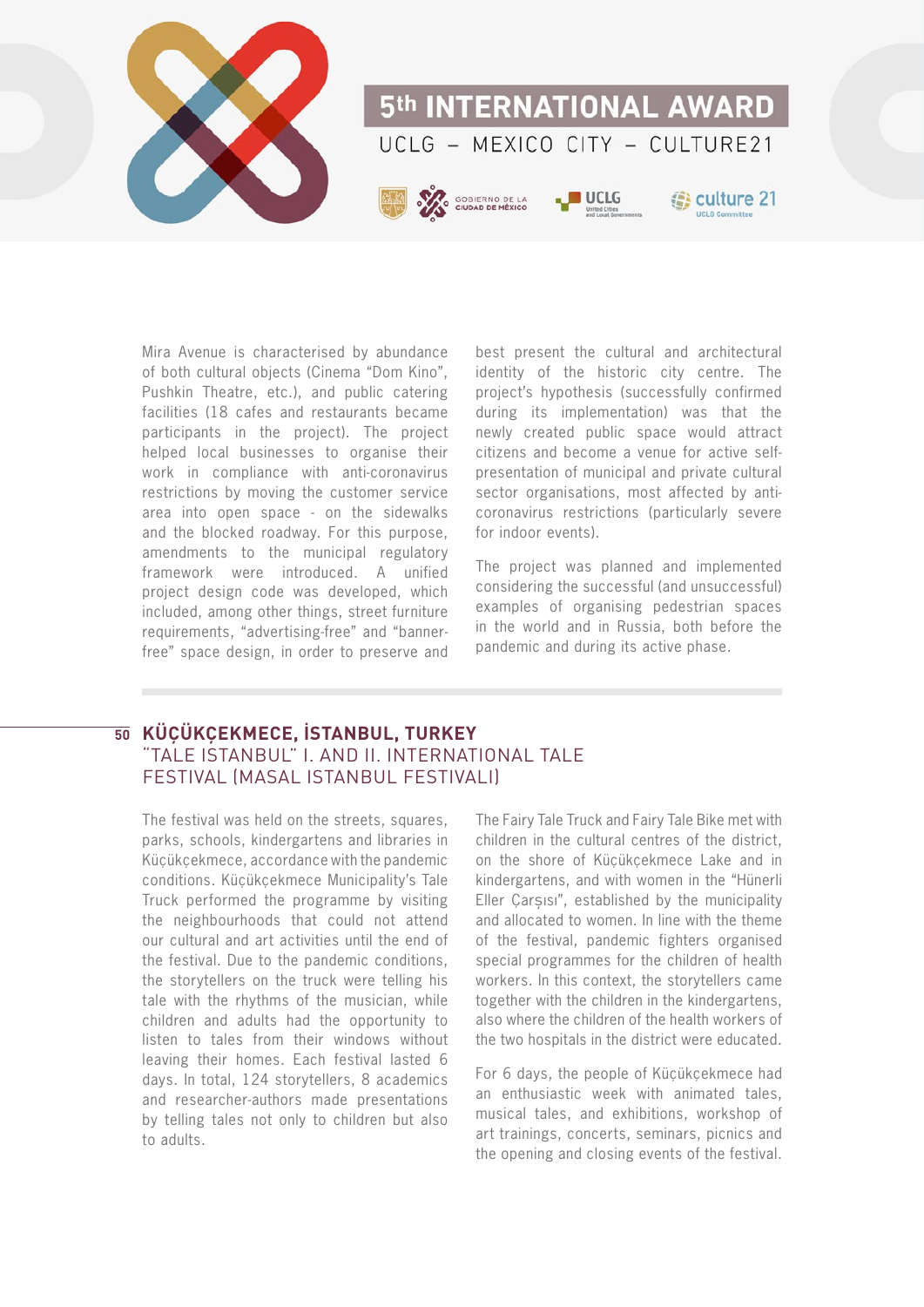

Within the scope of the festival held in cooperation with Küçükçekmece Municipality and Seiba – International Storytelling Centre, 124 experts in their fields toured Turkey, telling stories to adults and children in Turkey, Italy, Germany, England, Greece, Russia, Ireland,

Iran and Palestine. We also cooperated with Küçükçekmece Nature Activities Club (KUDAK), District Directorate of National Education and Istanbul Metropolitan Municipality cultural institutions for this festival.

# **KÜTAHYA, TURKEY** STRENGTHEN THE HUMAN CAPITAL OF CULTURE BEARER

The city of Kütahya is a tile capital that puts its people, creativity and cultural heritage at the centre of its development policies. Kütahya is home to many artists that are in the UNESCO Living Human Treasure List. A substantial number of the citizens of the city earn the large portion of their income through crafts and folk art products. These factors played an important role in Kütahya's admission to the UNESCO Creative Cities Network in 2017 in the field of Crafts and Folk Arts.

In every sense Kütahya, which provides the interaction and cooperation of culture, economy, urban policy and the sectors it hosts, as a rural-urban entity, is a typical intermediary city. We were aware of the need to continue to protect and develop our local resources, biodiversity and cultural heritage in rural/ urban systems by reducing inequalities, even

during the negative pandemic period we have been through. For this reason, protecting and developing the cultural heritage we have during the pandemic period, continuing to pass it on to future generations, and helping our artists and craftsman look to the future with hope has been one of the main issues we have to fight.

Within the framework of this project, we aimed to put human capital in our focus and to enable our artists and craftsman to build a better future through intensive training process. At the same time, we aimed at achieving an increased awareness of our cultural heritage in the post-pandemic period, so that it would find a response in the public, national and international platforms. This project has helped us to better understand the importance of acting together in reaching our cultural development policy.

# **LEEDS, ENGLAND, UNITED KINGDOM** RETURN TO CULTURAL VIBRANCY

Leeds City Council (LCC) recognises and values the role that culture and creativity play in all aspects of the life of the city – and through culture, promotes Leeds as a great place to live, work, visit and study.

LCC provides broad ranging cultural and creative opportunities for all its citizens to enhance their quality of life, education and work. We do this mainly through: (1) Delivering a Culture Service with wide-ranging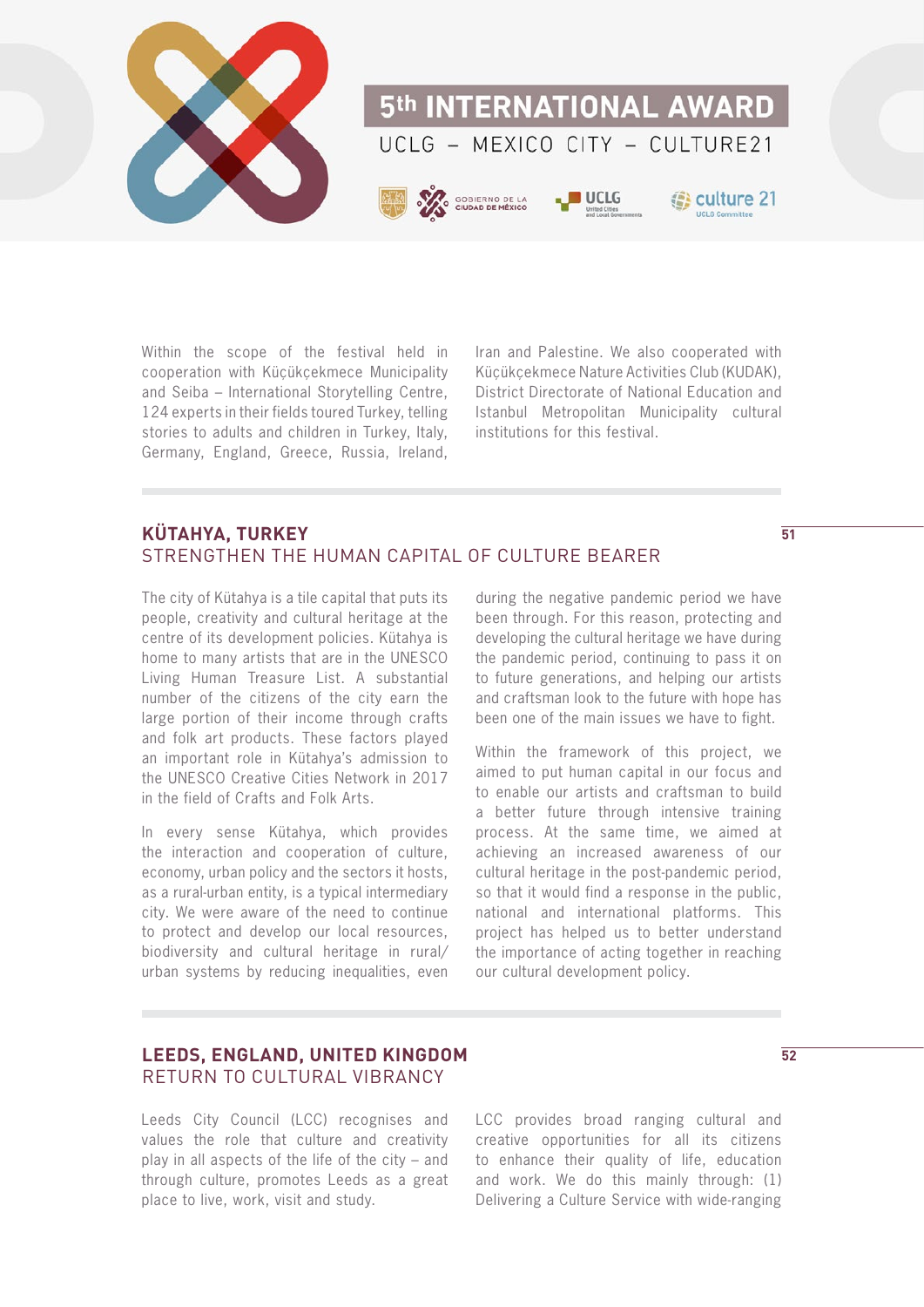

programmes in LCC venues, museums, galleries, libraries, as well as in schools, communities and public spaces across the city; (2) A Cultural Investment Programme, supporting and enabling the city's diverse creative sector – including Opera North, East Street Arts, Leeds West Indian Carnival, local community festivals and independent practitioners – to deliver cultural and creative opportunities for residents and visitors.

Through the pandemic, LCC deepened its commitment to help safeguard culture and creativity by quickly adapting it programmes, helping to ensure that Leeds could Return to Cultural Vibrancy by 2023 – our Year of Culture. The programme comprises 3 key elements: (a) Increasing cultural investment (making funding more accessible) –

supporting Leeds' creative sector to navigate the challenges presented by COVID-19 restrictions and respond to COVID through new creative initiatives; (b) Digital Learning and Access – new online curated learning and access opportunities giving teachers, pupils and families access to the significant museums, libraries collections and venues; (c) Bags of Creativity – collating creative resources in bags for children and families, delivered to households with no/limited online access.

This programme sits between two key points in time: the beginning of the COVID-19 pandemic (March 2020) and the launch of LEEDS 2023 (January 2023) when we want the whole city to be empowered to celebrate culture and creativity across Leeds.

# **LIMA, PERÚ 53**LIVING COMMUNITY CULTURE PROGRAMME

The Living Community Culture Programme is a public policy that was instituted after the publication of Ordinance No. 1673, and that seeks the recognition, promotion and strengthening of artistic and cultural expressions that are generated in the 43 districts of Lima, through joint work with community cultural groups that carry out dynamic, sustained work in favour of local development and peace culture in their territories. The management of this programme implements economic incentives and logistical support to contribute to the democratisation of access to cultural goods and services and promotes cultural rights and cultural diversity. It also allows capacity building and the exchange of knowledge,

contributing to the sustainability of cultural work.

From 2019 to 2021, the Annual Contest of Art and Community Projects has been developed, which allowed the execution of 112 projects, benefiting more than 84 thousand people. 232 members of cultural groups were trained; and specialized talks were held for 564 cultural agents, as well as neighbours. Likewise, it has contributed to the strengthening and accompaniment of 27 cultural organisations, achieving an impact on more than 34 thousand neighbours, and cultural democracy has been promoted with 7 Living Culture Festivals in Community, positively impacting more than 17 thousand persons.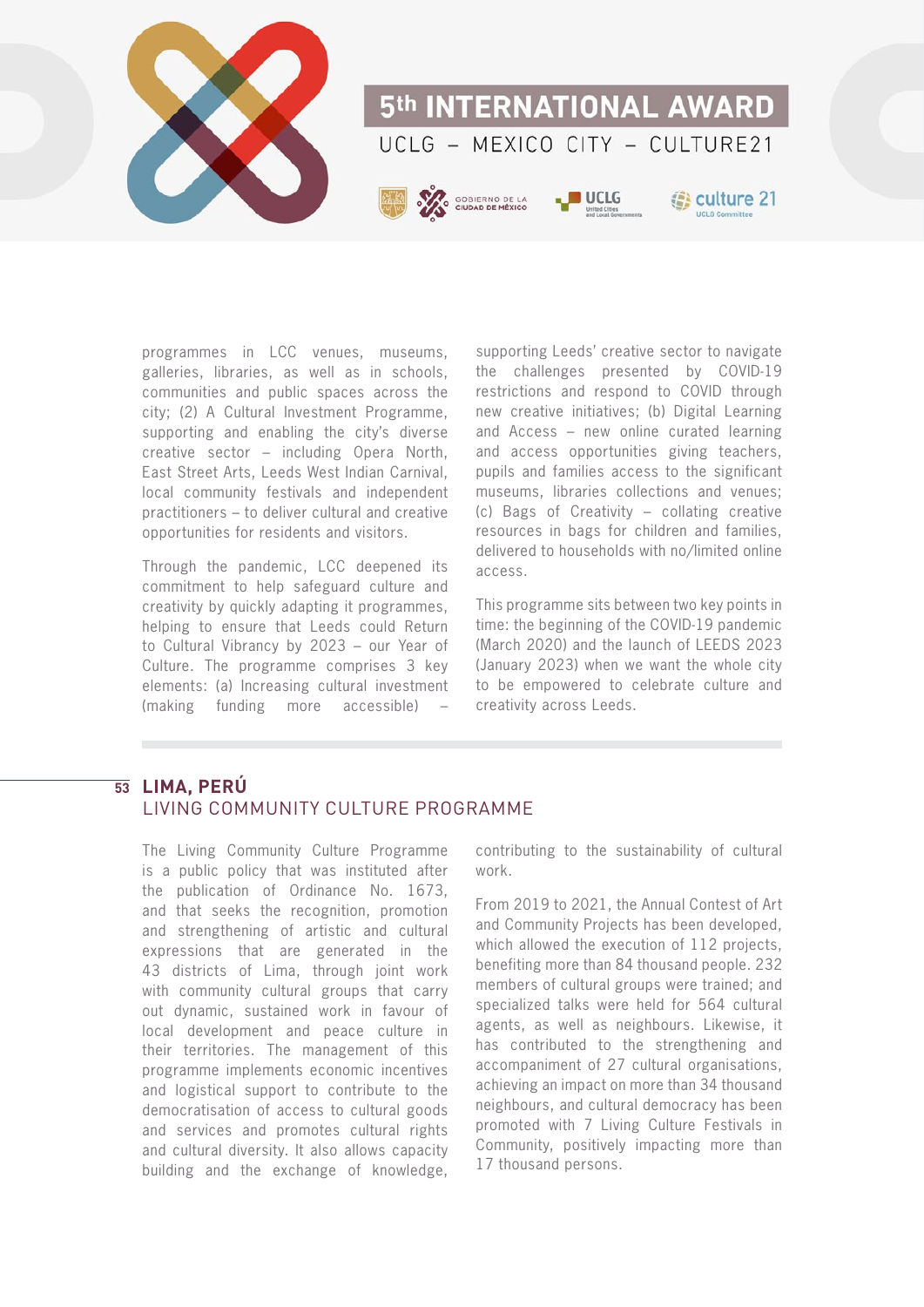

23 actions have been carried out to strengthen public policy, bringing Ordinance No. 1673 closer to 3,515 people, including local government workers, cultural managers and those interested in the cultural field.

The vision of the programme is to continue contributing to cultural rights, the recognition of cultural diversity and the contribution to social transformation from actions articulated with citizenship as a local public policy.

### **LJUBLJANA, SLOVENIA** CENTRE ROG CREATIVE HUB – THE REVITALISATION OF A FORMER FACTORY

The former Rog factory is the most important piece of 20th century industrial heritage in Ljubljana, Slovenia. Thanks both to the way it is being restored and to the plans for its future use, the building will retain its original function, updated for the 21st century: serving as a public production space on 8.500 m2 for applied arts, crafts, design and architecture with emphasis on sustainable development.

After phasing out much of Liubliana's industrial activity in the late 90-ies, the city wanted to find a new use for one of its most iconic buildings, the former Rog factory. In 2010 the City conducted a study to identify the best route forward in the new era of decentralised, digital industrial production, and to guide its revitalisation plans. The plan was to develop a new organisational model that would bring together a range of sectors in the creative industries in a shared fabrication space, where they could share knowledge and ideas and thereby create innovative products. In 2012 a small pilot project RogLab was developed in order to test and prototype the results of the research.

Based on the findings of the testing period the new Centre Rog - a public non-profit organisation, was established and is cofunded by the City of Ljubljana in 2021. The building of the old factory, currently under re-construction until early 2023, will provide space for collaboration between cultural, educational and scientific institutions, businesses, non-governmental organisations and the general public, both from Slovenia and abroad. It will have a flexible organisational structure allowing participative management practices by the users.

With its modern infrastructure, expertise and international connections, the Centre Rog will provide creators, organisations, businesses and the general public with a supportive environment for the development of innovative, socially beneficial projects that meet the challenges of the 21st century.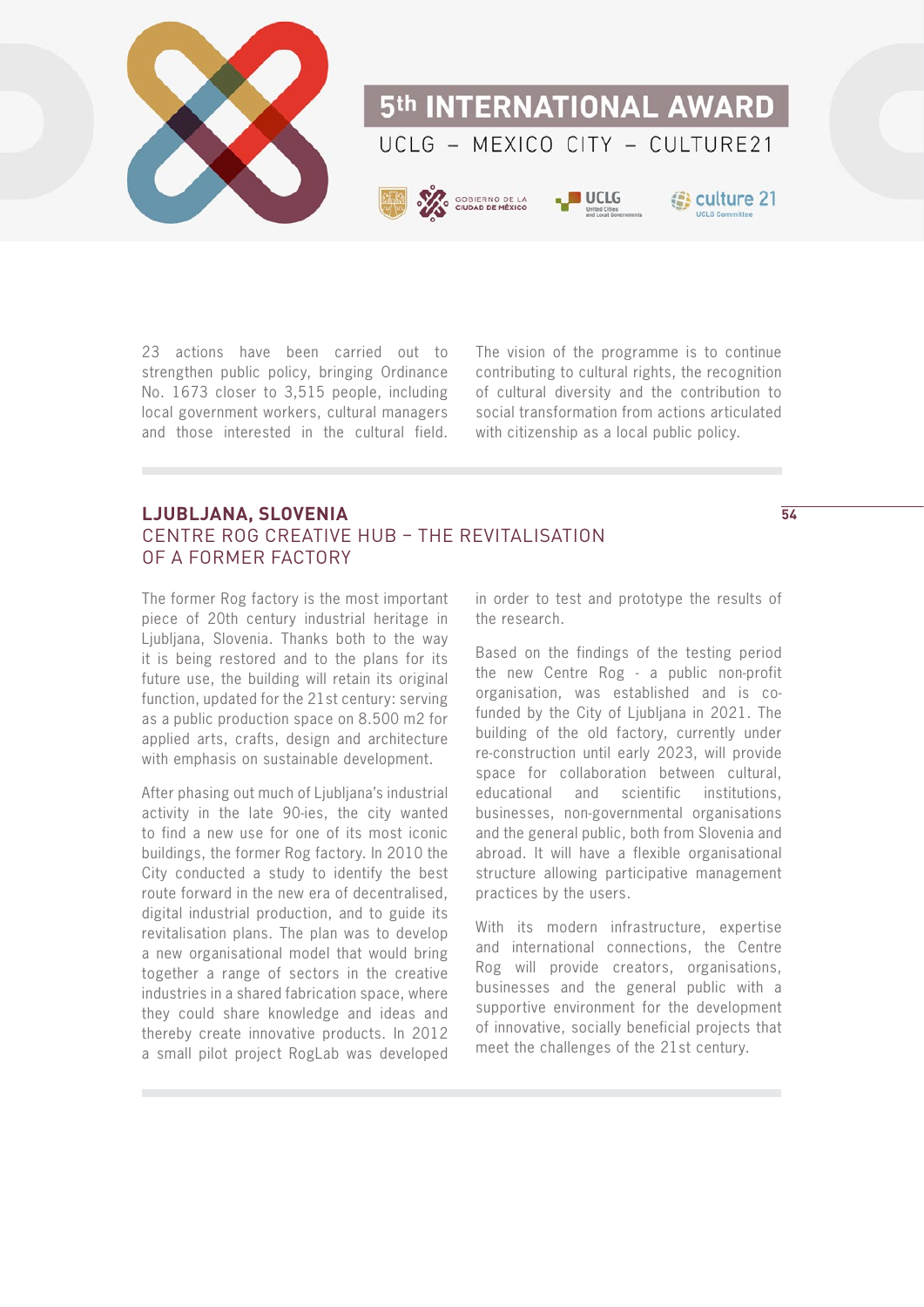

# **LOMÉ (GOLFE 1), TOGO 55** LOMÉ GOLFE 1 "TALENTS"

Lomé Golfe 1 Talents is a reward event for actors in the socio-cultural and educational development of the commune of Golfe 1 (one of the communes of Lomé). The project considers all sectors of the development of the commune, namely culture, sport, education, health and others. First, it is an event that promotes all the talents of the people and second, the event raises awareness among the population about the evils that undermine our

society. These last two editions are focused on the fight against COVID-19, hence the theme of the 2021 edition, namely "Music for an Effective Fight Against COVID-19" and the theme of the 2022 edition, that is, "With the Vaccine, I am Protected Against COVID-19". On these themes, the nominated artists have composed songs to raise awareness of the need to respect barrier measures, the need to be vaccinated and others.

#### **LONDON, ENGLAND, UNITED KINGDOM 56**ENO BREATHE

ENO Breathe is an integrated social prescribing programme of singing, breathing and wellbeing, the first of its kind created to provide crucial support to people recovering from COVID-19.

Devised in summer 2020 in response to the growing cases of long-COVID, English National Opera partnered with respiratory experts at Imperial College Healthcare London to carefully develop a 6-week online programme that offers self-management tools for sufferers of long-COVID experiencing breathlessness and the anxiety this can produce.

The weekly programme, led by ENO vocal specialists via Zoom, focuses on breathing

retraining through singing, using lullabies as its musical starting point to empower participants with tools and techniques that help them focus constructively on their breathing. Between sessions, participants are equipped with exercises to practice these techniques in their own time, aided by online resources specifically designed and created to support their progress.

Following a successful pilot in autumn 2020, a national roll-out was announced in January 2021. As of April 2022, the programme now works in partnership with 70 NHS Trusts, and has reached over 1,000 patients.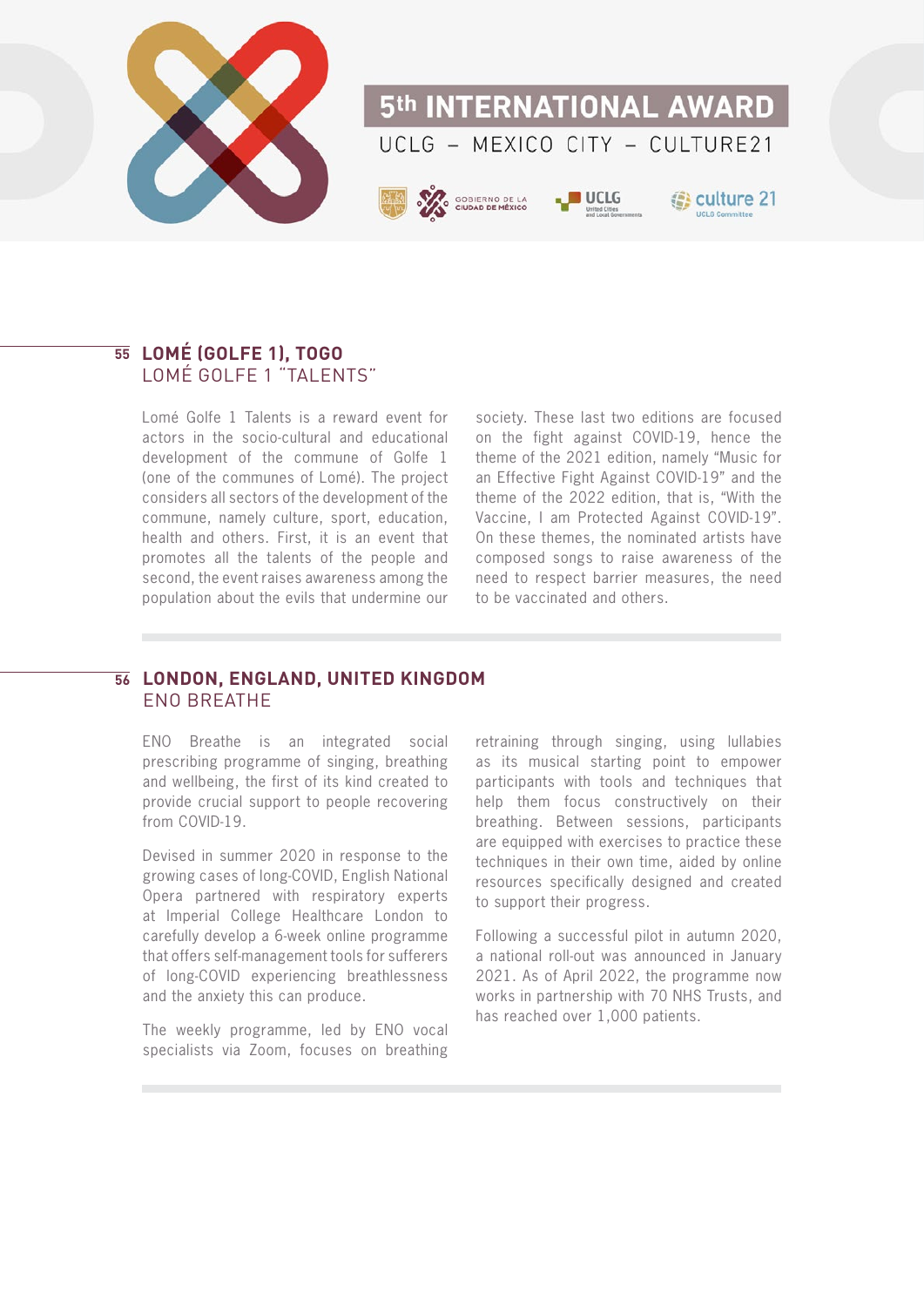

# **LONGUEUIL, QUEBEC, CANADA** CULTURE-HEALTH DAYS

The Culture-Health Days are the result of agreements signed between the City of Longueuil and the Quebec Ministry of Culture and Communications, since 2007, to ensure cultural development through various projects, including those of cultural mediation.

Until the event, the health community had been little less solicited for the development of the project. The Office of Culture and Libraries wanted to direct new thinking towards this sector and had considered mixed interventions in culture and health, and even partnerships, in the long term. The Days are intended as an opportunity to reflect on the importance of arts and culture in the development of the community. Originally scheduled for 25 March 25, the COVID-19 pandemic forced the postponement of the event.

A year and a half later, this project was not only still relevant, but essential. The pandemic had blatantly demonstrated the importance of the presence, practice and/or consumption of arts and culture for the health of the population. Not only one but two Culture-Health Days were held in 2021: Saturday 25 September and Thursday 21 October.

These Days brought together 15 speakers and presenters from the health and cultural community (doctor, researchers, artists, cultural and community stakeholders, cultural and health managers). They came to testify and share inspiring practices, lived experiences, conclusive results and effective intervention models. These days were intended to be a kind of spark plug, a precursor to networking between the culture and health sectors for partnerships and interventions between these two sectors.

Presented online and face-to-face (COVID obliges), they were a great success as much by the large audience reached and their interest, as by the relevant, convincing, touching, even upsetting content at times, and by the future partnerships envisaged for the after.

# **MAKATI, THE PHILIPPINES** MAKATI CULTURAL DEVELOPMENT PLAN 2021-2026

The Makati Cultural Development Plan is a document that outlines strategies for the further growth of the city's cultural sector, covering the years 2021 to 2026. It is the first-ever comprehensive plan crafted by the city government that is geared towards culture and the arts and is a definite outcome of Makati's Culture 21 Lab Workshop facilitated by the UCLG Culture Committee in April 2017. This ties-in to the key local development plans

of the city, to national laws and blueprints, as well as to international cultural principles espoused by UNESCO and UCLG through Agenda 21 for Culture.

The plan contains a brief profile of the city, plan background and rationale, and sectional plans focused on the ff. areas: (a) The Arts; (b) Cultural Governance; (c) The Cultural Economy; (d) Heritage; (e) Culture and Public Spaces; (f) Cultural Education.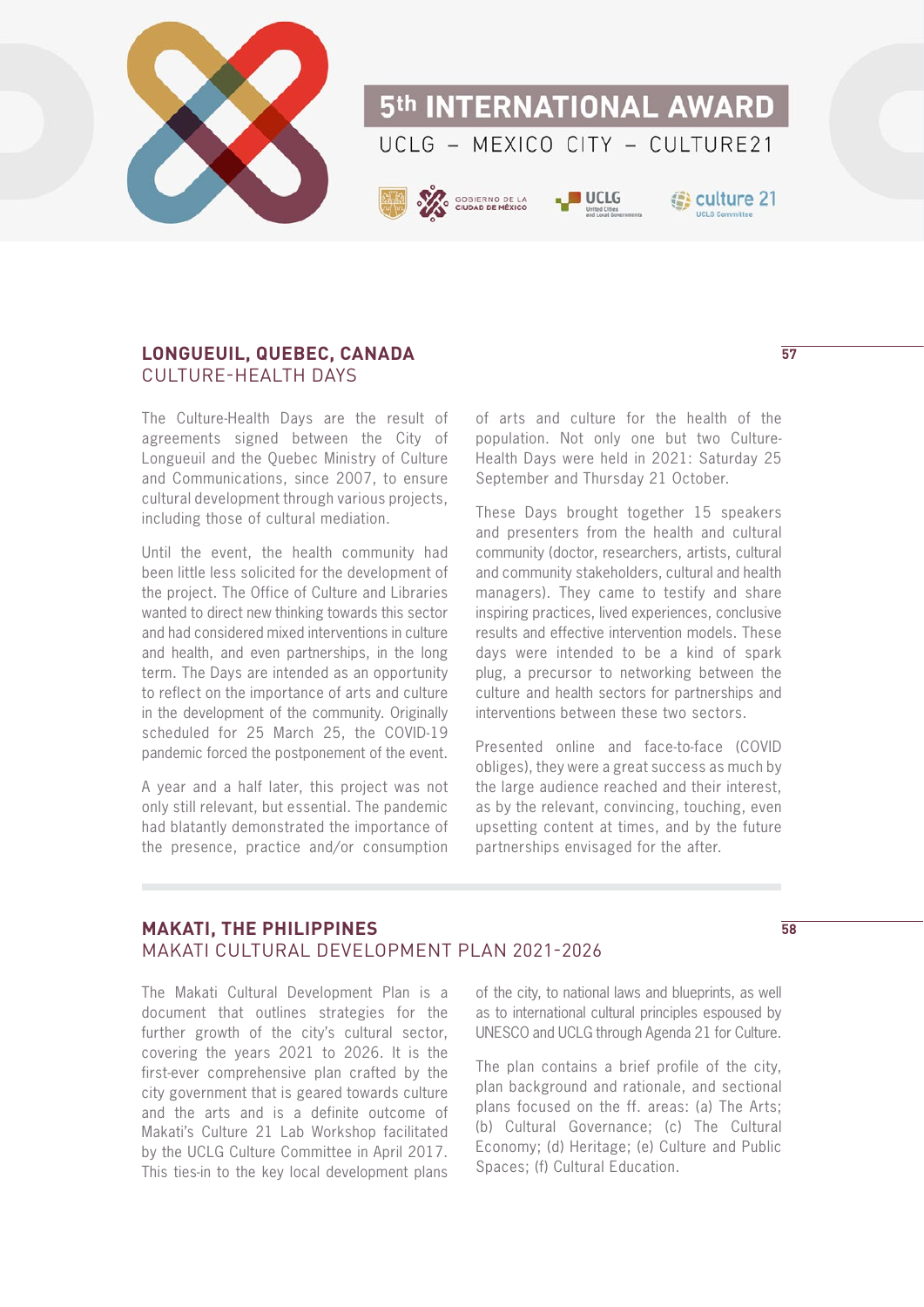

Cross-sectional areas of concern such as Social Participation, Gender Equality, and Communication are also discussed, albeit briefly.

A report on the Situational Analysis and Stakeholder Profiles that contains baseline data collected to support the formulation of the goals, objectives, and strategies is an accompanying document of the plan.

This milestone of the City Government of Makati was led by the Museum and Cultural Affairs Office and its partner consultants and was formulated in the midst of the COVID-19 pandemic. The Local Culture and Arts Council approved the plan in October 2021, while it was adopted by the Sangguniang Panlungsod (City Council) in January 2022 as part of the city's development agenda.

# **MALMÖ, SWEDEN 59** CORONA-RELATED SUPPORT FOR THE INDEPENDENT CULTURE SECTOR OF MALMÖ

In the form of specifically directed resources, the economic support granted by City of Malmö to protect and sustain the independent culture and arts sector of the city during the COVID pandemic of 2020-2021. Between May 2020 and December 2021, a series of financial support packages in the form of grants and financial concessions, aimed towards small to medium sized independent practitioners in Malmö.

The project was developed within the framework of the policies of the Cultural Board of the City of Malmö, including its established goals to achieve:

A GOOD INFRASTRUCTURE FOR MALMÖ'S CULTURAL PRACTITIONERS - Malmö must be an active and attractive cultural city where the city's independent culture sector is given good conditions to establish itself, operate and develop. This includes strengthening the local infrastructure for the independent culture sector.

CULTURAL RIGHTS FOR THE CITY'S CHILDREN AND YOUNG PEOPLE - All Malmö's children and young people must have good and equal opportunities to influence, take part in and create cultural experiences both during school hours and in their free time.

# $\overline{60}$  **MANNHEIM, GERMANY**

# KULTUR IN THE CITY –A CULTURAL FESTIVAL IN THE MIDDLE OF THE CITY "CAUSE" OF CORONA

"Culture in the City" is an open-air festival, which was created during the peak of Corona to continue to make culture accessible.

84 artists from the city and from different disciplines performed on 17 evenings. In the middle of the city, freely accessible and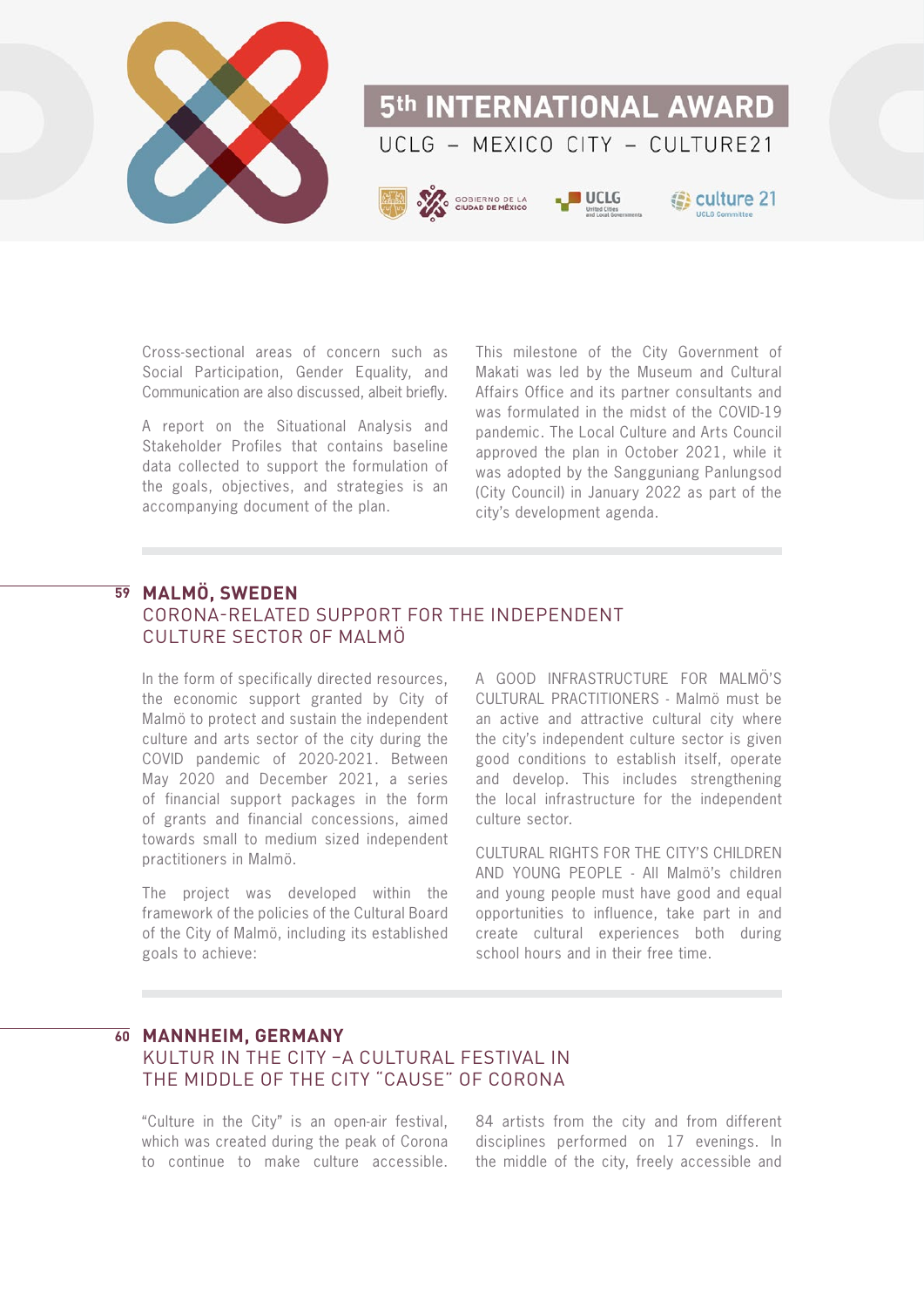

visible to all. 87 fees (including technology and stage) were paid and over 20 volunteer citizens looked after the festival. Cooperation existed with many cultural actors of the city and the project won a call for proposals for funding by the state of Baden Wuerttemberg, so that the festival was set up within 3 weeks after the funding was approved.

Culture for everyone in the middle of the city, an oasis for citizens and artists. The open wide garden of a church. The city comes alive. A sound returns. In times of distance,

closeness emerges. Culture is experienced together. Wonderful music of different styles and cultures, readings, theatre and more. People are invited to come together on chairs, benches or picnic blankets they have brought with them, enjoy what they have brought with them or just stand by the fence for a few minutes. One focus is on the support and visibility of the regional artists as well as the contact between performers and recipients. Admission is free, so that all people can participate in cultural life and live their cultural rights.

# **MAR DEL PLATA, ARGENTINA** OUR LANDSCAPE, THE VALUE OF A BEAUTIFUL AND PRIVILEGED LAND

"Our landscape, the value of a beautiful and privileged region" is a programme with several steps.

Firstly, the programme promotes the knowledge of the cultural heritage of the Municipality of General Pueyrredon and its landscape, understood as the construction of a common good. Virtual and face-to-face cycles will be held in the Municipal Historical Museum and Archive "R.T. Barili", in which various topics will be addressed, taking the History of the productive countryside, sea and mountains landscape and rural productive landscape in a second cycle. At this stage, the issues to be addressed are: agricultural, livestock, beekeeping, fruit and vegetable production, nurseries, rural establishments, grocery stores, dairy farms, salting houses, apiaries, rural tasks, tools, technologies. The current programme contemplates storing the

contents that are produced in an audiovisual record, to incorporate them into the collection of the Museum and the Ministry of Culture MGP

Secondly, links are established with referents of local gastronomy that converge in the realization of an experience in which the chefs use inputs from fishing and the fruit and vegetable belt of the Municipality of General Pueyrredon, tell the story of the recipes of the different communities and of the Indigenous Peoples, leading to a celebration of this post-pandemic moment, through the flavours, colours and aromas of the cuisine that identifies us. Entrepreneurs with the experience of the sustainable production of craft drinks, beer and gin also participated in the event. The cycle will continue, giving rise to the exchange of small agricultural producers, ranchers, organic production, hydroponics and local chefs, motivating informative talks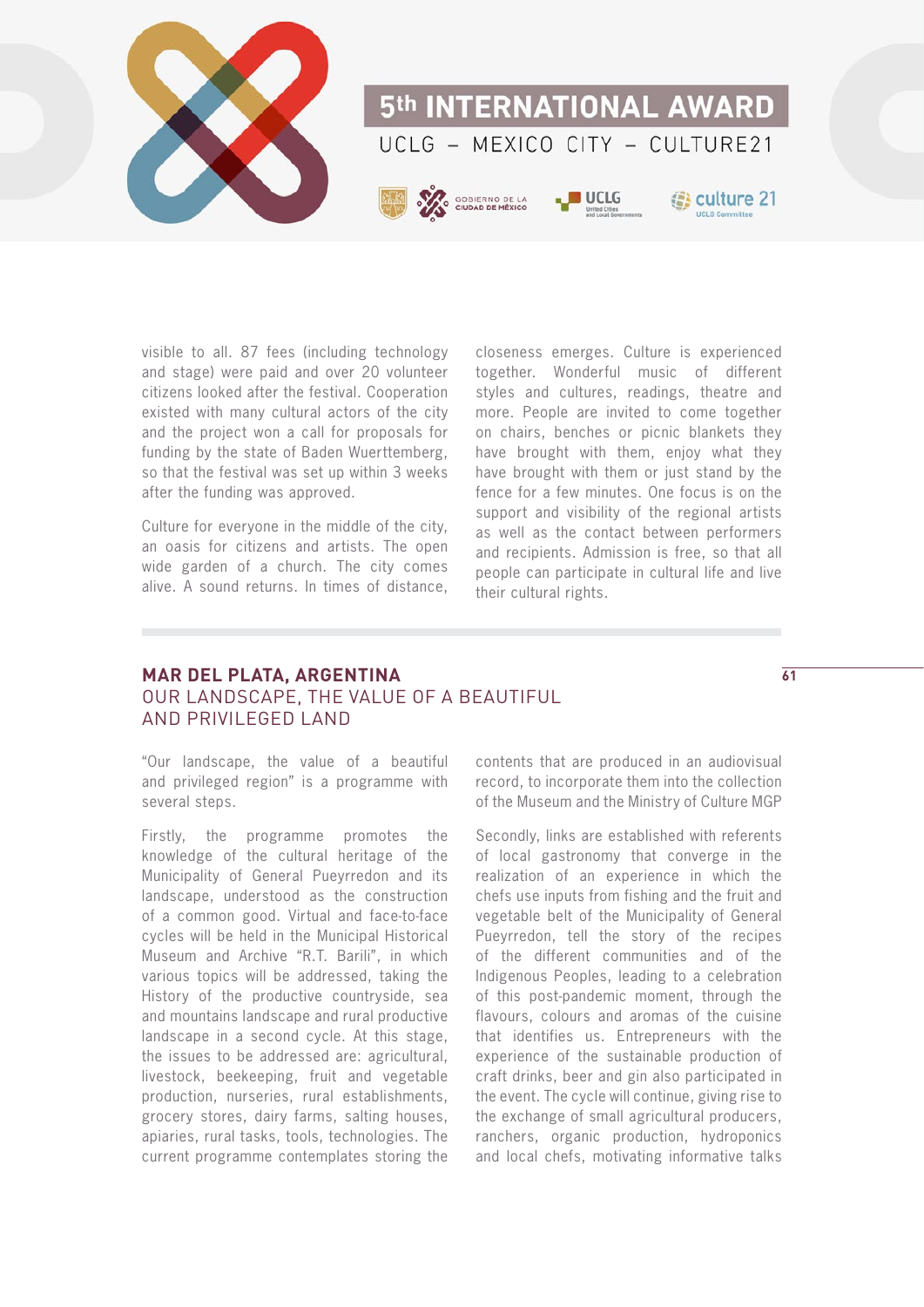

and tastings. Access to knowledge of the meaning of the "zero kilometre" developed by entrepreneurs, and the policies of the Municipal Tourism body.

Thirdly, institutions such as the Horticulturists Cooperative, provide information on storage

and marketing, opening an opportunity to the possibility of recommending a recovery of productive surpluses, within the framework of the triple impact economy, counting the experience of the Bank of Local Foods. The Market is the cultural space par excellence.

# **MEDELLÍN, COLOMBIA 62**CARE PRACTICES FOR THE CULTURAL SECTOR IN PANDEMIC TIMES

The Secretariat of Citizen Culture of the Medellín Mayor's Office has been working to combat the pandemic crisis caused by COVID-19 with a firm commitment to promoting self-care practices that allow no city event to be suspended or postponed, through protocols that guarantee the safety and protection of artists and attendees.

The work carried out to mitigate the effects of COVID-19 in the cultural sector has also been activated along three lines: support for the artistic sector, bringing culture closer to citizens, and the work that is being done between the public and private sectors in support of the cultural agents and to promote the delivery of the aid that the administration is carrying out through its programmes.

COVID-19 was a challenge, which the municipal administration assumed by not stopping or suspending any city event and through a strategy of general care and self-care, managing to carry out the first public, massive and face-to-face event in Colombia and Latin America: the 2021 Flower Fair with the theme: Celebrate Life. This was the most important emotionally and socially active event in the city.

The Flower Fair is the most emblematic celebration of the city, and it is an icon of the Paisa culture (name of the inhabitants of Antioquia, a department whose capital is Medellín). The Fair offers a wide variety of events and shows.

Likewise, events such as Danzamed, Myths and Legends (Mitos y Leyendas), Loudspeaker Colombia (Altavoz Colombia), International Tango Festival, Book and Culture Festival, Christmas Agenda, among others, have been held since the start of the pandemic. The cultural offer of the city never stopped, it was only reinvented to make face-to-face presence viable without putting the artists or the public of Medellín at risk.

Despite COVID-19, culture continued to create links and shorten the distances that separated the city in the most complex moments of the pandemic. In this administration, culture has not stopped nor will it, on the contrary, it will continue looking for ways to make art and culture sustainable in a city with the collective strength to safeguard its heritage regardless of adversity.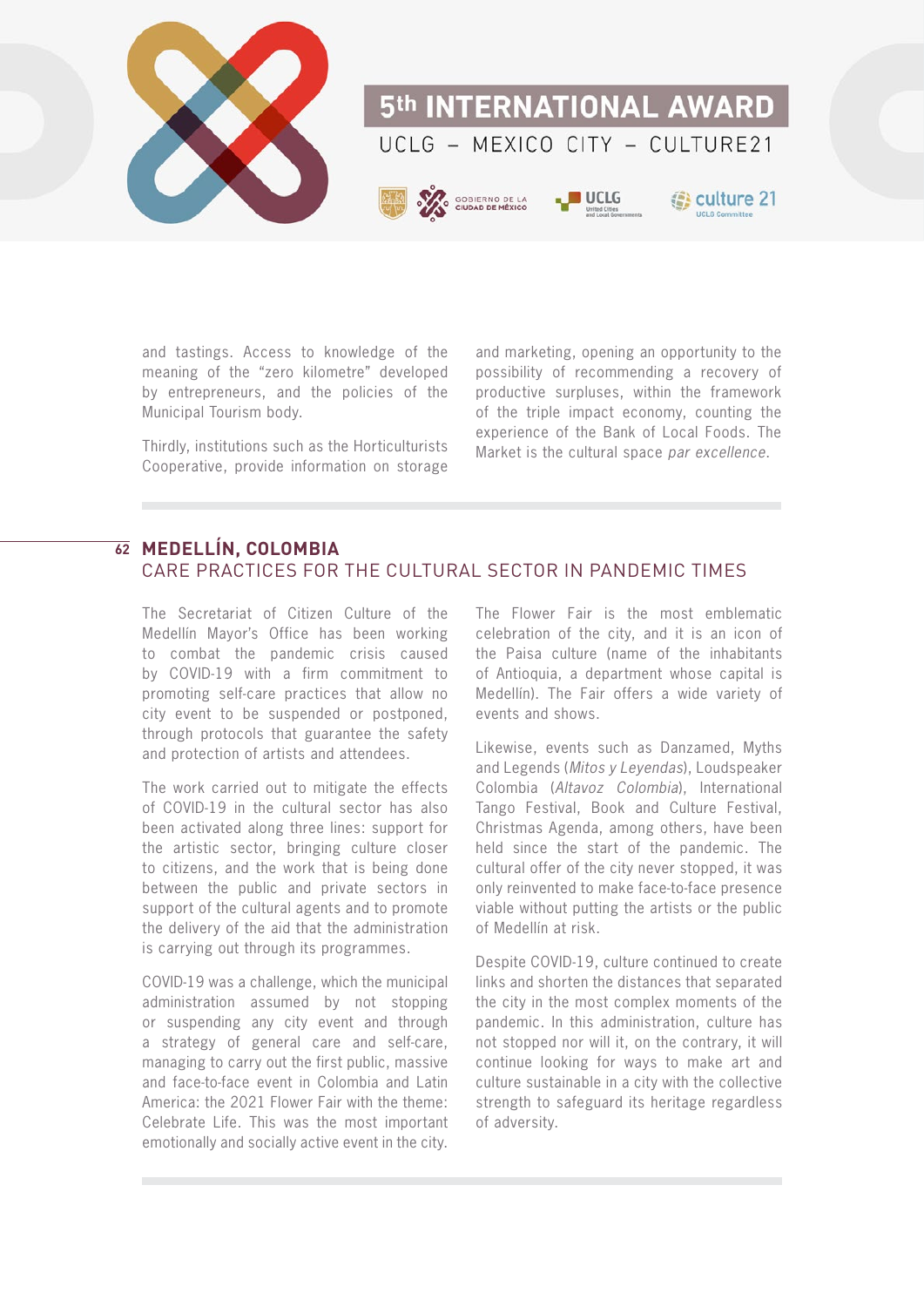

# **MELBOURNE, AUSTRALIA 63** FLASH FORWARD - CREATIVE LANEWAYS PROGRAMME

The Flash Forward - Creative Laneways Programme is an integral part of the City of Melbourne's response to COVID-19, with a focus on reviving the vibrancy of the city and welcoming people back through a series of reactivation and recovery initiates.

Flash Forward focused on enhancing and stimulating the social amenity, visual presentation and economic possibilities of Melbourne's world-renowned laneways.

The programmes goals were to: (1) Employ at least 165 creative professionals; (2) Enhance the social, economic and cultural qualities of 40 of Melbourne's laneways to draw people back to the city; (3) Improve public safety, amenity and increase business participation; and (4) Enhance pedestrian connectivity.

As a jobs creation scheme, Flash Forward employed 168 creative industry professionals to deliver more than 40 new artworks in Melbourne's laneways; install 15 integrated or standalone lighting installations; and commission and produce 40 new music albums; to create exceptional narratives that will aid the city's recovery.

For Melbournians, the programme offers a new network of accessible creative projects – free, out-door, day and night experiences – connecting us all together and drawing us back to the city we love.

For the city's creatives, it offered an opportunity to develop a fully supported creative project. For delivery staff it offered a minimum of six months full time employment and a chance to build capacity, learning about public art and local government methodologies.

The programme highlighted the diversity of creative methods and approaches, with artists that work outside or across established institutions, and who were representative of the broad range of ethnic, cultural, gender/ sex diversity of Melbourne.

Flash Forward's creatives articulated the stories of our current and future times from multiple perspectives to form an extraordinary network of narratives, visual and acoustic, that reveals Melbourne's post pandemic spirit!

# **MÉRIDA, YUCATAN, MEXICO** THE MUNICIPAL PROGRAMME "MÉRIDA RESILIENT CULTURE"

Mérida Resilient Culture focuses on **[urgent](http://prensa.merida.gob.mx/8763/Merida-avanza-unida-y-solidaria-para-superar-los-retos-que-impone-la-crisis-ocasionada-por-la-pandemia-afirma -the-mayor-Renan-Barrera)  [actions](http://prensa.merida.gob.mx/8763/Merida-avanza-unida-y-solidaria-para-superar-los-retos-que-impone-la-crisis-ocasionada-por-la-pandemia-afirma -the-mayor-Renan-Barrera)** to face the pandemic and meet the 10 challenges of the city.

Resilient Mérida emphasizes six lines of action that guarantee that art and culture are part of a

gradual and supportive return to the city: Caring for Common Goods; Online Artistic Education; Arts for Health and Care for the Environment; Cultural Innovation, Digital Citizenship and Virtual Narratives; Memory, Solidarity and Tradition; Inclusion, Women and Non-violence.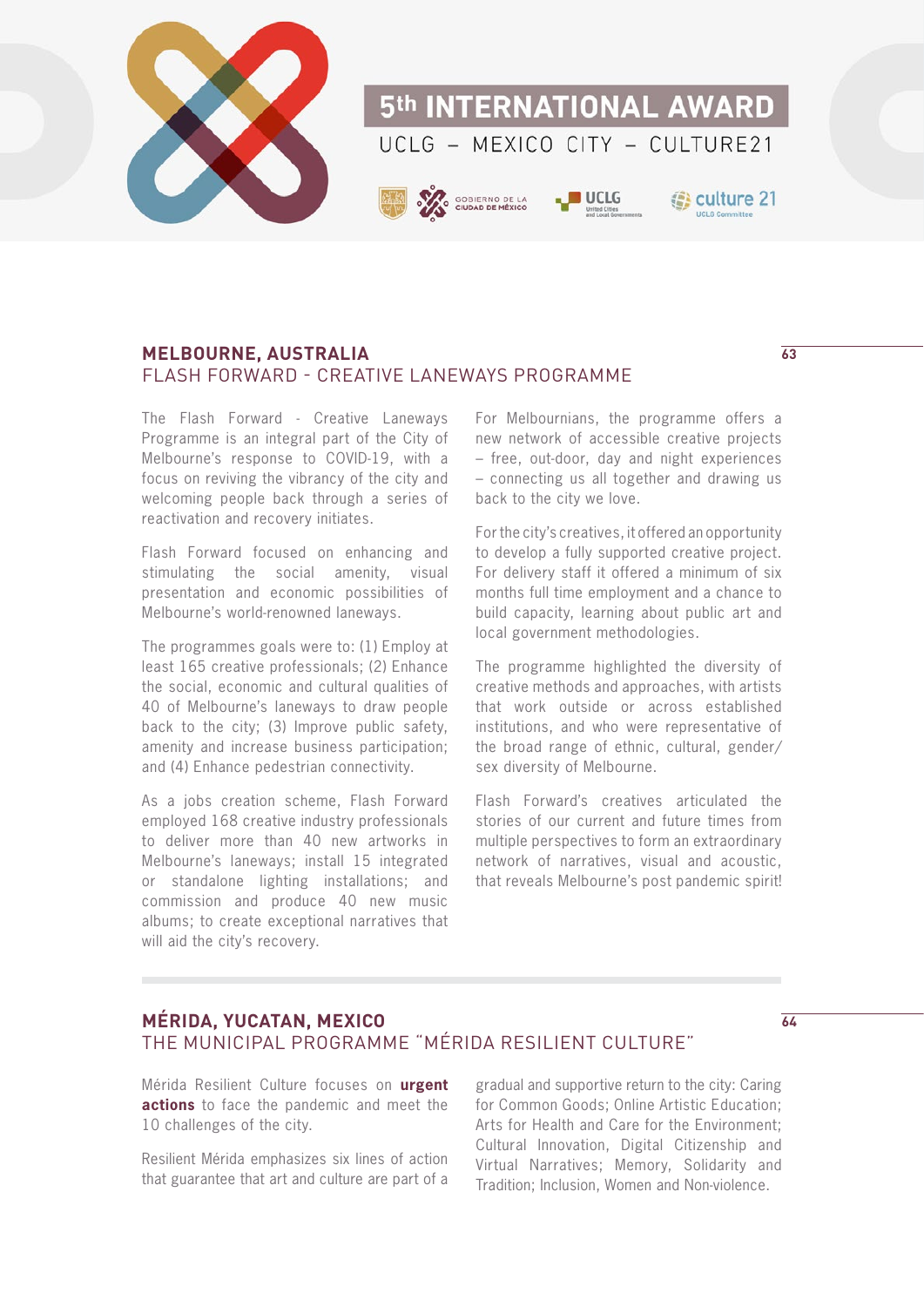

Actions implemented: (a) Investment of 3.5 million pesos in the calls "Art at Home" and "Dissemination of Audiovisual Materials with Cultural Content", supporting 1,700 projects, financially benefiting 1,600 creatives and proposing a cultural offer to thousands of citizens through Facebook/Meridaescultura and the creation of the Quarantine ("La Cuarentena") contest with 800 participations through photography and video proposals. (b) The innovation of digital laboratories focused on training in the use of new technologies: the seminar Artistic Practices in Pandemic Times; the International Course on Audiovisual Theatrical Narratives and the Digital Citizenship Children's Laboratory. (c) The creation of a solidarity system through

the payment of tickets to support local artists: Face-to-face show "Dialogues of the Conqueror" that resulted in 360 pantry packages delivered to the Yucatecan troubadours; the "Open Olympus" that facilitates the infrastructure of the Olympus Cultural Centre for artists to record/transmit content through the platform www.midvi.mx created during the pandemic to facilitate the transaction between those audiences and artists; 300 videos have been disseminated with 20,000 views in Mexico and some US cities with a Yucatecan community. (d) The "Artistic Caravans" brought entertainment to citizens of different neighbourhoods aboard a vehicle for the enjoyment of comedy and music.

# $\overline{65}$  **MONTEVIDEO, URUGUAY** CULTURE GOES BY NEIGHBOURHOODS

Faced with the state of emergency caused by the COVID-19 pandemic and its strong effect on the independent arts sector, this programme was created to promote artistic creation in different expressions and to make it viable to perform in open spaces. Its aim was to maintain the activity of a sector hard hit by the crisis and to maintain links with the community in the midst of severe restrictions and bans on public performances. The performance interventions were selected through an open call process that included more than 200 creators of theatre, circus

arts, puppetry and music. The presentation, in individual or collective format of up to five members, involved two performances in different spaces. The duration of the performances was not to exceed ten minutes each. The performances took place without prior announcement of the place and time so as not to generate crowds. Similarly, in the case of urban installations, more than 60 artists from collectives of between two and four members were selected to perform visual and/or sound installations in open public spaces.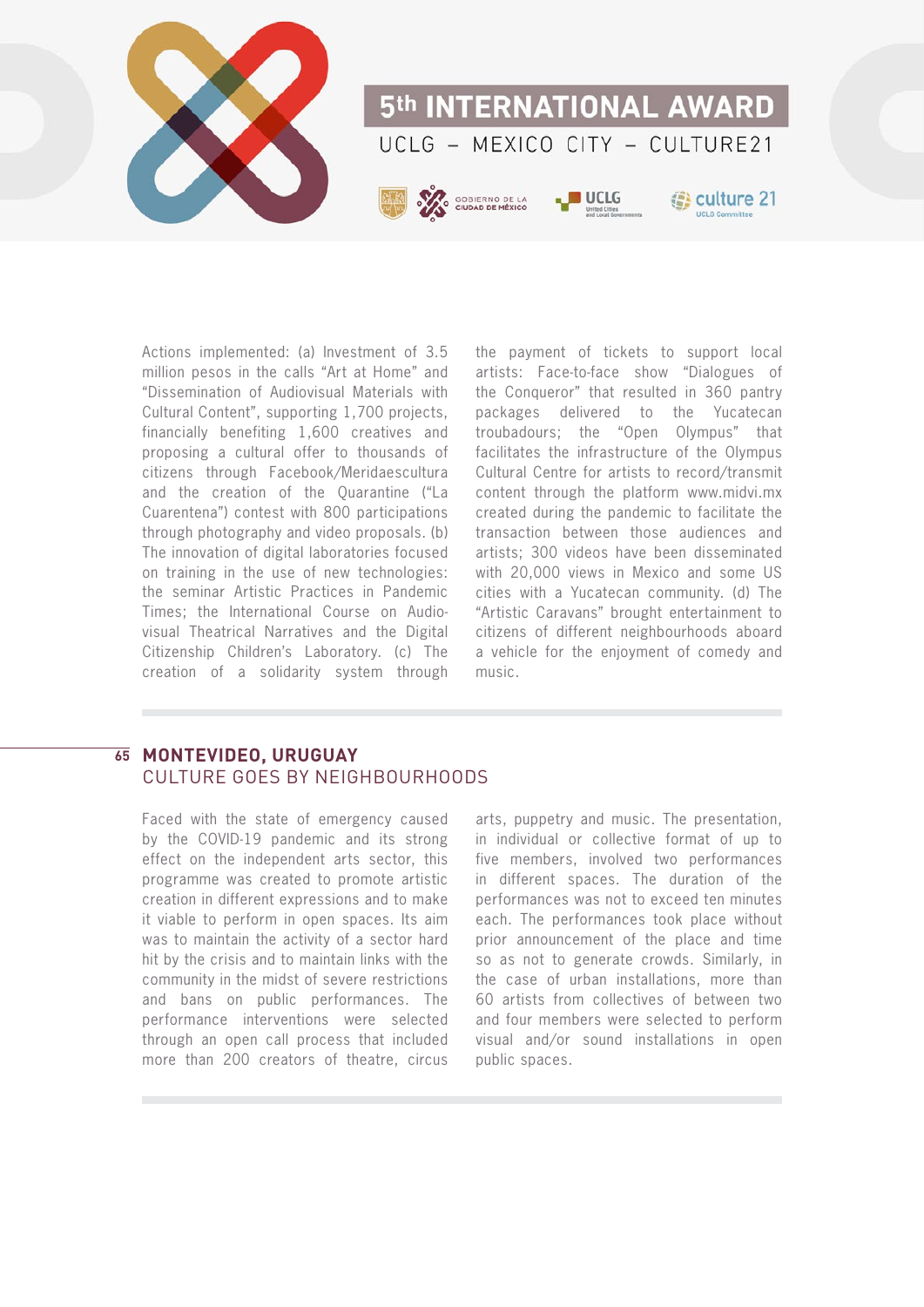

# **MONTREAL, QUEBEC, CANADA** COMPARATIVE STUDY OF INNOVATIVE MUNICIPAL MODELS IN CULTURAL LEISURE

The Culture Department of the City of Montreal and Artenso (Centre for Research in Art and Social Engagement) have carried out a comparative study of innovative municipal models in cultural leisure which aims to: (a) Identify local, national and international best practices in terms of municipal models (context, policies, initiatives, etc.). (b) Determine the success factors that will contribute to the development of an action plan. (c) Issue avenues for reflection with a view to broadening our vision of cultural leisure.

This is an original look at the ways in which cultural leisure is managed, organised and supervised at different levels in 10 cities (Barcelona, Bogotà, Brasilia, Copenhagen, Manchester, San Francisco, Seoul, Sydney, Trois-Rivières and Vancouver). The Study is intended as a guide to define the different modalities of municipal intervention, particularly in the context of post-pandemic recovery. It presents key elements to provide

solutions to the challenges of the ecosystem for access to and promotion of cultural leisure.

Thus, the 3 municipal models are rich in material that can support professionals and managers in the development of a cultural leisure development plan that protects and guarantees cultural rights and the full participation of citizens in cultural vitality. The study presents several strategies and initiatives that improve the municipal service offer, as well as support organisations in the development of their activity offer.

This research and analysis process allows the City of Montreal to identify a variety of approaches to promote citizen cultural expression. It offers perspectives for envisioning the next decade and contributes to continuing efforts to provide an inclusive offer and to support the community by promoting networking, consultation, sharing of expertise and training.

# **MOSCOW, RUSSIAN FEDERATION** CULTURE OF MOSCOW. ONLINE

An unprecedented situation caused by the COVID-19 pandemic prompted city authorities to look for extraordinary solutions and redesign existing initiatives and projects.

There was an urgent need to look for different ways, how not to lose an exciting connection between the culture and the public, which

does not have the opportunity to visit cultural events and venues. This reality paved the way for new creative digital projects.

"Culture of Moscow. Online" is a full-scale web portal of creative activities carrying out by cultural centres and organisations in Moscow. The platform offers access to online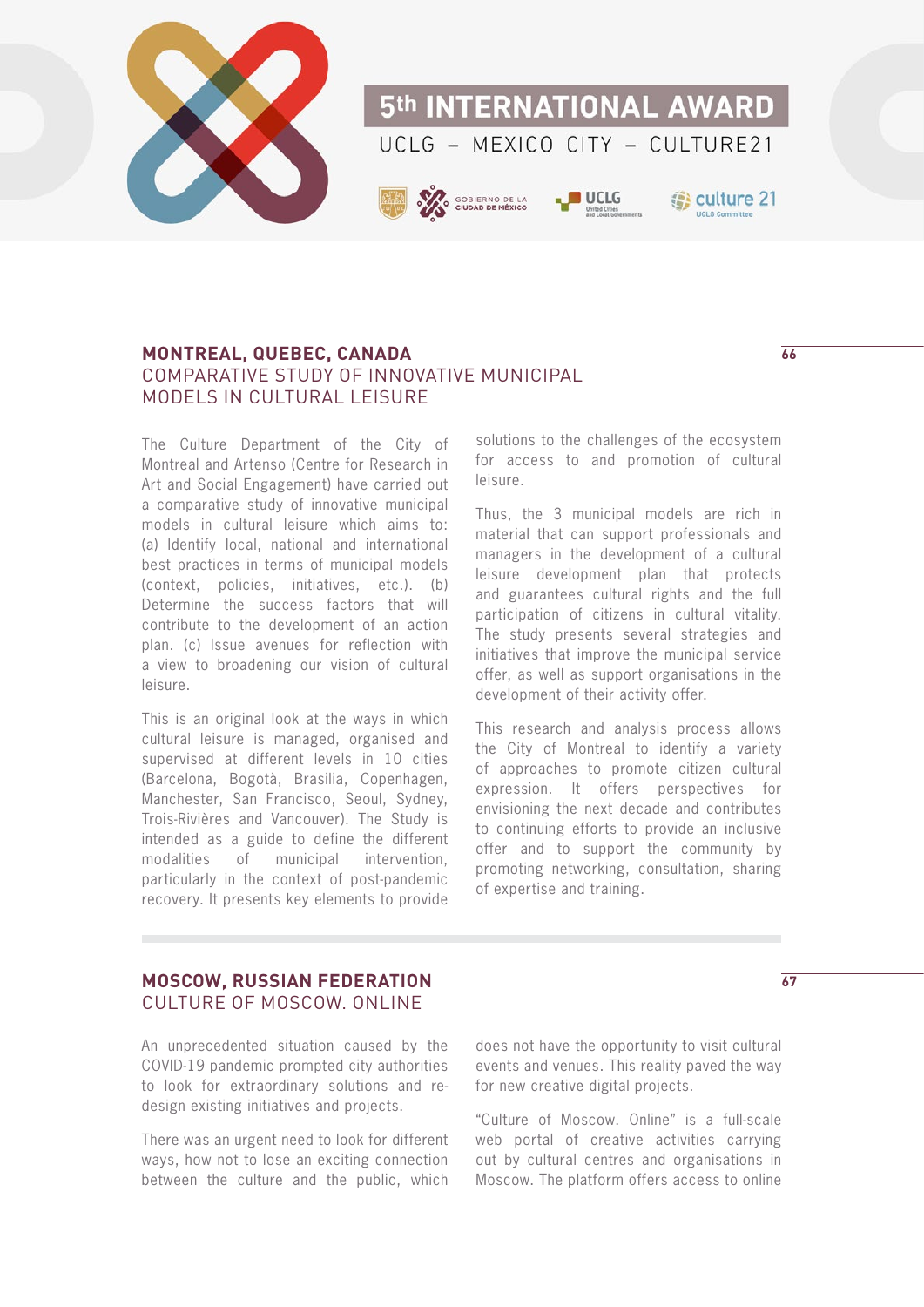

educational and inspiring content – streaming, recordings, and reviews of the best events, which were temporary unavailable offline during the pandemic period, when public centres were closed for citizens. The target audience of the project are citizens of Moscow, from young age to elderly persons, which got used to rich cultural life, occurring in the city.

The peculiarity of this online platform is the free of charge unlimited access to the content: video versions of theatre performances, concerts, lectures, meetings with famous people, exhibitions, film premieres, virtual tours in museums and parks, as well as other fascinating cultural activities.

An event calendar can help to choose and plan the most appealing activity and arrange a complete cultural evening at home for the whole family. Therefore, it is possible to use the saved money for other possible needs.

"Culture of Moscow. Online" makes available to a wide audience the latest cultural initiatives in the online environment, thereby contributing to the development of the digitalisation of culture by stimulating creative processes, as well as the development of creative industries as a new promising direction in the economy.

The website consists of 10 sections: Main page, Theatre, Music, Museums, Cinema, Literature, Concerts, Tours, Knowledge, and Practice.

# **NILÜFER, TURKEY 68**READ TILL YOUR HEIGHT!

"Read Till Your Height!" project continues digitally in its 11th year with cooperation of Nilüfer Municipality and Nilüfer Rotary Club. Aim of the project, which has been carried out since the 2011-2012 academic year, is contribute to development of children's reading habits and library use. As of the COVID-19 pandemic and 2020, project has started to be implemented on digital. More than 14 thousand students have participated in Read Till Your Height project by reading approximately 380 thousand books (36 million pages) so far. This participation strengthens our belief in the project while showing contribution made to reading habits of children in Nilüfer.

With the COVID-19 pandemic, all schools affiliated to the Ministry of National Education were suspended for a week as of March 16,

2020, and then online education was started. Closures and prohibitions continued until September 13, 2021. With the Read Till Your Height project, children who were away from their friends and education were enabled to spend time with books during the project and participate in a different reading agenda.

Children between the ages of 8-14 in primary and secondary education in public schools participate to project with book summaries they read. Face-to-face applications with handwritten summaries before the COVID-19 pandemic have ended. In this process, a new software was prepared and project was continued on digital platform (www. boyunkadarkitapoku.org). Children, who were away from the school and education, made their applications and summaries of books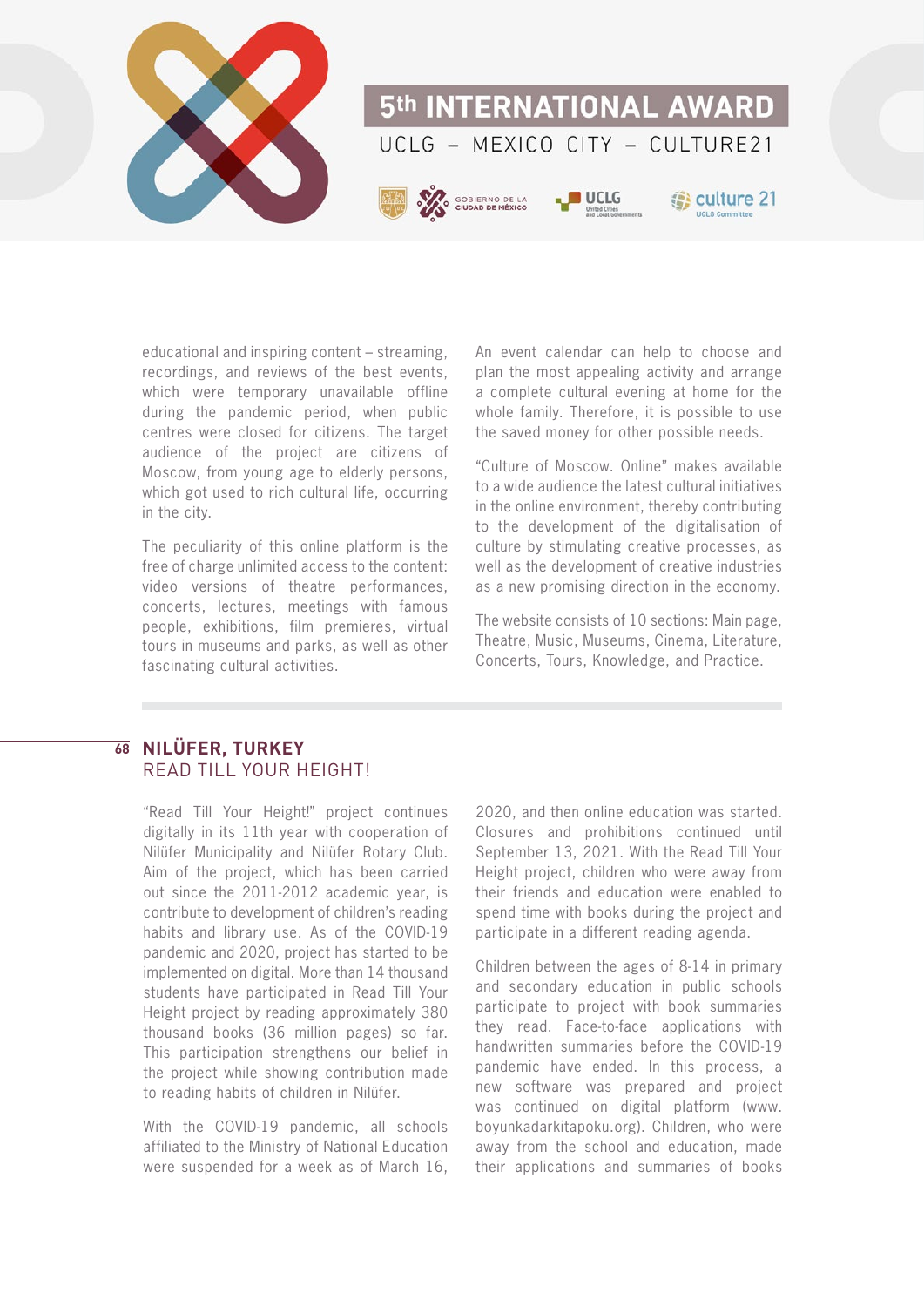

they read on web site. Web site is able to use handwriting and photographing, direct typing and voice recording options to load reading and writing experiences.

Children who read and summarise the highest number of pages in their class level by uploading their summaries are awarded with participating in the Nilüfer Municipality Sport Summer Course. A total of 120 students

receive award in project. All other participating students and teachers are given a book gift.

As a result of the digital transfer of project, negative effects of COVID-19 pandemic were reduced and number of people reached by project increased. While 712 students applied to project in the 2020-2021 academic year, 1690 students applied in the 2021-2022 academic year.

# **NITERÓI, RIO DE JANEIRO, BRAZIL** CULTURAL EMERGENCY: NITERÓI AND LOCAL POLICIES FOR CULTURAL RIGHTS

The Cultural Emergency programme consists of a set of local cultural policies during the COVID-19 pandemic intended to mitigate its negative impacts, maintain sustainability, plan the economic recovery and guarantee the exercise of cultural rights in the city of Niterói. The programme's differential is: the inclusion of culture in the city's central planning; the expansion of the budget dedicated to the sector; the encouragement of popular participation; and the formulation of structuring policies for cultural rights.

The programme was created in March 2020 from the need to quickly think about local impacts on culture after WHO's pandemic announcement. In Niterói, the first impact of this notification was the closing of cultural spaces and the impossibility of carrying out artistic activities. Based on this scenario, the city's cultural planning department, together with civil society, developed some isolated actions that, over time, became what is now called Cultural Emergency.

The programme was carried out in parallel with measures to improve health and the economy, giving importance to culture in the city's development, especially through the protection of minority and vulnerable groups. During its execution, the principles of popular participation were promoted, maintaining dialogue with civil society and the possibility of deliberation by the Municipal Council for Cultural Policies, a civil society group established by local legislation.

In these two years, Cultural Emergency gathered the following data: Niterói was the first city in the country to develop an action for the artistic sector in the pandemic ("Arte na Rede" / Art on the net); allocated 68 million of reais in income directly to the productive sector of culture; created specific legislation with the intention of rebuilding the economy of the cultural sector; and created the first Cultural Rights Charter in Brazil and the first Cultural Rights House.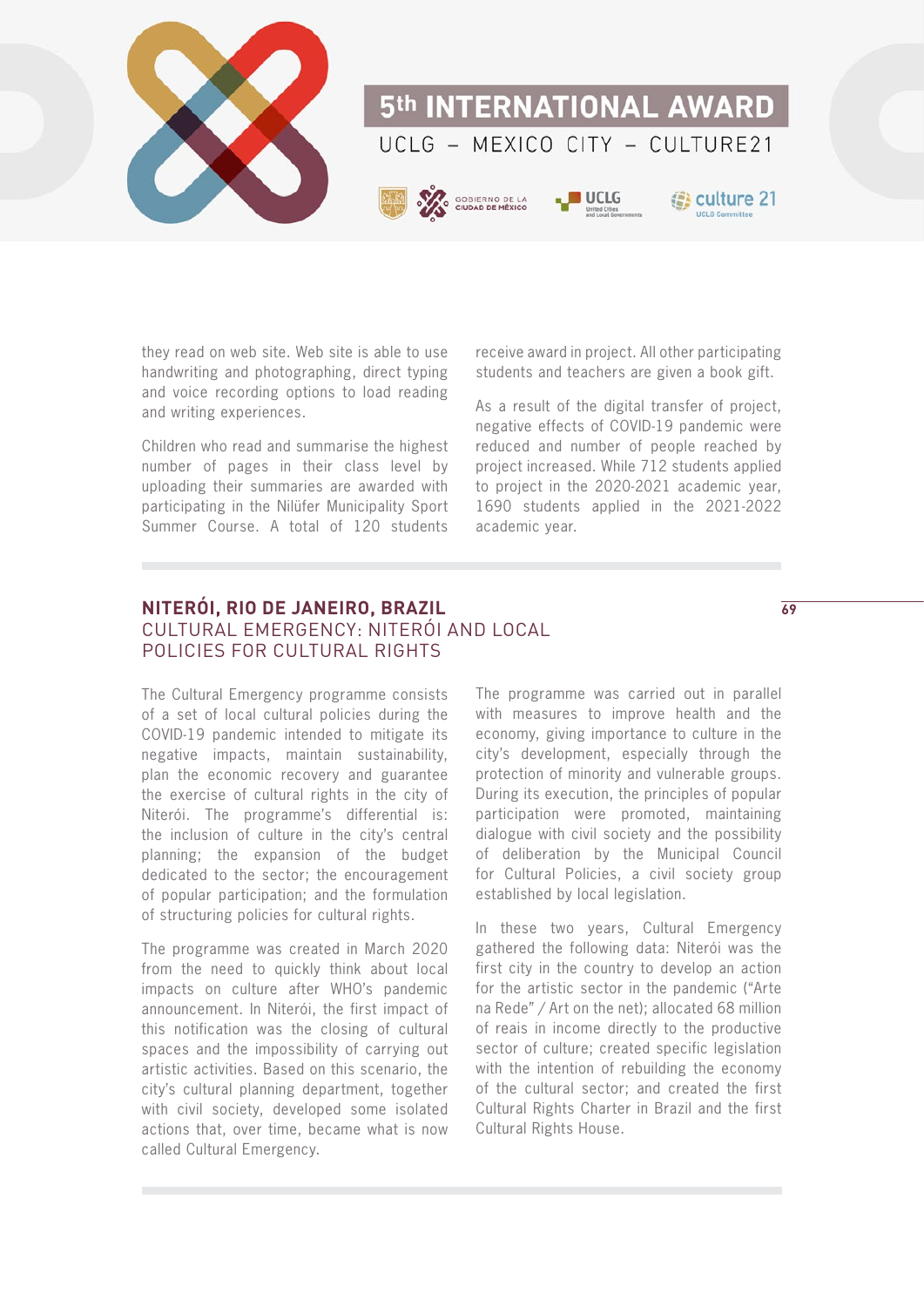

# $\overline{\bm{\eta}}$  NUR-SULTAN, REPUBLIC OF KAZAKHSTAN THE MEMORY OF THEM IS ALIVE

On April 14, 1993, the Law of the Republic of Kazakhstan "On rehabilitation of victims of mass political repression" was adopted. To date, about 350 thousand illegally repressed people have been rehabilitated in the republic, including those deported to Kazakhstan. The work on the study of archival documents continues to this day.

According to the Decree of the President of the Republic of Kazakhstan, May 31 was declared the Day of Remembrance of Victims of Political Repression. This date was timed to coincide with the 60th anniversary of the beginning of mass political repression. Also, since 2011, May 31 has been declared the Day of Remembrance of the Victims of the Holodomor. Commemorative rallies and events are held annually throughout Kazakhstan with the participation of the descendants of the repressed to perpetuate the memory of the victims of political repression. On May 31, 2007, the opening ceremony of the "ACWTM" (Akmola Camp of Wives of Traitors to the motherland), dedicated to the 70th anniversary of the beginning of mass political repression, took place.

The Museum and Memorial complex of victims of political Repression and totalitarianism "ACWTM" was opened with the honourable intention of restoring historical justice and perpetuating the memory of victims during the Great terror. Involuntarily, this figure is associated with 1937, which marked the beginning of mass political repression in the USSR. The highest value of life is a person, the rights and liberty. The traditional commemorative ceremonies on May 31, the Day of Remembrance of the Victims of Political Repression and Famine, are a living warning to totalitarianism. It is not possible to list even a part of the names of the repressed, their relatives and relatives – such is the scale of the crime against a whole generation of Soviet people during the years of Stalinism. By erecting a Memorial near the capital, in the very centre of the sacred Saryarka, our citizens fulfilled their human duty to the unfading memory of the generation of 1930- 1950, so that people would remember, not repeat the tragic mistakes of the past.

# **OUAGADOUGOU, BURKINA FASO 71**CULTURAL DEVELOPMENT OF GREATER OUAGA, CITY OF WELL-BEING AND SOCIAL COHESION

Ouagadougou (also known as "Ouaga") has become a metropolis by absorbing neighbouring villages. This sprawl of the city generates problems of mobility and displacement of the inhabitants from one

zone to another of the metropolis of Greater Ouaga and constraints of planning of the metropolitan territory in particular in terms of infrastructures and cultural facilities.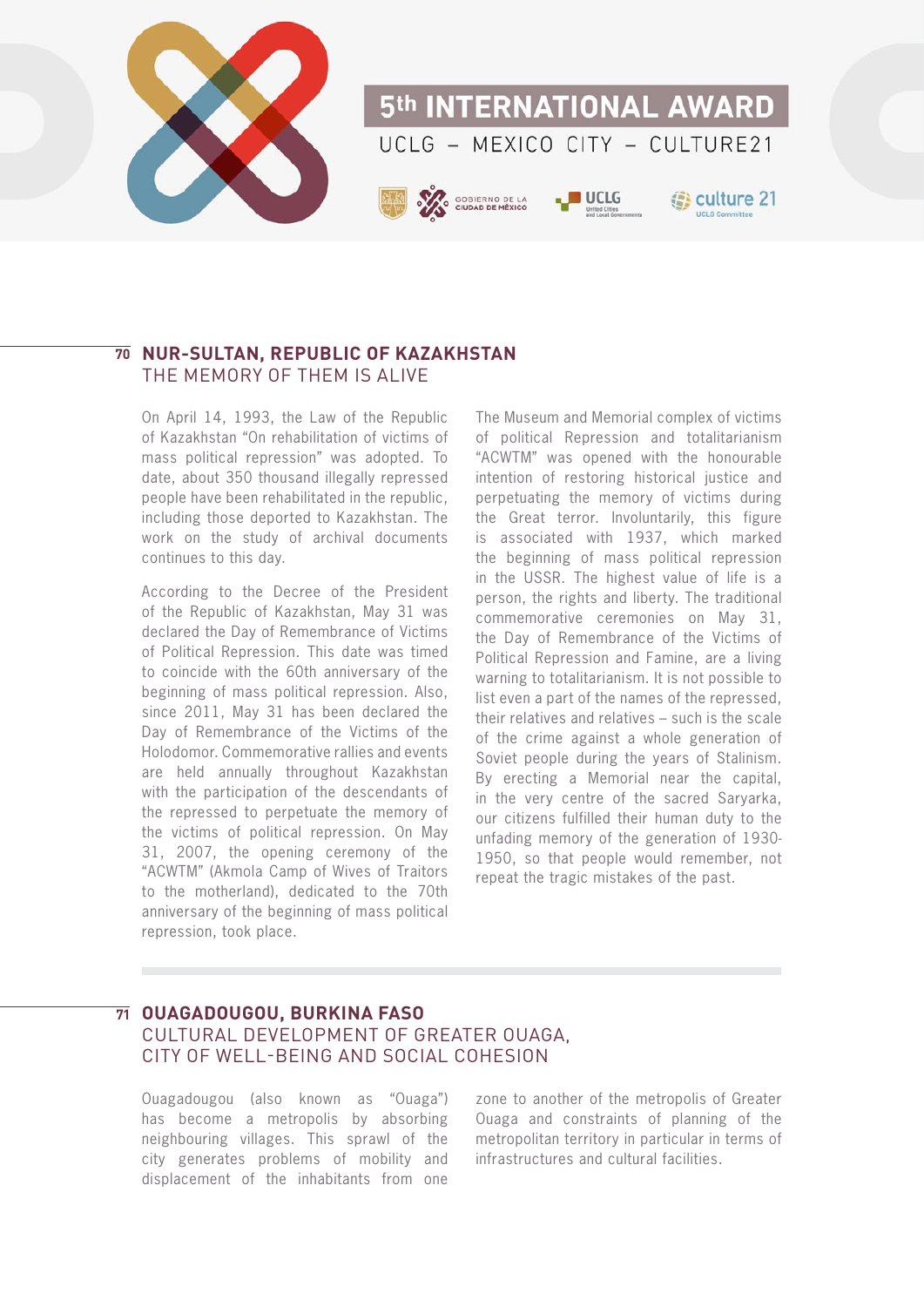

In Ouaga, almost all of the cultural infrastructures are concentrated in the city centre. This hyper concentration exposes the existence of deserted areas in the city. Indeed, despite their large areas, workingclass districts 9 (with a surface of 37 km²) and 11 (with a surface of 30 km²) respectively located to the north and south of the city have neither infrastructure nor cultural facilities. Under these conditions, the cultural practices of their inhabitants depend and vary according to their level of education, their financial and material capacities to move, but also to their places of residence, in relation to cultural facilities and as well as networks. existing transport.

The general objective of the programme is to contribute to the balanced cultural development of Greater Ouaga in order to reduce the geographical inequalities of access to art and culture for the inhabitants, mainly made up of young people under 25 (60%).

The specific aim is to provide each arrondissement (district) with a municipal square, an artistic learning space dedicated to children and to create knowledge centres and multimedia spaces. It therefore aims ultimately for the democratisation of art, the cultural and artistic awakening of children and the professional integration of young people in the creative sectors with a view to improving the cultural life of the inhabitants and their well-being.

# **PALMELA, PORTUGAL** "IN MY DAY…" - GUIDED VISITS BY RAILWAY MEN| MUSEUM – THE STATION

The Station is a museum space within the central section of the old Pinhal Novo passenger railway station that dates from 1935; a place at the heart of local daily life for a hundred and fifty years. Inaugurated on the 1st June 2021 during the COVID-19 pandemic, a well-attended ceremony showed the importance this museum holds for the local community and region.

The "In my day…" project aims to spread the word about this Museum and Railway Heritage through guided visits by former railway men. The invitation extended to these former workers so that they should play an active part in the life of the Museum counts amongst its main objectives: valuing and perpetuating lifetime memory and history; promoting active ageing, promoting interaction between members of different generations and encouraging a sense of belonging to the community vis-à-vis the station.

Visits take place at 10 o'clock on the fourth Saturday of each month between March and November. The activity begins with a presentation by the railway man who will be our guide on the day; later there will be time for him to describe his duties on the railways, the difficulties he faced, the good times, the connection between personal and professional life. This flowing narrative in which anyone present may intervene to ask questions or share experiences will also contribute to a portrait of life at that time.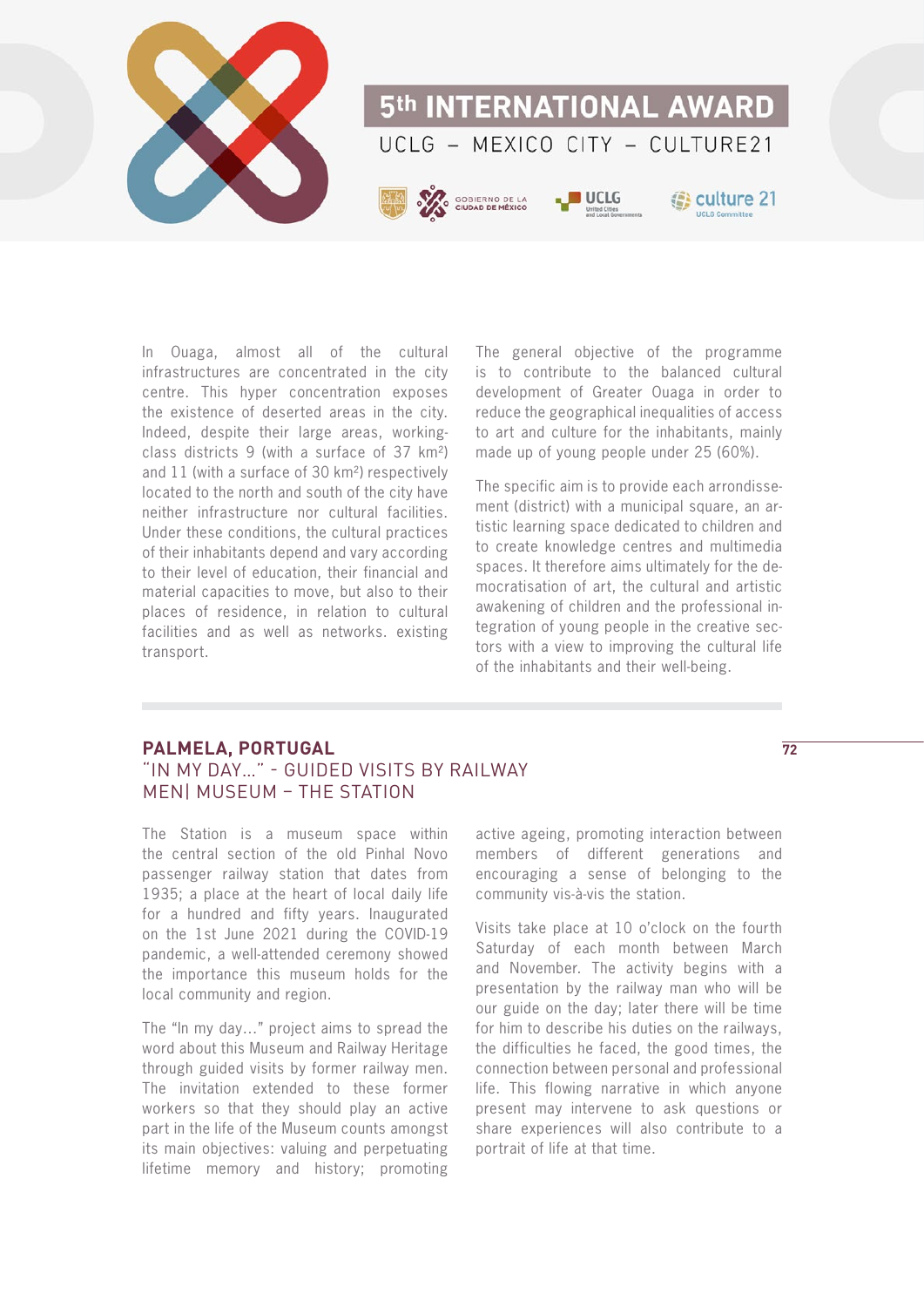

The importance that this project has taken on in the community has led us to developing an exhibition and publication, above all to thank and underline the importance of these testimonies.

The preservation of culture, traditions and endogenous knowledge take on a fundamental role in this project and in this Museum, carried out in close partnership with the community itself. 2021 was the European Year of Rail Transport.

# **PEÑALOLÉN, CHILE 73**PEÑALOLÉN DIGITAL CULTURE PLAN: REACTIVATION OF LOCAL CULTURE IN A PANDEMIC

The Municipality of Peñalolén, through its Cultural Corporation, during 2020-2021 developed a new strategy to respond to cultural demand in times of Pandemic, migrating to the digital format in various initiatives, disciplines, formats and themes of the Cultural centre such as: concerts, workshops, training schools, folklore, Indigenous Peoples, theatre and more. Generating employment for 908 cultural workers and with an impact of 198,000 interactions and visits, opening spaces for recreation, learning and support. The Peñalolén Digital Culture Programme arose from the serious economic and emotional situation suffered by the sector, which reconsidered our public role by updating the strategies of creation, production, distribution and cultural participation to maintain a permanent, close and direct link with the inhabitants. of Peñalolén.

As a diagnosis, the citizen and telephone consultation "Culture is Listening" was carried out to find out the situation of 680 artists, monitors, neighbourhood cultural managers and users, in order to help and generate a programmatic proposal, along with referral to other municipal social units and programmes. With the information, the "Cultural Artistic Memory 2020" publication with the cadastre of 418 artists and groups of the commune was reissued to promote their work.

Subsequently, a digital platform for the Cultural Centre (www.chimkowe.cl) was implemented, hosting 15 cultural initiatives available to the public, with remote and diverse programming. Likewise, 48 online workshops for more than 2,980 participants, who were sent a KIT (Creative Box) with materials according to the course, a didactic guide and the planning of contents to be treated. This activated a collaborative public cultural network, which through presentations and workshops create digital content for neighbours, adapting our cultural centre in technological terms and considering all bio-sanitary protocols.

Key initiatives were the "Chimkowe en tu Casa" Project and "Noches de Peña" Cultural programming throughout the Pandemic (60 chapters), to maintain links with our audiences and be a direct financial support for local artists. Also, the weekly Radio Theatre around local and popular stories of Peñalolén in charge of the 6 Theatre Schools for the Elderly. The Podcast project with the Youth Bands programme. The classes and concerts of our Youth Orchestra and Ballet School, Expo Workshops of Indigenous Peoples, Women's Music Cycle, folklore galas, among many others.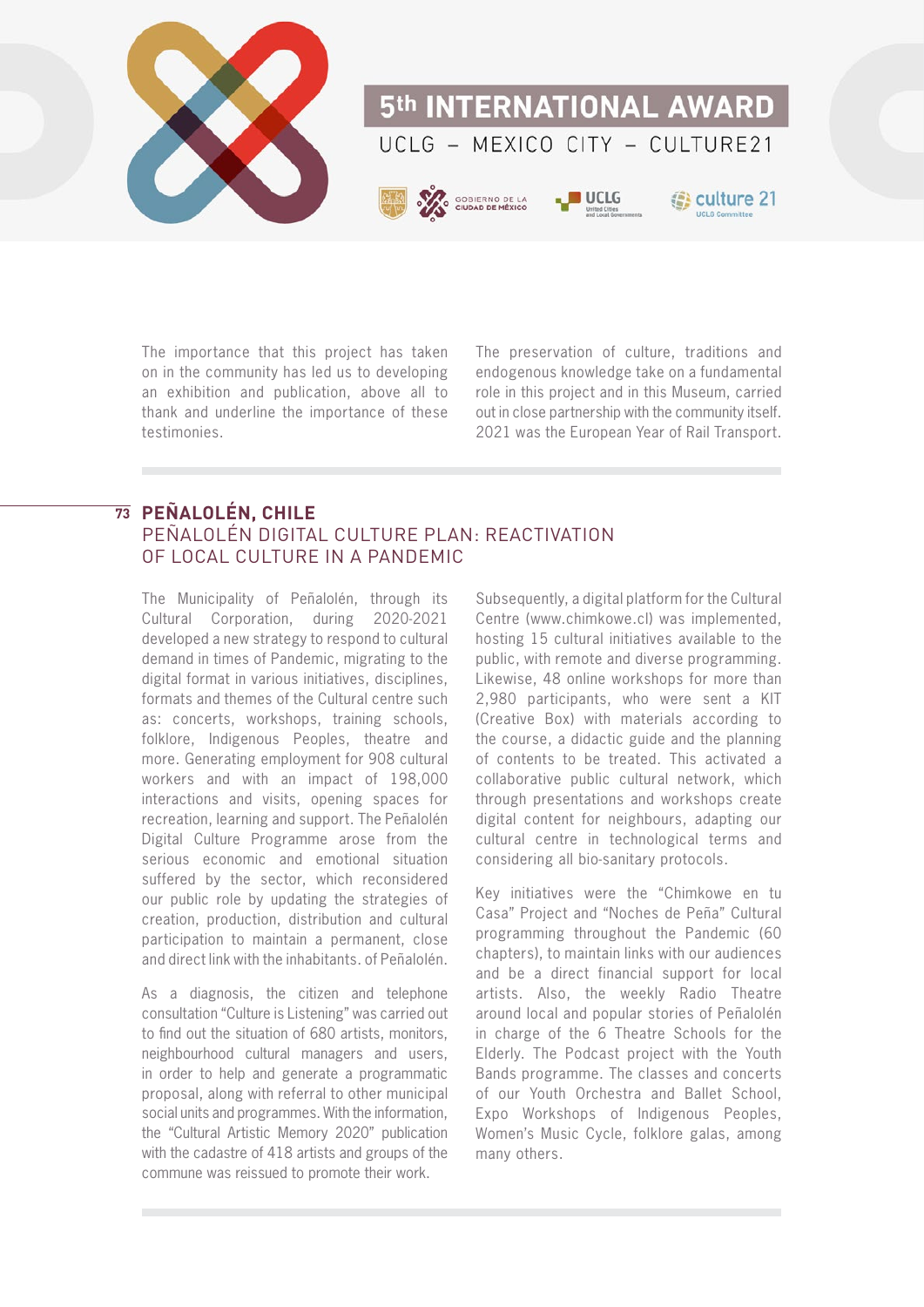

# **PORTO ALEGRE, RIO GRANDE DO SUL, BRAZIL** PORTO ALEGRE, 250 YEARS

Porto Alegre celebrates its 250th anniversary in 2022. Its history is a rich history of cultural, social, economic and political integration.

The city is vibrant in cultural activities, in all areas of the arts and popular cultures, and hosts a unique network of cultural sites, such as theatres, museums, archives, libraries, auditoriums, cultural centres, cinemas and spaces for the enjoyment of culture. Due to this characteristic, Culture was chosen to be inspired and be the thread of this commemoration.

The launch of this project took place during "Porto Week Alegre" in March 2022, during which four impact actions were carried out: (a) The transformation of the Palace of the Azores, until then the Municipal Government, in a cultural centre and museum, now called the Porto Alegre Art Museum; (b) A concert at the Sâo Pedro Theatre, a historic and protected building with 164

years of existence, with the participation of the leaders and representatives of the most diverse segments; (c) On its anniversary date, 26th March, it was held in the largest park in the municipality, the City Ball, which was attended by more than 30,000 people, artistic performances and a presentation by the singer Maria Rita, daughter of Elis Regina, a native of Porto Alegre; (d) In March, the Borges Descent also took place, a traditional carnival event, with the presentation of six samba schools and more than 50,000 people.

The celebration of the anniversary of the city and the resumption of events and the occupation of public spaces by the community will continue by the end of the year, with a calendar of more than 340 events, audiences, society, promoting culture, sports, leisure, leisure, leisure tourism, innovation and economic and social development. The full programme is **[here](https://poa250anos.com.br/programacao)**.

# **PUERTO DE LA CRUZ, CANARY ISLANDS, SPAIN** CULTURAL AND CREATIVE ECOSYSTEM OF PUERTO DE LA CRUZ

**75**

Puerto de la Cruz advances in its cultural policy by designing a more flexible, resilient and more valuable strategic management model for society, in accordance with the theses outlined in the SDGs and the New European Bauhaus.

This work uses as a pillar the impulse of the expanded culture; one that generates knowledge in the arts, science and humanities, and at the same time works as an instrument

of social cohesion to help people relate to local and global reality.

The city is conceived as a Cultural and Creative Ecosystem (ECC) that produces and is nourished by the creation of knowledge, the inclusion and connection of people, the promotion of creative industries and social transformation through participation and use of collective intelligence.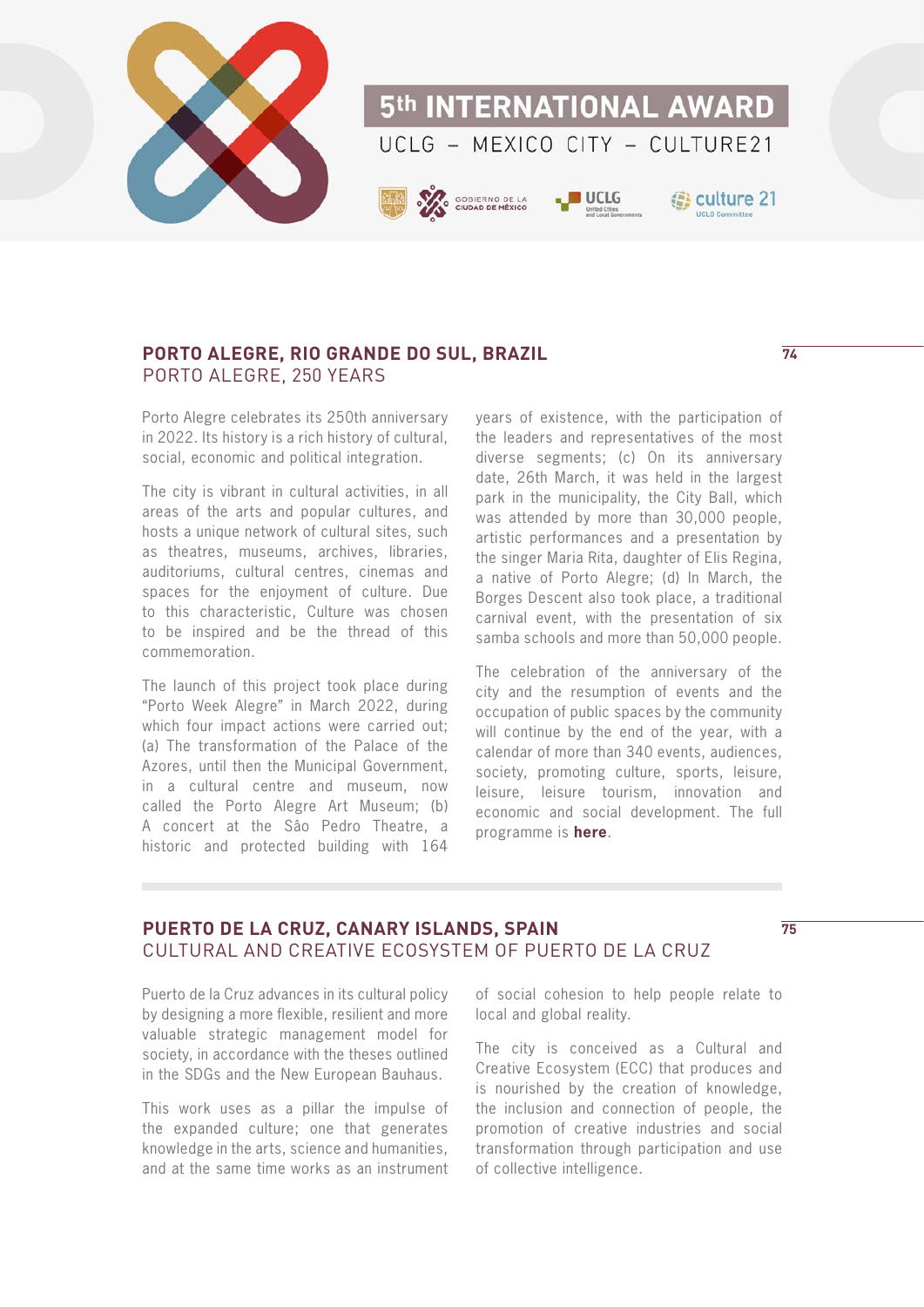

With this vision, Puerto de la Cruz is committed to creating physical and virtual environments focused on connecting people and organisations so that they can generate value, identity and sustainable development. This process of collective and participatory construction materialises with concrete actions that value the cultural sector in a more social way. These actions stand out: (a) The Seven Keys workshop: participatory process designed by UCLG that collects the commitment of local actors and defines cultural actions to localize the SDGs; (b)

The Nomad Garden: collaborative creation space for the creation of a geolocated digital project that contributes to researching and disseminating the Canarian biota of the municipality and the history of its illustrious visitors; (c) Josity: Puerto de la Cruz as an innovation laboratory on culture and visitors developed with the body devoted to Tourism in Tenerife (Island of Tenerife) and the Canarian Institute for Cultural Development; (d) Pesca Brava: collective creation laboratory for the elaboration of a musical piece that will be used to fish in the sea.

#### **QINGDAO, CHINA 76**

# "INTERNATIONAL FRIENDS @QINGDAO" SPREAD THE VOICE OF CHINA TO THE WORLD - INNOVATION AND PRACTICE OF INTERNATIONAL CULTURE AND TOURISM EXCHANGE IN COVID-19 PANDEMIC PERIOD

Influenced by COVID-19 pandemic, international exchange and cooperation are on pause since 2020. To promote international culture and tourism exchanges, Qingdao Culture and Tourism Bureau launched the initiative "International Friends @Qingdao" in 2020, upgrading to "International Friends @Qingdao" & Jiao dong Culture and Tourism exchange event in 2021, in the way of "online and offline" connection, "exchange and experience" interaction, "domestic and international" cooperation. International friends who cannot come to Qingdao due to the pandemic would participate in the event online, sending their blessings over the internet. We carefully designed travel routes and set a stage for international friends to perform in terms of offline activities. Through these activities, international friends have

enjoyed beautiful sceneries in Qingdao and learned about the splendid history and culture of Qingdao.

In the past two years, the event has attracted over 400 International friends from more than 50 countries, including ambassadors to China, foreign politicians, delegations from international associations, etc. Domestic and foreign media publicity covered more than 100 million people. Through the event international friends know the latest development and changes in Qingdao, the fruitful results of various international economic, trade, and cultural activities in Qingdao. It has revitalised culture and tourism resources, promoting cultural recovery after the pandemic with innovation and creativity.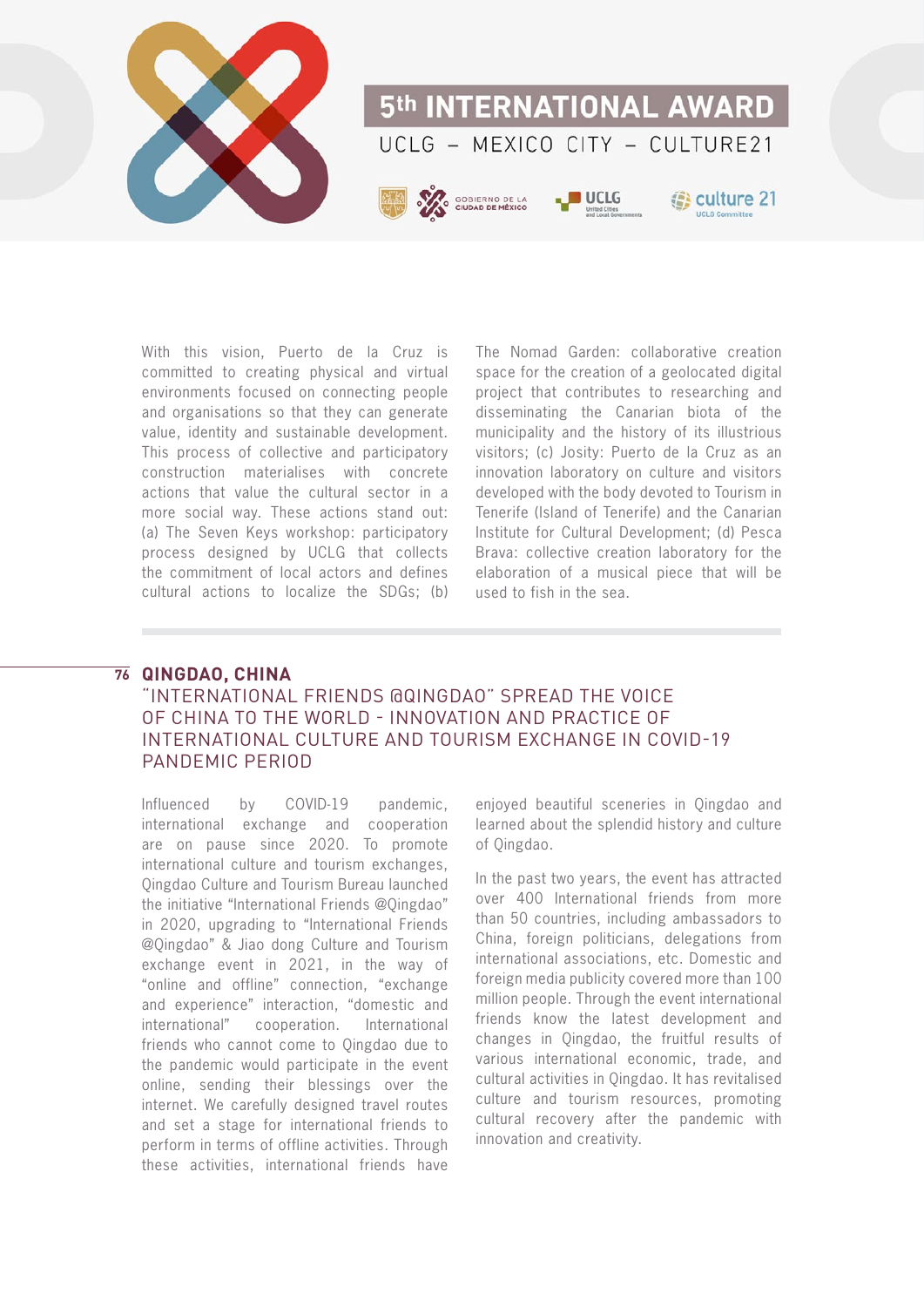

# **QUILMES, ARGENTINA** KAKÁN, THE VOICE FROM QUILMES

The name "KAKÁN" refers to the language of the inhabitants of the Calchaquí Valleys who were exiled and relocated in what we now call the County (Partido) of Quilmes. The epithet "la voz quilmeña" (the voice of Quilmes) is added, evoking this genealogy that recognises the silenced voices. The programme is a local cultural public policy that aims to promote learning and intercultural dialogue in children, adolescents and families through playful, communicational and graphic tools that value the community construction of local identity.

This programme was developed by the Undersecretary of Cultural Management of the Municipality of Quilmes, and arises within the framework of the challenges imposed by social isolation during the COVID-19 pandemic.

In this framework, as part of the comprehensive care system, together with food aid, games, magazines and devices produced collectively through citizen participation were distributed, calling for conversation around Quilmeño identities, engaging in dialogues in various local physical spaces such as museums, libraries, schools, soup kitchens, and neighbourhood organisations.

After the isolation is over, a follow-up is carried out in the neighbourhood, promoting active citizen participation in the project in municipal museums.

The programme implementation aims to: (1) To develop educational and pedagogical materials with local content, highlighting the game as a mediation strategy where collaborative inquiry is encouraged; (2) To promote access to cultural assets through meetings-workshops in the neighbourhood. Likewise, the digital option is provided to print the games and magazines that include an audio guide; (2a). Co-construct memories through orality, recognising the trajectories of outstanding personalities who made and make local history, appropriating the territory as a substratum of identity. They are exhibited in the permanent exhibitions of the municipal museums; (2b) Organise teacher training meetings as facilitators and promoters of local community expression, strengthening articulation with other areas of the municipality.

# **RAJKOT, INDIA** MANAGEMENT OF COVID-19 POSITIVE CASES BY SANJIVANI RATHS WITH COVID TRACE MOBILE APPLICATION DEVELOPED BY RAJKOT MUNICIPAL CORPORATION

Various services have been made available at home by the Rajkot Municipal Corporation as it is essential to combat the Pandemic of

Corona and also to break the chain of virus transmission. The aim of Rajkot Municipal Corporation to provide free home isolation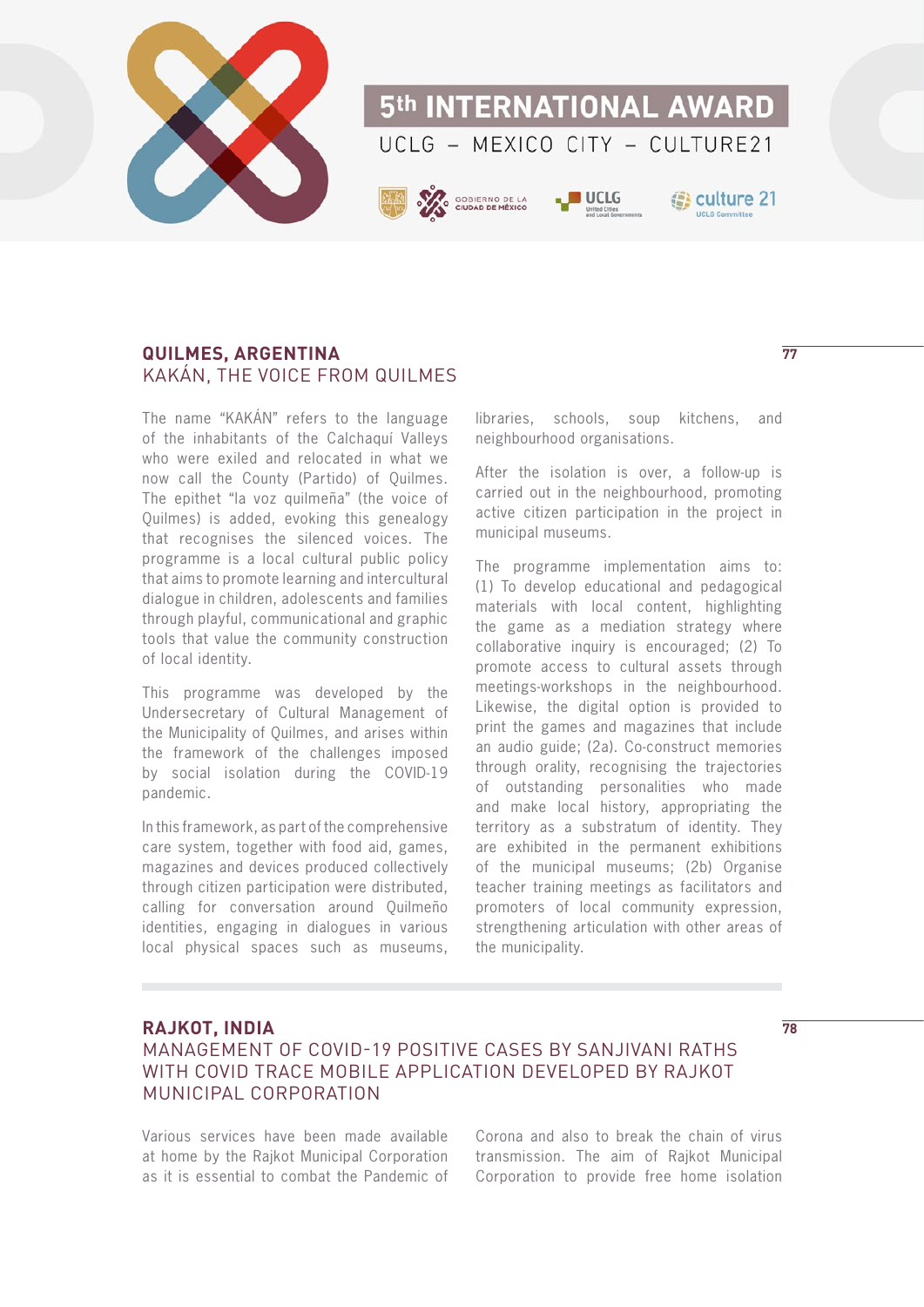

care (Diagnosis and treatment) to vulnerable citizens of Rajkot city who are COVID-19 positive and with mild to moderate symptoms according to definition of Indian Council of Medical Research.

Rajkot Municipal Corporation was providing services to the people through the 100 Sanjeevni Rath (mobile medical vehicles) through which regular check-up of the patients under home isolation treatment. In which the patient's oxygen saturation level, temperature, pulse, blood pressure and also looked for any danger signs of prompt referral to higher centre. If the patient feels the need for further treatment, the task of moving the patient to the hospital by calling 108 (free ambulance services) immediately is also done by Sanjeevni Rath. The patient undergoing treatment is monitored regularly through telephonic call. Such kind of home isolation facilities provided mental and economic benefits to people.

Home isolation was being carried out by more than 300 employees of the corporation, out of which 250 health workers are continuously on duty in the field with Sanjeevni Rath and 50 staff were performing telephonic care at the control room.

Along with this kind of activities the idea came in mind for record purpose to develop a mobile android application to ensure real time visit and vital assessment of patient at home. With this background information and Technology department of RMC has developed one android mobile application for classification of patients and real time visit data enrolment of particular patients who is in home isolation.

### **RAMALLAH, PALESTINA 79**BUILDING CULTURE FORWARD

When the COVID-19 Pandemic started in 2020, Ramallah Municipality was in a process to initiate a participatory Cultural Policy for the city of Ramallah in cooperation with UCLG. The pandemic postponed the launch of the policy for a few months, until the city could digest, absorb and embed the consequences of the pandemic on the city and the country and even the world.

The policy was needed for many reasons before the pandemic, but with the new challenges in light of the Coronavirus outbreak, which in no doubt propelled cities of all shapes to respond immediately to a global threat, that is threatening citizens' health and lives, social cohesion, the economy and the infrastructures of territories. The implications of the Coronavirus pandemic were and will be profound for individuals, organisations, and society at large. Believing in the role of cities in resilience building, and following the Urban Resilience road-map that was developed previously to build the resilience of the city and community; Ramallah has responsively acted to ensure that the city is ready to prevent, detect, and respond to the pandemic. All municipalities' departments stood in to take the needed measures against the pandemic and developed a study about the city resilience during COVID-19 outbreak, following the resilience qualities and indicators.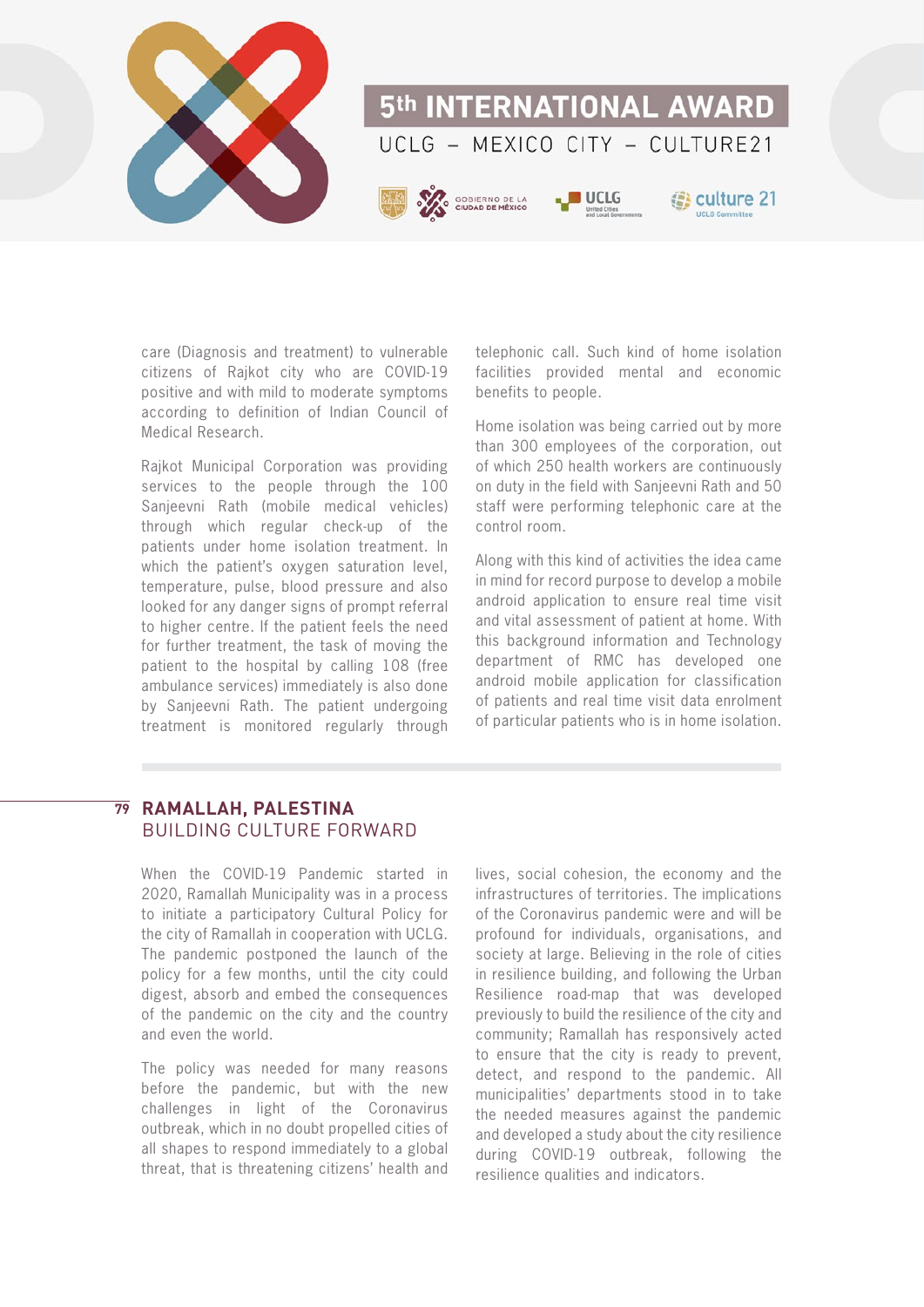

The city also like no other time, the world needs to be connected, and to bring efforts together to overcome the current and future critical conditions. Ramallah as an active member in several global networks, such as: UCLG, MC2CM, ICMA, Metropolis, GRCN, Creative Cities, and others - alongside its twining-ship with more than 35 cities, aimed to leverage these partnerships to firstly stand side-by-side with partners, exchange knowledge, and share resources and good practices in facing the COVID-19 pandemic and its consequences. It is a deep belief that cities' responsibility knows no boundaries, and that all communities should be hand-in-hand to assure every person is safe and protected.

# **ROME, ITALY** THE ORCHESTRAS OF TRANSFORMATION – NEW ARTISTIC IMAGINARIES FOR THE 2030 AGENDA

The Orchestras of transformation, curated by the collectives Locales and Visible, is a project that combines contemporary artistic imagination with new action strategies for achieving the SDG objectives of the 2030 Agenda in the medium term. The themes of gender-based violence, regenerative actions for the climate emergency and underwater life, and the overcoming of social inequalities, are at the centre of this edition for the city of Rome.

Initiated on the occasion of the 2020 Rome Charter launch, and commissioned by Azienda Speciale Palaexpo, the project Orchestras of transformation invites three international artistic and curatorial perspectives from Cooking Sections, Jasmeen Patheja and Johanne Affricot (GRIOT) to rethink artistic methods of intervention in the public sphere that implement paths of change and promote alternative imaginaries.

# **SAN ANTONIO, TEXAS, UNITES STATES OF AMERICA** CULTURAL HERITAGE AND COMMUNITY ENGAGEMENT DURING THE PANDEMIC

Charged with protecting the cultural heritage of this historic city, the City of San Antonio's Office of Historic Preservation (OHP) relies on our ability to connect and interact with the public to fulfil our mission. COVID-19 forced the cancellation of culturally relevant events including planned community engagement, heritage celebrations, and public meetings,

leading the department to design an innovative, and proactive response to maintain contact with, and participation from, San Antonio's residents. The objectives of the response were to create new avenues to build awareness of cultural heritage, to "build back better" in a post disaster recovery, and to augment connections with local youth

**80**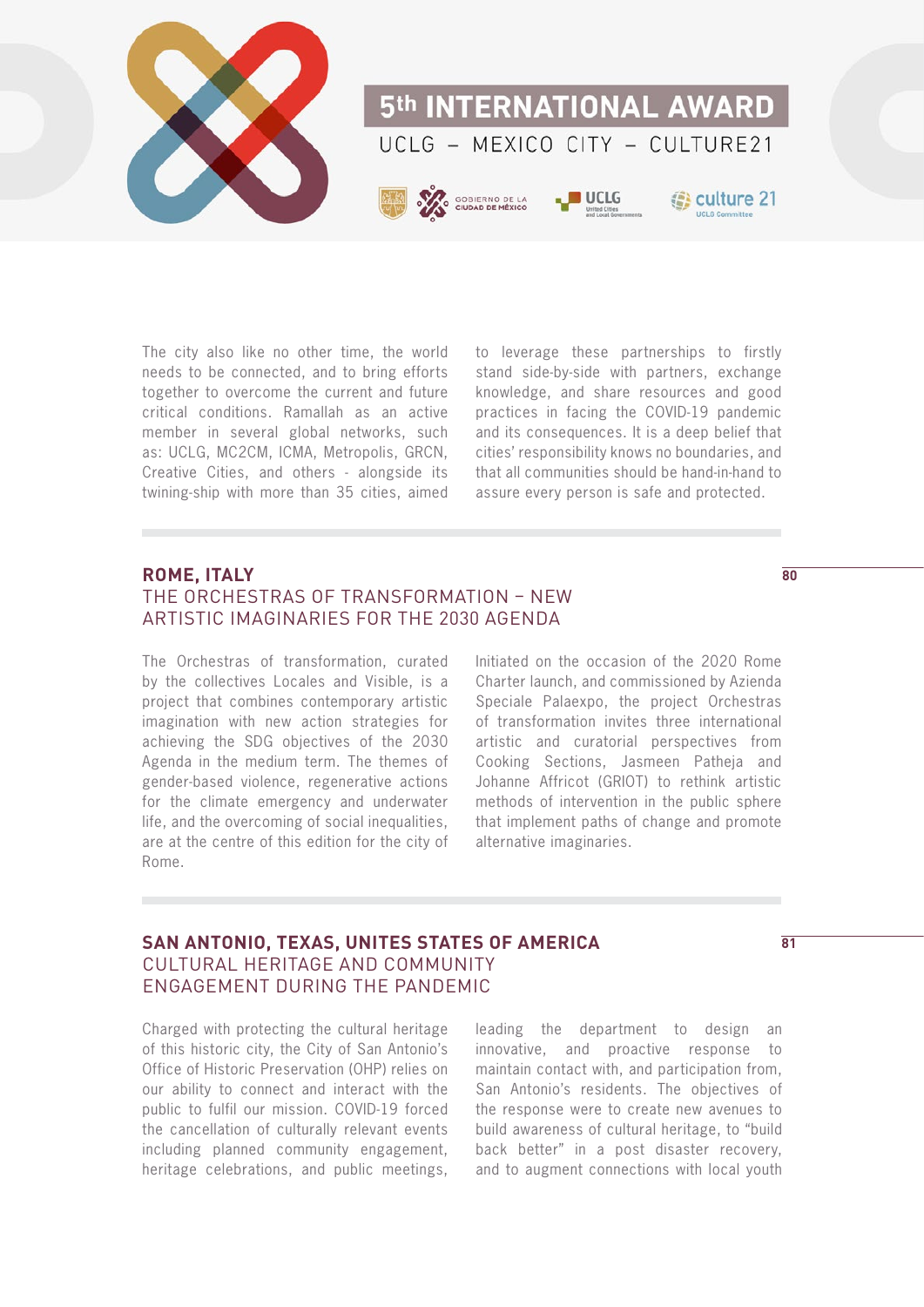

and educational institutions to fortify a new generation of heritage stewards.

OHP employed digital technologies to promote and celebrate living heritage through virtual storytelling, webinars, events, and symposia, which widely expanded our reach and audiences. We established two new websites one focused on intangible heritage and a Legacy Business website celebrating the city's oldest businesses. An existing website, Discovery Map, focused on narratives and research by citizens and college students expanded, leading to the development of a local historic marker programme and a storytelling collaboration with local public radio. Focused on building back better, the Living Heritage Trades Academy launched increasing

training of preservation crafts and skills through apprenticeships, hands-on training, and class instruction on traditional building methods and materials. The programme, part of a city-wide COVID-19 workforce recovery initiative, recognises that master craftsmen and women, and the traditional knowledge they possess, are as important as historic buildings and sites. A Circular Economy initiative, including a Materials Innovation Centre, also launched and is poised to contribute to a post-pandemic recovery. Finally, as health safety guidelines relaxed, we safely held outdoor events celebrating heritage, such as Restored by Light, and others that help underserved communities repair and maintain their homes.

# **SAN LUIS POTOSÍ, MEXICO 82**DESIGN AND IMPLEMENTATION OF THE CHARTER AND REGULATION OF CULTURAL RIGHTS OF SAN LUIS POTOSÍ

The Municipal Government of San Luis Potosí has built a new framework of cultural rights and cultural development for the city, after four years of work and through one of the most relevant processes of planning, participatory design and multilateral cooperation that has been held in the country. This process brought together the views of more than 9,000 people, the legal perspective of multiple specialists from Mexico and Latin America and, of course, the efforts of technical assistance, agreement and extensive promotion of the UNESCO Offices, the "IberCultura Viva" Programme of the SEGIB, from the UN Campaign for the SDGs MY World, from the State Human Rights Commission and from the UCLG's Culture Committee.

This framework today takes shape in the declaration "Charter for Cultural Rights of the City of San Luis Potosí ", an international document, highly inspired by the "Agenda 21 for Culture" and which obtained a binding, non-regressive and progressive nature. It has been recently adopted by the City Council in the form of "Municipal Regulations on Culture and Cultural Rights", a legal mechanism that draws directly from the perspective of the "Rome Charter 2020" and which now lays the foundations for the construction and implementation of local cultural policy around four dimensions: (a) Human Rights, (b) Cultural Democracy, (c) Living Territorial and Cultural Equity and (d) Promotion and Development of Creative Capacities.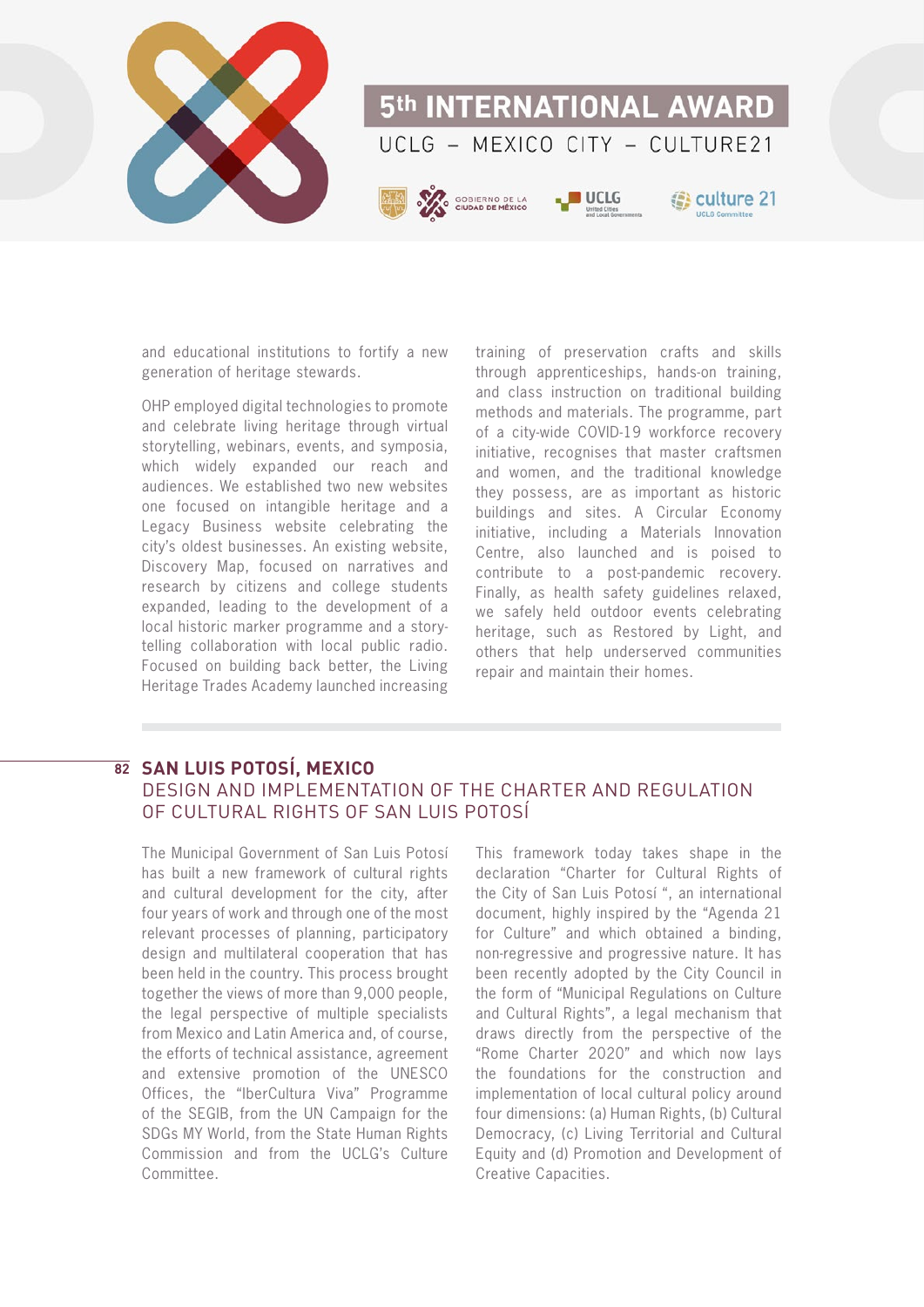

It is essential to remember the context in which these tools began to be imagined: the most critical point of the health emergency due to COVID-19. The desires, wills and senses of hope for the future that its "Design Stage"

gathered then, represent today, therefore, in its "Implementation Stage", the great local guide towards the recovery of the culture sector and towards the entire resilience of the whole city.

**83**

# **SANCAKTEPE, TURKEY** SANCAKTEPE WOMAN TRAINING CULTURE CENTRE (SAKA)

Sancaktepe Woman Training Culture Centre (SAKA) is a project that is run through the collaboration of the Ministry of Forestry, Religious Affairs, the Turkish Employment Organisation, Universities, and NGOs, including the Ministry of Family and Social Policies.

Our "Sancaktepe Woman Training Culture Centre (SAKA) encourages our women to participate more in societal life with various seminars, education, excursions, and cultural events, and thanks to this helps protect and strengthen the family, the most important building block of society.

Despite historical, spatial, and societal differences, the family is sacred, special, and important throughout all geographies of the world. However, the institution of family has been exposed to some important and adverse effects in various periods of history, both structurally and functionally. In the process coming from modernity to today, new lifestyles that internal immigration and urbanisation along with industrialization,

which are occurring at a dizzying pace, have imposed have largely transformed the institution of family and led to its structural downsizing and the loss of some of its traditional basic functions. The Sancaktepe Municipality created the "Sancaktepe Woman Training Culture Centre (SAKA)" project to be able to produce solutions to the most commonly encountered problems in our country and to return some of the sacred value to the family. Through the transfer of some necessary, basic information for the happiness and continuity of the family, the "Sancaktepe Woman Training Culture Centre (SAKA)" project aims to create both social and individual awareness. Thus, by culture-bearing individuals, especially women, bringing their qualities into the family, sustainability is ensured with the cultivation of more educated and cultured children. It raises happy societies by increasing the quality of life of the family, the basic building block that forms society, and increasing the living standards of society. The "Sancaktepe Woman Training Culture Centre (SAKA)" project maintains many subdivisions.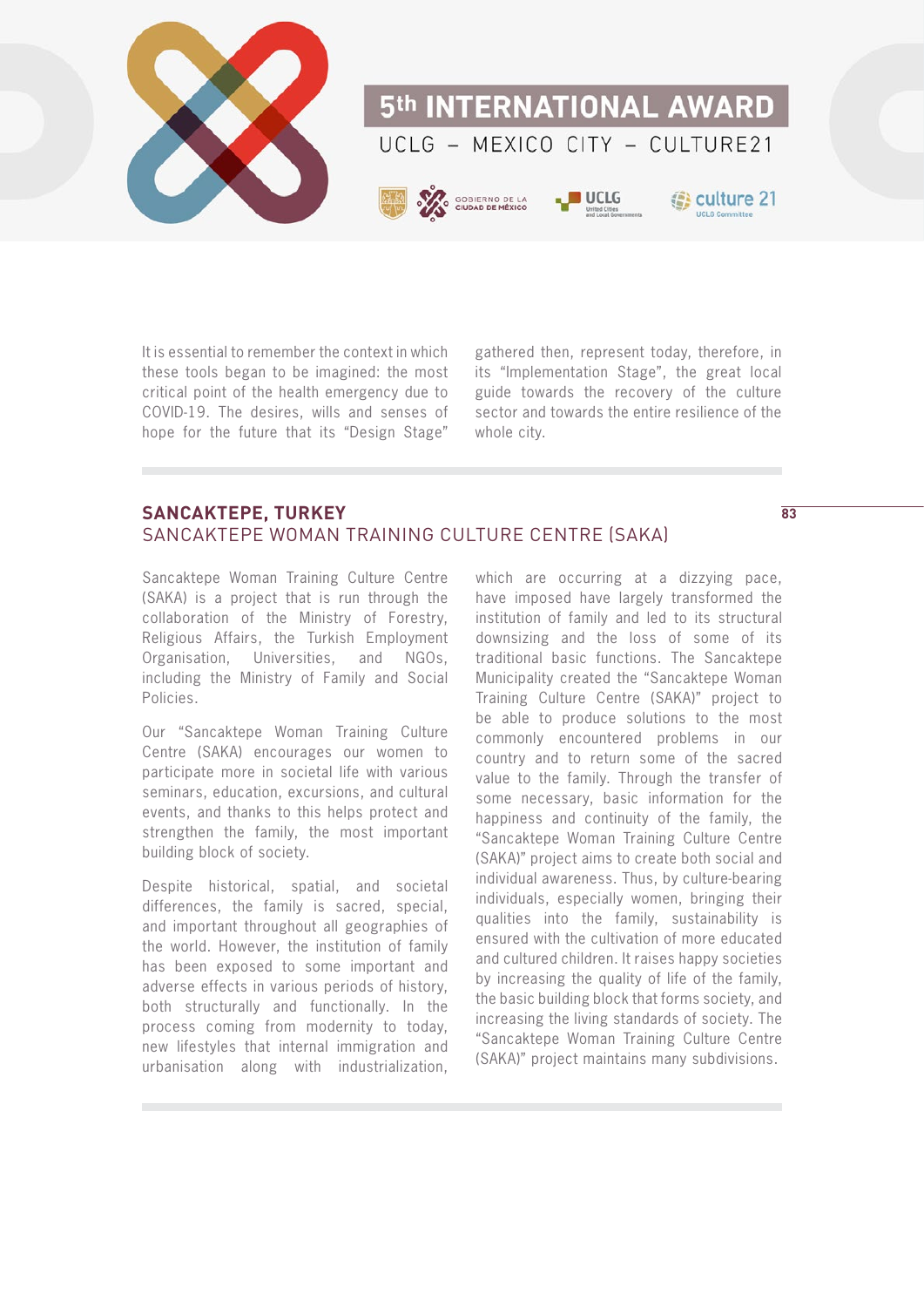

# **SANTA FE, ARGENTINA 84** CULTURAL CAPITAL

In 2020, in the context of the first and most severe isolations -characterised by the closure of cultural spaces, the cancellation or postponement of cultural activities and events and the interruption of cultural production-, the Ministry of Education and Culture of the Municipality of Santa Fe launched "Cultural Capital", a free access digital platform, where local cultural content is produced, shared and disseminated, in addition to functioning as a platform for the sale of cultural goods, with payment options to support local artists. The platform has cultural, artistic and educational content from 16 different thematic axes that include music, art, puppets, theatre, poetry, cinema, talks, for all ages and public access.

Cultural Capital arose from the need to continue generating activities, presentations and, above all, work spaces for artists, producers and technicians (among other items involved); and in order to guarantee cultural rights, promote the production of local cultural goods and give visibility to cultural managers and producers.

It differs from other platforms created in the context of COVID-19 by being more than a way to reproduce an event or live event; rather, it is a policy that knew how to convert a need and an urgency into an original intervention in cultural spaces and into a cultural programming and management tool, which rotates the tasks of production, programming and technical assistance among various actors external to public cultural management. The selection of content is based on the dissemination of local projects, municipal management and the Single Registry of Artists of the municipality.

Currently, the emergency has transcended and it has been consolidated as a support for the local and international dissemination of contemporary art of Santa Fe, the visibility of artistic heritage, and as a space for cultural and pedagogical activities in Santa Fe.

# **SEGOU, MALI 85**SEGOU, CREATIVE CITY

The Segou – Creative City programme is an initiative of the Festival sur le Niger Foundation in partnership with the City Council of Segou within the framework of a public-private partnership.

It was launched in 2015 on the sidelines of the 11th edition of the Festival sur le Niger in Segou and provided the city with a Cultural Policy accompanied by a sustainable cultural development programme (PDCD) with the start of implementation. The vision of the Programme is to make Segou's cultural heritage and artistic creativity pillars of sustainable human development, the local economy and the wellbeing of populations by 2030. This project was selected by the jury for the 3rd UCLG International Award in 2018 as a good practice and was the winner of the 4th edition of the Award in 2020.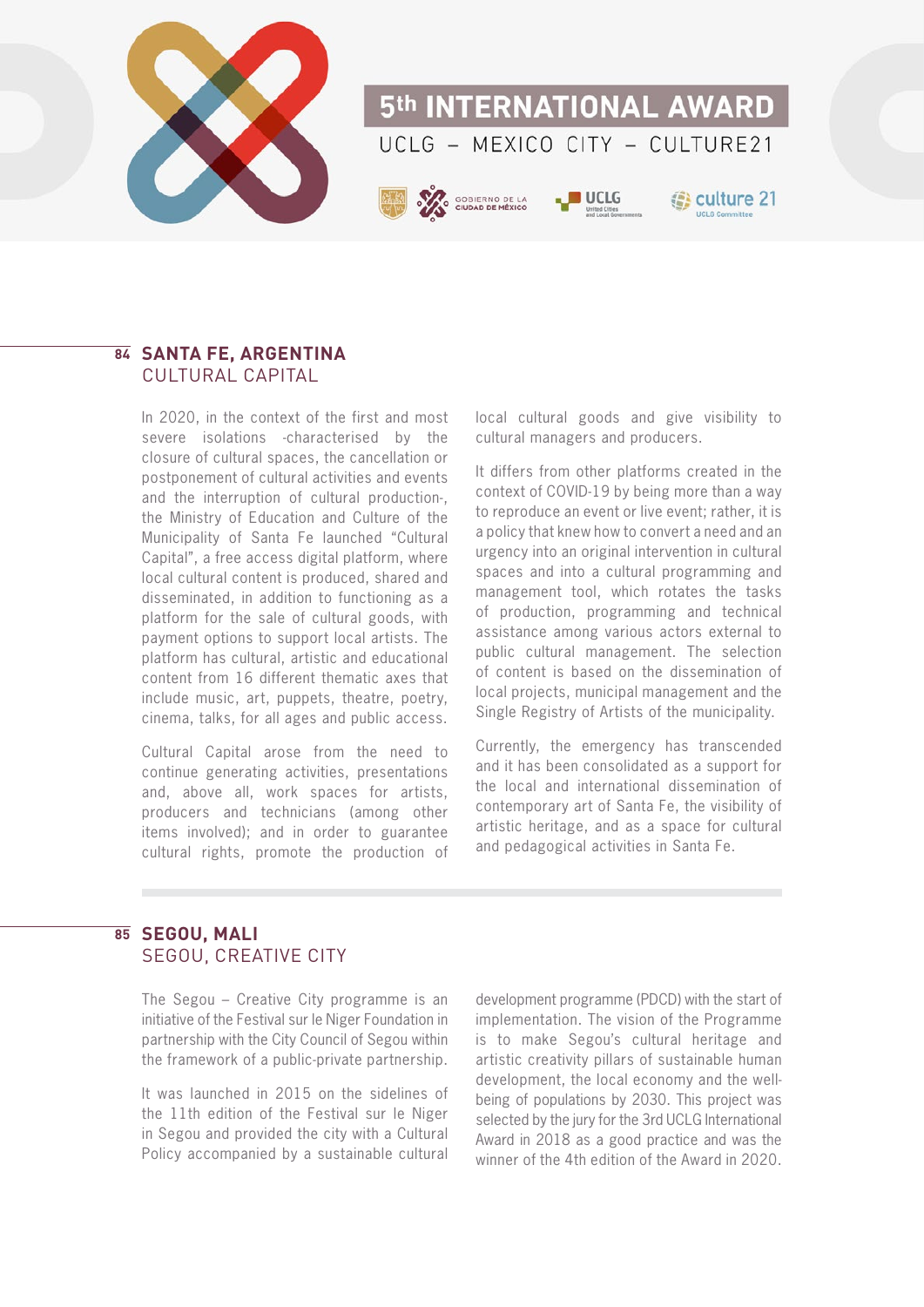

The Segou creative city project is based on the following 4 components: (1) The information system and territorial marketing of the city; (2) The professionalization of the cultural sector; (3) The labelling and enhancement of the city's cultural identities; (4) Access to culture for all.

The programme is inspired by four key areas identified during a workshop by all cultural actors, artists, civil society and city authorities: (a) Music; (b) Visual arts; (c) Fashion/design; (d) Local heritage/gastronomy.

Its targets are cultural actors, artists, young people, women, people with reduced mobility, communities, civil society and local populations. Segou creative city has initiated the Creative Cities of Africa Circuit to create a framework for creative collaboration with certain African creative cities (Nouakchott, Pointe-Noire) with which it implements co-creation, co-production, exchanges of experience and sharing of good practices through the IKAM (Kôrè Institutes of Arts and Crafts).

# **SELÇUKLU, TURKEY** SELÇUKLU HEALS WITH CULTURE

Selcuklu Municipality has improved the services offered and the activities carried out, and has tried to minimise the effects of the Pandemic with social and cultural activities involving all citizens. In the Selçuklu Heals with Culture programme, the "Selçuklu Social Screen" application was carried out by the Selçuklu Municipality for the purposes of not staying away from the social and cultural programs of the citizens during the quarantine days at the beginning of the COVID-19 Pandemic, and to get rid of the negative atmosphere of the pandemic through cultural programmes. With this application, a series of programmes conducted with expert academics, health professionals and concert events, which will allow people to have a better time at home.

Citizen participation has been at the highest level. Apart from this, a Distance Education Centre was established in Yazır and Fatih Regions within the borders of the district in order not to interrupt the education. Distance education tools and materials were presented to disadvantaged groups who had difficulty in accessing distance education tools in these places, in accordance with pandemic conditions. Other activities carried out by the Selcuklu Municipality in order to minimise the negative effects of the pandemic period, to make the citizens feel better through cultural programmes and to ensure that all citizens get the highest benefit without discrimination are as follows;

- Car Cinema Event
- Sivilik Event (the tradition of children going from door to door collecting candy and chocolate. Şivlilik packages were distributed to children by Selçuklu Municipality who could not collect candy due to the pandemic).
- Blue Bird Theatre Show (for Healthcare Professionals Working in the Pandemic)
- "I Love My School, I Keep My Distance" Welcome to School Package.
- Book Reading, Letter Writing and Drawing Contests were carried out. (to improve the quality of time spent at home).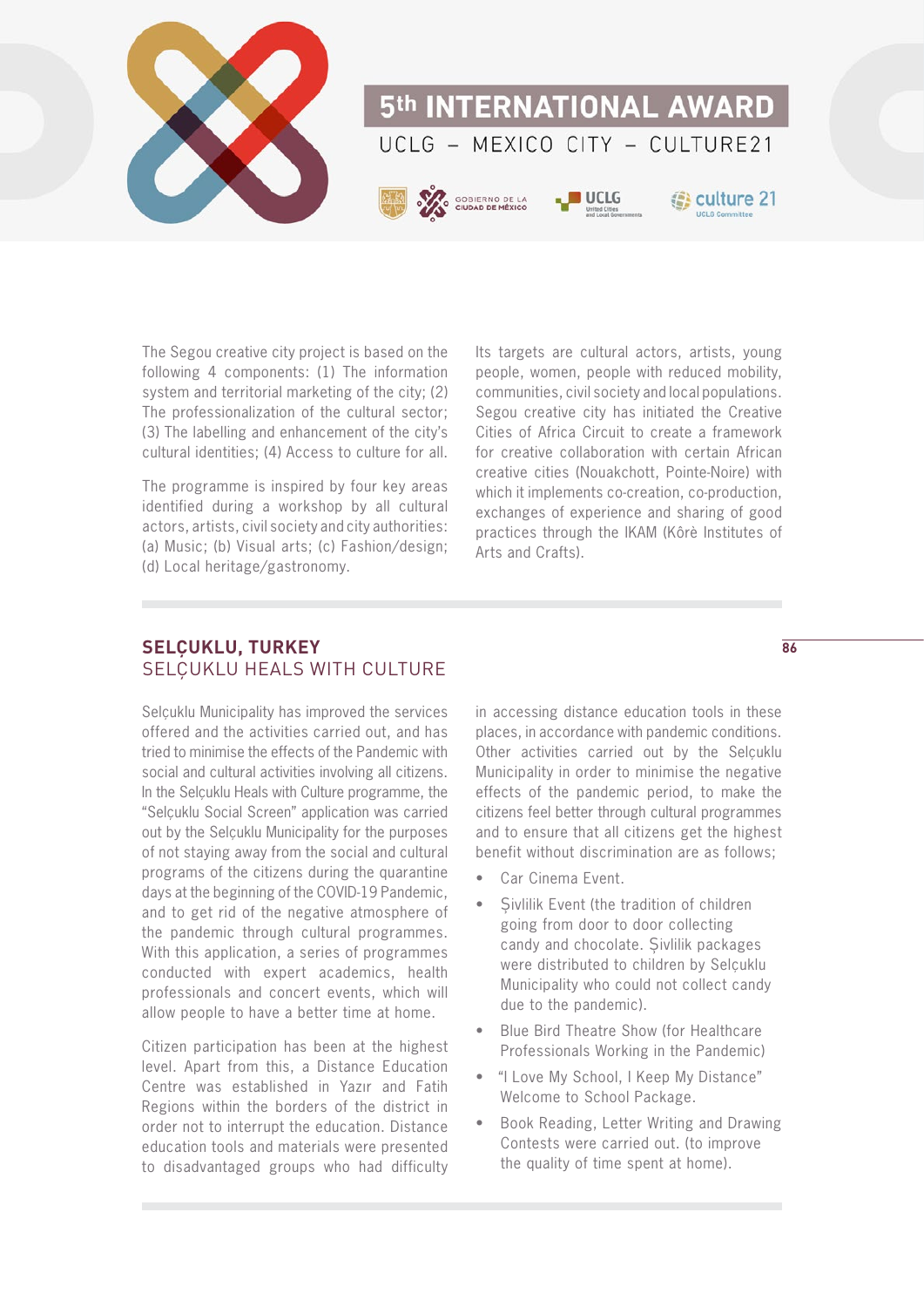

# **SIHEUNG-SI, GYEONGGI-DO, REPUBLIC OF KOREA 87** A NON-CONTACT COMMUNITY ART PROJECT

COVID-19 stopped the daily lives of societies around the world. Because of the nature of culture and arts, which is based on face-toface meets and mutual communication with people, the creative activities of artists and groups have declined, and cultural and arts events, classes, and festivals have stopped. In addition, various social discrimination and inequality, such as intergenerational conflict and the breakdown of community consciousness, have been revealed. To overcome this culturally, we brought together administrators, artists, and citizens to put their heads together. As a result, based on community art, we developed 'A non-contact community art project' in which citizens create a joint work non-face-to-face.

We worked on 5 projects in which a total of 600 citizens participated, resulting in a total of 550 individual works and a total of 5 largescale collaborative artworks. Our experiment was very successful.

We passed through 4 stages of the project: (1) Everybody including administrators, artists, and citizens tried to choose the right genre from among candidates including art, literature, music, and look for the subject matter; (2) We recruited citizens who were willing to join the project. We sent a kit of enclosed brushes, clothes, and paints to citizens to work on it very easily and safely in their private space; (3) People delivered it themselves to the office or submitted it by post after it was done. When all pieces were together, local artists put those into one like a puzzle; (4) The completed artworks were displayed at festivals or local attractions to convey a message that we are all connected. Luckily no one was infected or sick during the project period. So, we also prevented the spread of the disease.

Consequentially, citizens realize that individuals, families, regions, and generations are connected as one through the project.

# $\overline{88}$  SONGPA-GU, SEOUL, REPUBLIC OF KOREA SONGPA, WHERE CULTURAL ART BLOOMS AROUND SEOKCHON LAKE

Seokchon Lake is one of the key tourist spots in Seoul. However, there were no cultural art venues or programmes for the citizens to participate in aside from a simple trail. Cafes operated near Seokchon Lake, such as The Dining Lake and Cafe Gogos, returned their venues for the public interest to reform the areas into resident-friendly cultural art spaces as their contract terms expired. 'exp.space hosu' is an open cultural space and resting area where people can communicate their creative ideas and cultural imaginations actively. It is a 3-story building with a total floor area of  $588 \text{ m}^2$ , and there is a smart healthcare zone on the first floor where you can enjoy small-scale performances. People can run cultural art programmes and watch movies on the second floor. On the third floor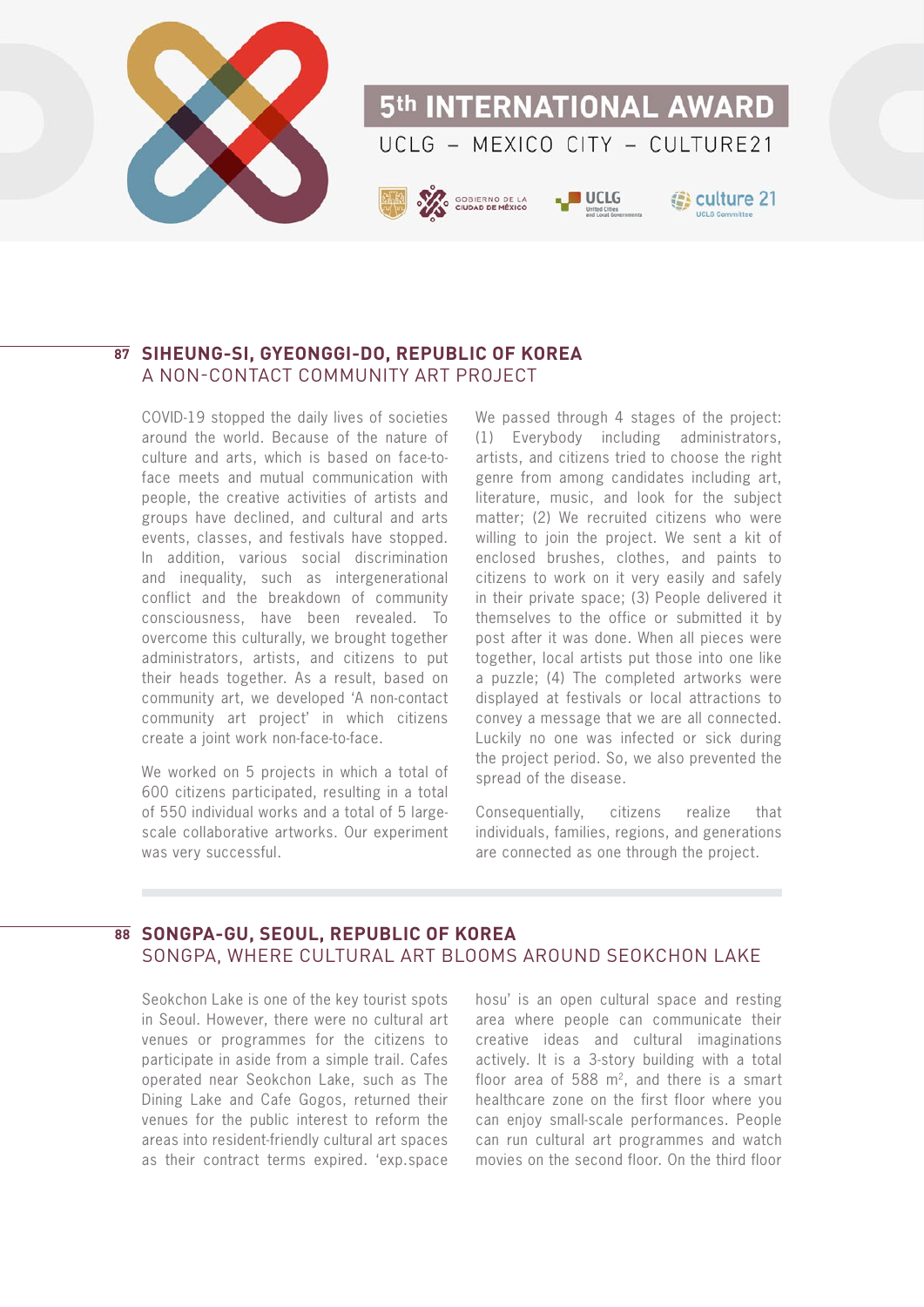

are Songpa-gu's independent educational models: the Future Education Centre and the Cooking Studio.

'Seokchon Atelier' is designed as an immersive theatre where the theatre itself is used as a stage to perform performances in front of audiences with a total floor area of 235.18m2 and can accommodate 120 seats. It is a cultural art venue where local artists, experts, and residents can participate proactively and contribute to the development of local cultural art. Additionally, in the underground passage underneath the crossroads in front of the Songpa-gu Office, which is near the Seokchon Lake, there are Songpa Smart Education Models, such as the Instrument Library and Music Production Centre. SONGPA SSEM is the first independent educational model of the local government, and is composed of four core infrastructures such as the People's Library,

Future Education Centre, Instrument Library, and Educational Portal. Among these, the Instrument Library was outdated and located in a closed space, so the place was not easily accessible by the people.

It has now been remodelled into a cultural space full of lively music, which can be accessed through the underground passage. The goal of the Instrument Library is to allow Songpa residents play at least one instrument per person by making instruments accessible and lowering the entry barriers. The Instrument Library is operated in association with the Music Production Centre and rents around 700 instruments of all kinds, including Western instruments and Korean musical instruments. It also supports various musical activities within the venue, such as studios, the Music Production Centre, the instrument storage, and a small concert hall.

# **SUWON, REPUBLIC OF KOREA** LIFELONG LEARNING PROGRAMME TO SECURE RIGHTS TO CULTURE FOR THE DISABLED

**89**

Lifelong learning support system for the disabled as a UNESCO-recognised global lifelong learning city

- o Having been awarded the 2017 UNESCO Learning City Award, Suwon is recognised around the world as a learning city.
- o Suwon promotes the right to culture for the more than 43,000 disabled people living in the city.
- o The pandemic has reduced opportunities for the disabled to join cultural activities.
- o Culture-related lifelong learning programmes are provided to make sure disabilities do not undermine learning opportunities.
- o Four regional hubs are being operated for four districts (Jangan-gu, Gwonseon-gu, Paldal-gu, Yeongtong-gu)

Culture-related lifelong learning programmes for the disabled

o I am an Artist Today: a career experience course. This course aims to enhance their social integration through museum visits, drawing classes and exhibitions.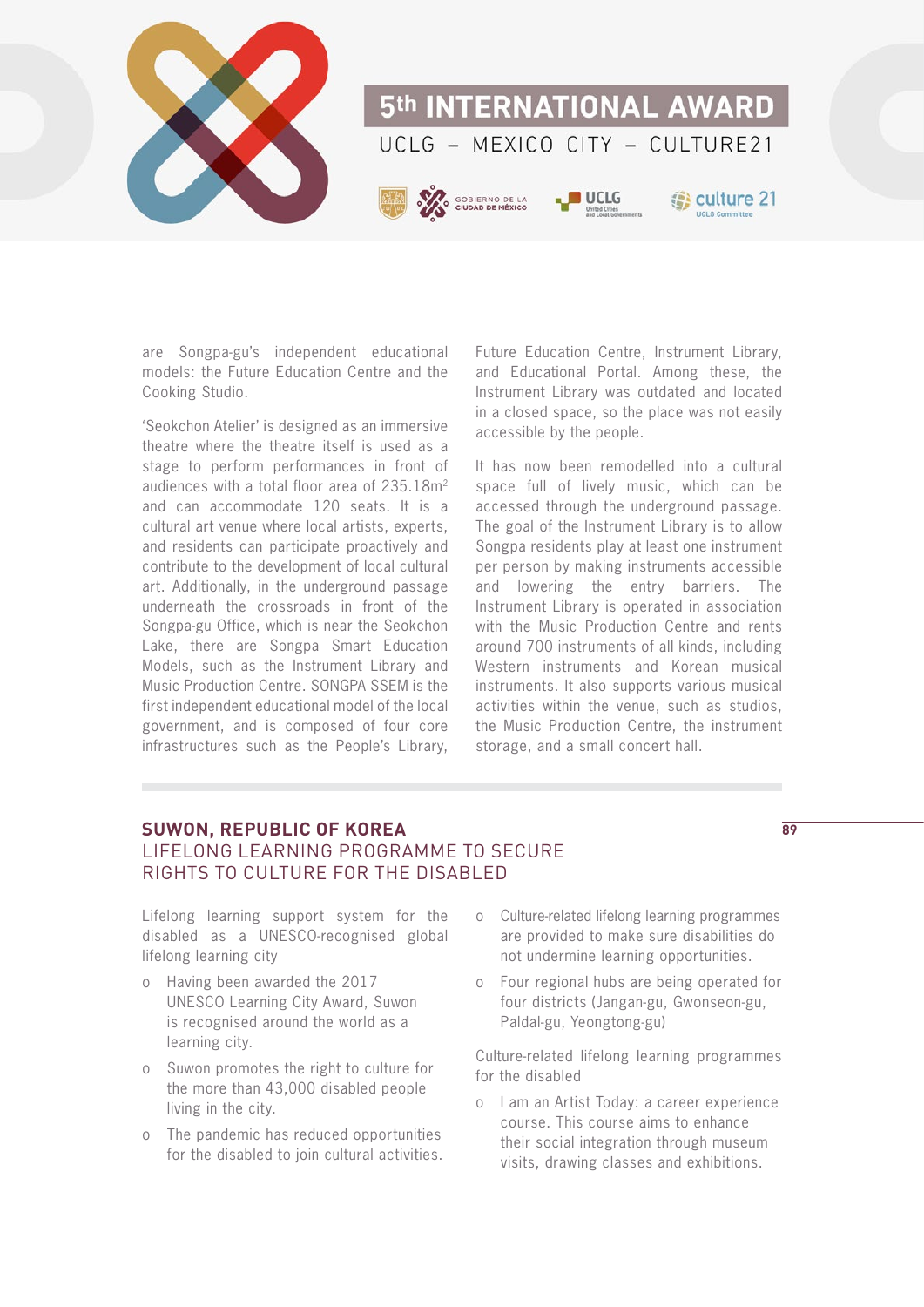

- o Music Tour with Dessert: classical music performances near their homes. The disabled can enjoy the beauty of music at a familiar location during the pandemic without having to travel a long distance.
- o Ukulele, Lululala: a ukulele performance where the disabled join ukulele club members, in which people with developmental disabilities, who have had limited opportunities to participate in concerts due to COVID-19, show their creativity and artistry and improve their artistic sensibility.
- o Meeting Art at the Book Playground: a reading culture programme. It provides various activities including reading therapy with art activities, psychological tests and reading

gatherings, where the disabled can learn how to respect themselves and learn ways to express and control their emotions.

#### Expected Benefits

- o Lifelong learning programmes can enhance social engagement skills and the right to culture of the disabled, both of which have been seriously affected by the pandemic.
- o Culture and art classes for the disabled, who are out of the mainstream learning system, can strengthen their self-esteem, relieve stress, make the community stronger and reduce negative feelings and symptoms, which can in turn contribute to further engagement and social cohesion.

# $\overline{90}$  SUZHOU, CHINA CHINA (SUZHOU) ARTS AND CRAFTS EXPO

China (Suzhou) Arts and Crafts Expo covers professional exhibition, featured forum, award selection, award ceremony and wonderful concurrent activities, etc. Through the setting of five themes, it will create a comprehensive

exhibition platform of arts and crafts industry integrating cultural exchange and mutual learning, exhibition and sales channel broadening and industrial revitalisation.

# **TAICHUNG, TAIWAN 91**CULTURE CITY ONLINE

People's living habits have changed during the COVID-19 pandemic. They are now spending more time at home, and gaining new information more frequently via online resources and channels. Thus, Taichung City Cultural Affairs Bureau has specially established the "Culture City Online" video

section and produced contents under six themes -- "Cultural Asset Profiles, Bringing Experts Home, Home Theatre, Exhibitions at Home, Bedtime Story Books, Archive Treasure Trove," allowing citizens to enjoy exciting arts and cultural activities without getting out of the house.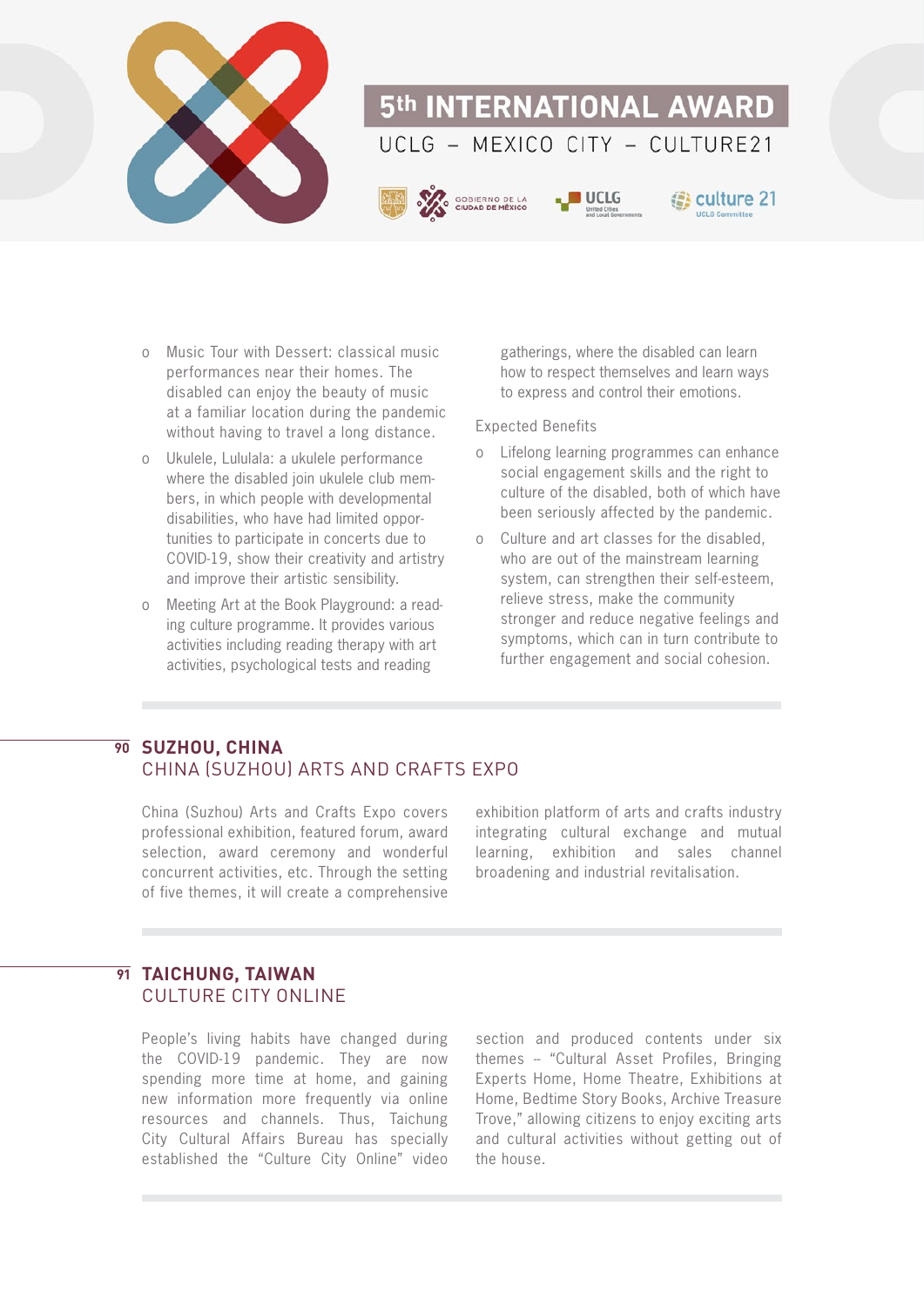

#### **TEHRAN, IRAN** "TEHRAN REJUVENATES" CAMPAIGN

Since Tehran is the hometown of several people with different cultural, social and national backgrounds, vaccinating the whole population against COVID-19 would have been a time-consuming process if only the ministry of health and Medical Education was supposed to handle it. On the other hand, controlling the pandemic without vaccination was not simple and the mortality ratio was disappointing somehow. Therefore, in order to serve Tehran citizens and help the ministry to control the pandemic, Tehran Municipality opened several

fixed and mobile vaccination centres to vaccine every person in the city including addicts, homeless people and specially immigrants and refugees with no certificates.

Up to know more than 29,566 of refugees and immigrants that have not proper certificates far from their nationalities have received the first dose of vaccines and more than 12,559 of them have received the second dose and 2,381 have received the third dose via Municipality of Tehran.

# **TERRASSA, CATALONIA, SPAIN** CULTURAL RIGHTS: THE CULTURE PROGRAMME IN THE TERRITORY

The city of Terrassa has always focused its public policies on guaranteeing the cultural rights of citizens. Let us not forget that access to culture and participation in cultural life is a right recognised in the Universal Declaration of Human Rights of 1948.

Culture, understood as a democratising practice, is a space for transformation, capable of generating new ways (present and future) of being and interpreting the world, more peaceful, egalitarian and sustainable ways. It is, therefore, about building a new future from citizenship.

Culture in the territory is a programme of cultural democratisation, decentralisation, proximity and support to the culture and creativity sector applied in the territory, which emphasises the importance of participation,

transversality and production and access to culture, creating new centralities in the city of Terrassa. The programme materialises through the performance of different support actions and projects that are designed, implemented and evaluated collaboratively between the institution and local cultural actors.

Culture in the territory responds to objectives related to: (a) Right to culture: ensure equal opportunities in access and participation, for the development of people and the community and the reduction of inequalities (SDG 10, SDG 16); (b) Diversity: support and visibility of plural identities, promotion of intercultural dialogue and preservation of the most disadvantaged cultural forms (SDG 10); (c) Creativity: providing spaces and resources for artistic learning and the

**92**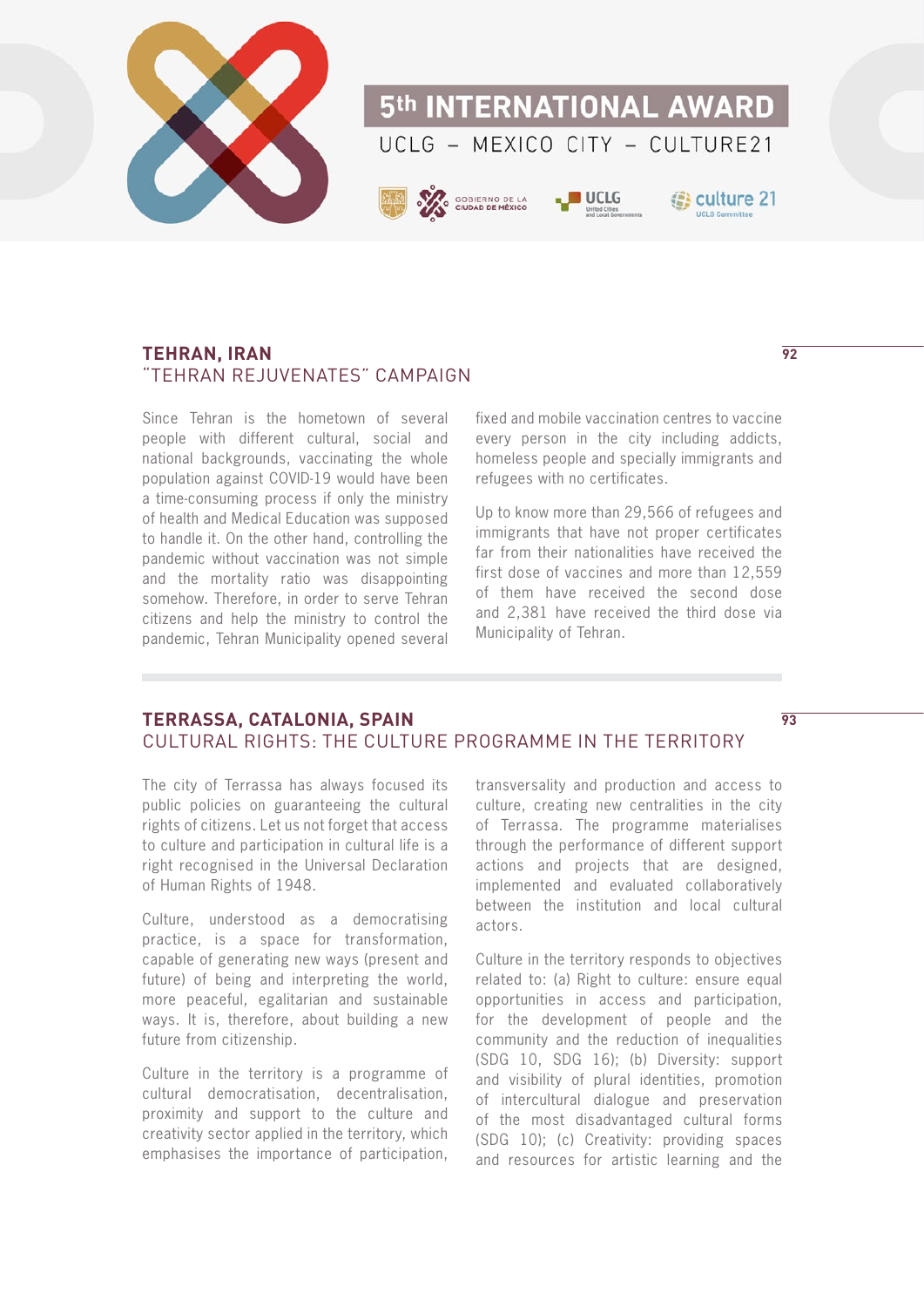

development of the cultural and creative sectors (SDG4); (d) Gender: ensure women's full and effective participation and equal leadership opportunities (SDG 5, SDG 16); (e) Accessibility: guarantee accessible and inclusive cultural programming (SDG 10, SDG 16); (f) Professional dignity: enable the development of cultural projects in decent conditions for all citizens (SDG 8); (g) Improve and humanise the urban environment: promote the role of culture and the arts for the renewal

of degraded urban environments (SDG 11); (h) Sustainability: promote the sustainable use of the territory's resources, optimizing all human, technical and economic resources to the maximum and ensuring the environmental impact (SDG 11); (i) Cooperation and cultural dialogue: a programme that understands cooperation and dialogue as intrinsic values of culture, necessary to build peaceful, responsible and inclusive societies (SDG 16).

# **TEVRAGH ZEINA, NOUAKCHOTT, MAURITANIA 94** HEYA NOUAKCHOTT: TEVRAGH ZEINA, CREATIVE CITY

HEYA Nouakchott is a cultural beacon for the youth of Nouakchott as a platform for communicating ideas and different cultural and artistic trends that allows communication with the community, local and regional organisations and government departments to create a permanent and stable environment and channels of communication that give the young generations in determining the cultural and artistic future of Nouakchott.

The "Nouakchott: Creative City" project was launched in June 2016 as an initiative by Peace be upon you. In cooperation with the urban community of Nouakchott, at that time, the initiative made it possible to think of a solid cultural policy for the city centreed around sustainable development, while directing a major work in the protection of the environment. The participation and commitment of all cultural agents, local authorities and civil society actors in the process of implementing this initiative that is committed to contributing to the sustainable development goals, by facilitating access to

culture for all and promoting cultural symbols and identities in Nouakchott, by working on innovative proposals to improve the city's aesthetics - through Music, film, visual arts, design, gastronomy - and artistic and cultural creativity, placing arts and culture at the centre of local development.

Haya Nouakchott: The Creative City has also contributed to the professionalisation of the cultural sector, the improvement of working conditions for cultural actors and artists, and the creation of creative cooperation between cultural organisations, relevant agents and citizens. In addition, Heya Nouakchott: Tevragh Zeina, Creative City "collaborates closely with other African cities, promoting the implementation of projects focused on protecting the environment through the involvement of artists.

Our organisation works develops training workshops for various hip-hop artistic disciplines (dance, graffiti, writing, communication, MAO, etc.), helping to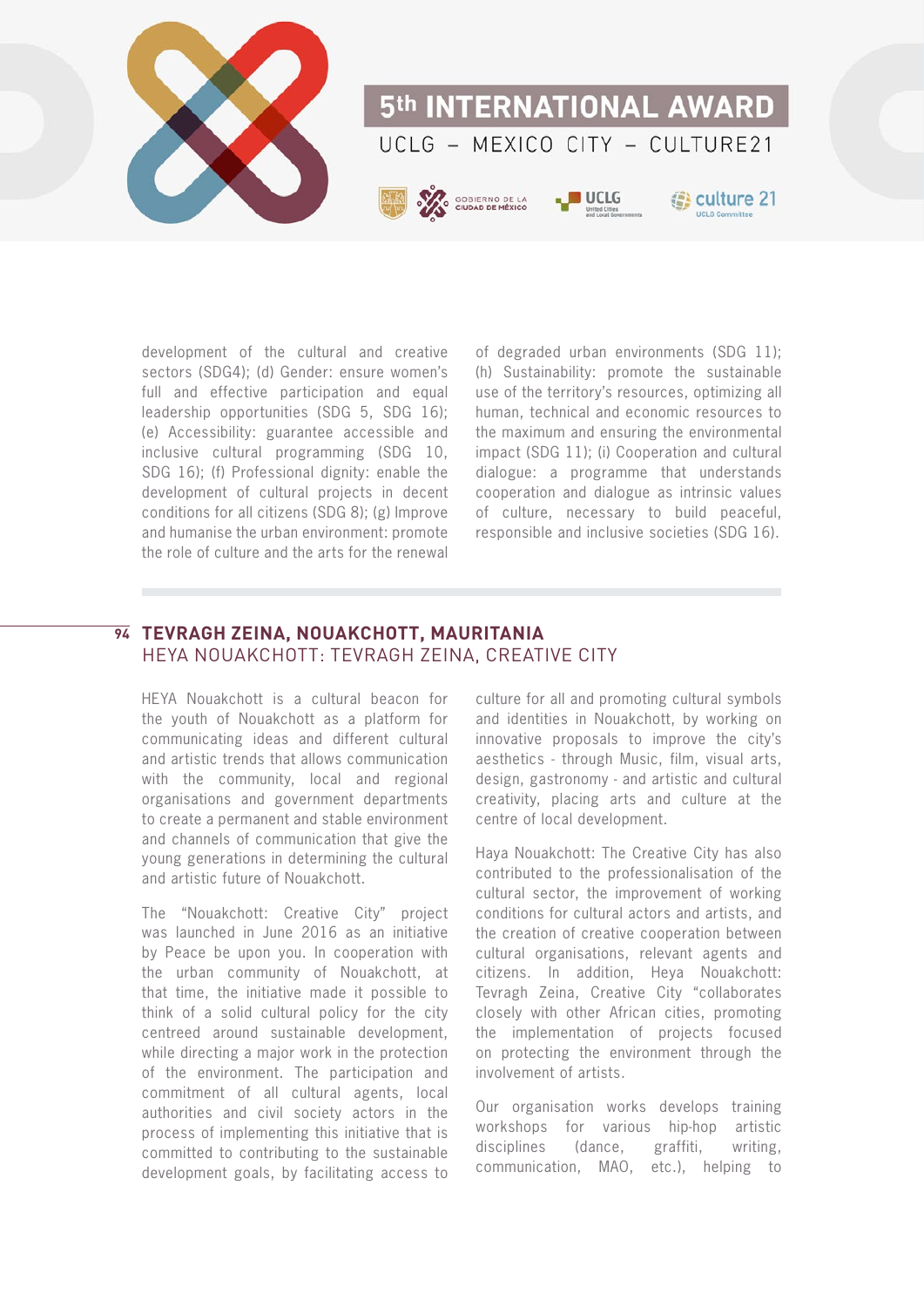

professionalize the practice of local artists; and a "Discovery of Assalamalekoum" springboard competition for young Mauritanian rappers. In addition to being on the scene, she is also involved in the neighborhoods of Nouakchott, helping young people to make their first record. Its social commitment goes further: indeed, at the same time, the festival

offers training workshops for female rappers to contribute to the feminisation of the movement. In December 2020, as part of its activities for the urban platform, we organized the Hip Hop Summit Nouakchott, first edition with funding from Prince Claus Foundation provided by Africulturban, founding member of the Urban Platform.

# **TROIS-RIVIÈRES, QUEBEC, CANADA** NEW CULTURAL POLICY: A FUNDAMENTAL LEVER FOR THE SOCIAL, ECONOMIC AND ENVIRONMENTAL DEVELOPMENT OF TROIS-RIVIÈRES

The City of Trois-Rivières is proud to present its new cultural policy, adopted in September 2021, the result of an unprecedented collective and inclusive review process that took into account all stakeholders in civil society, targeted consultations and citizens too.

Composed of twenty-four representatives from culture, education, community-building, the economy, municipal, Indigenous Peoples and ethnocultural communities, the Standing Committee proposed a modern and updated vision of their city where: (a) Each citizen can be an actor and ambassador of culture, heritage and local history; (b) Culture shines and contributes to the quality of life and well-being of citizens thanks to the essential contribution of cultural organisations, cultural stakeholders and artists; (c) Culture is considered a fundamental lever for the social, economic and environmental development of the city and essential for sustainable development; (d) Boldness and innovation are favoured to enrich a diverse and dynamic cultural life.

**95**

Five major objectives emerged from the exercise, which are: Encourage cultural citizenship, Promote cultural vitality, Promote cultural diversity, Develop sustainably, and Getting closer to First Nations.

This work, bringing together different points of view, has led to the culmination of a cultural policy which operates in 6 directions: (1) Offer citizens varied opportunities to participate in culture; (2) Support cultural organisations, cultural workers and local artists; (3) Place cultural elements of interest at the heart of the planning and development of the Trois-Rivières territory; (4) Disseminate, promote and highlight the cultural offer; (5) Make culture a vector of integration, social cohesion and improvement of the quality of citizen life; (6) Promote economic development through culture.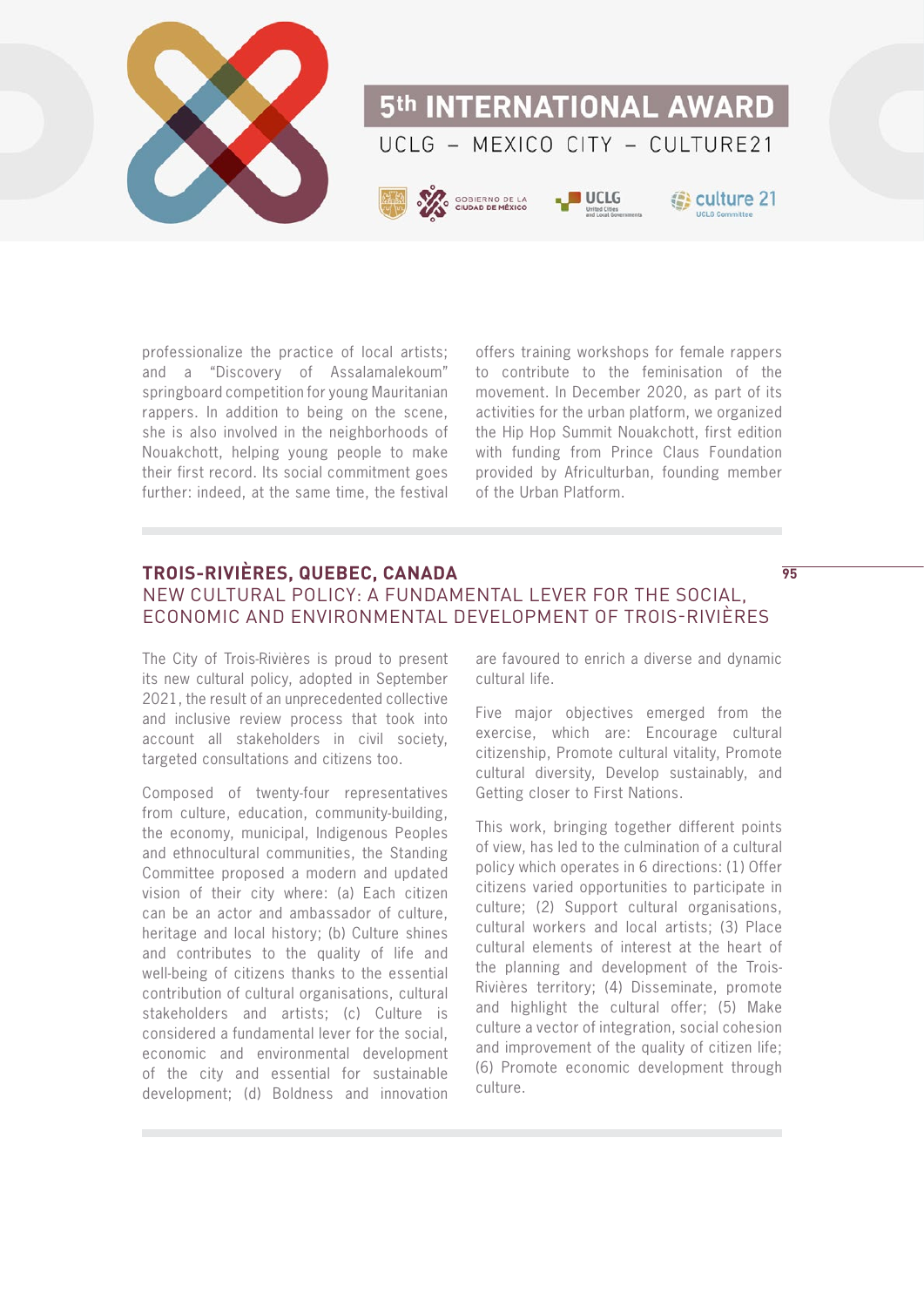

### **UFA, BASHKORTOSTAN REPUBLIC, RUSSIAN FEDERATION 96** LITERARY IMPROVISATIONAL STAND UP "NOT A BOOK TEXTURE"

The format of the literary improvisational Stand Up "Not a book texture" involves holding meetings on the street, the event is accompanied by a performance of youth creative musical groups, the organisation of a recreation area consisting of various master classes, a board game area, a literary area with book exhibitions and the opportunity to get acquainted with the latest press.

From May to September 2022, 4 qualifying matches will be held. The participants will have

a battle in the literary Stand Up improvisation. The meeting consists of several stages:

Stage 1. Acquaintance. Each participant tells about himself in advance prepared poetic performance.

Stage 2. Duel. The host reads a humorous quatrain to the participants, the participants continue it. The stage takes place in the format of improvisation.

# **UTRECHT, THE NETHERLANDS 97** COME ALIVE - THE POWER OF PLEASURE

COME ALIVE is a project by the Utrecht-based Niet Normaal INT Foundation and part of the UTRECHT900 programme. The immersive exhibition-festival takes place from June 2nd-July 31, 2022 at The Nieuwe Muntgebouw, Utrecht. In times of uncertainty, it's critical that together we search for joy in the face of despair. COME ALIVE is organised in close collaboration with GGD (Health Services)

Utrecht, Het Leger des Heils, New Dutch Connections, Het Wilde Westen, U 900 and others who believe that a holistic approach to erotics & sexual health helps us overcome oppression, unlocking new opportunities in many areas of our personal and social lives. COME ALIVE revitalises a campaign of the Utrecht Human Rights Coalition in 2014: "Safe Sexual Pleasure is a Human Right".

# **VAUDREUIL-DORION, QUEBEC, CANADA 98** LIVING MY CULTURE HERE / TOWARDS A CULTURAL AND COLLECTIVE RECOVERY

Since 2010, the City of Vaudreuil-Dorion has chosen to build its community one person at a time thanks to the great project "I am…" (Je suis…). In 2016, it won the International Award UCLG - Mexico City – Culture 21 for this initiative, which fostered a great feeling pride in its people. Since then, I am… has quietly transformed itself into a project that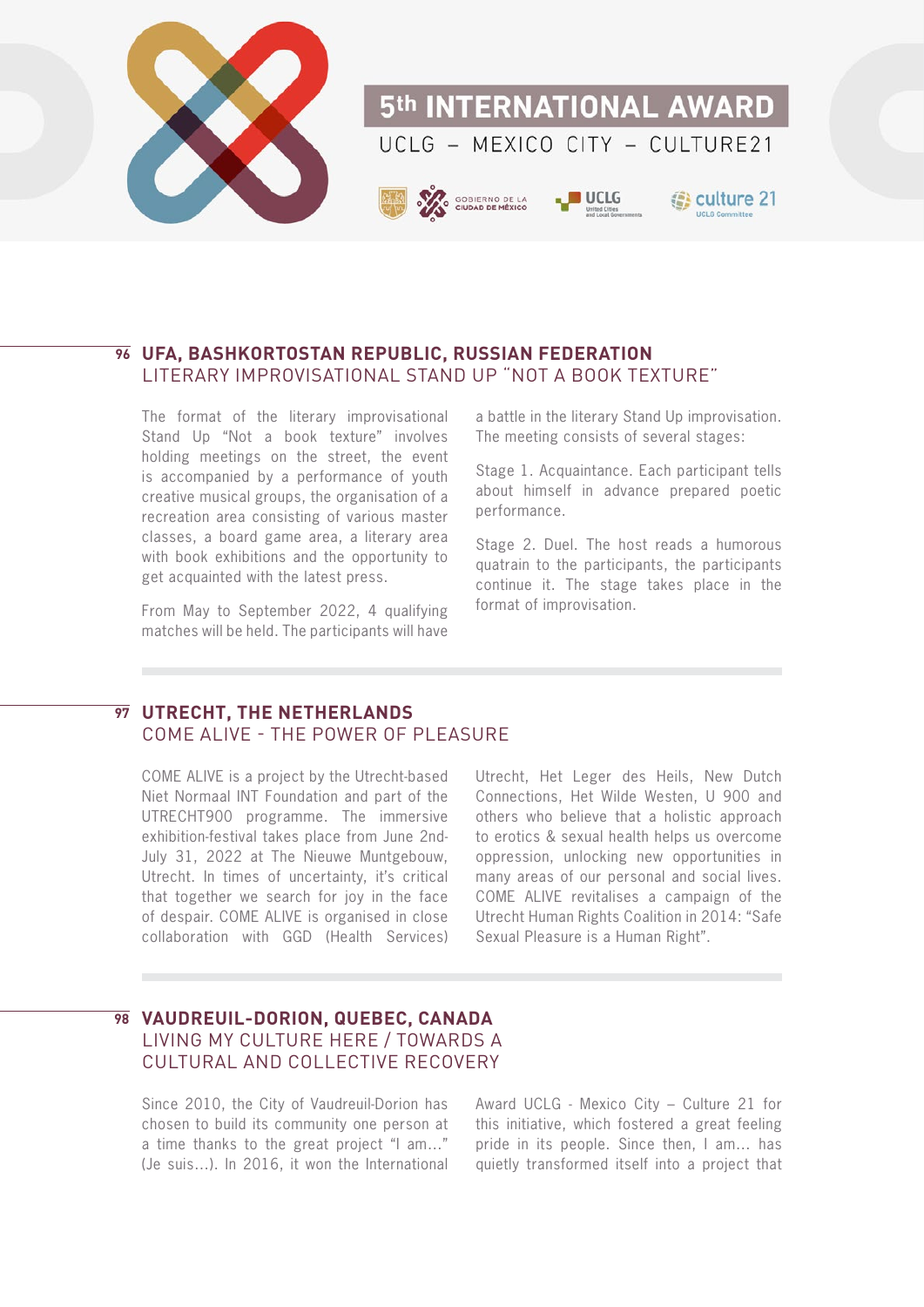

would allow for civic responsibility for culture. The project was taking shape little by little when the pandemic hit. This extraordinary situation has led the City of Vaudreuil-Dorion to put in place all the elements to facilitate this management of culture by its community, and to do so quickly. How to ensure that citizens now confined can easily set up cultural initiatives? How to meet the challenge of pursuing this objective despite the many health constraints that hinder the development of cultural initiatives? How to develop citizen cultural autonomy despite the traumas caused by COVID?

In the winter of 2021, the Living My Culture Here (Vivre sa culture ici) project emerged as the solution whose objective was to promote collective and civic cultural care in order to achieve a sustainable post- COVID recovery. The project also comes at this

time to consolidate one of the five important aspirations put forward by the new strategic plan 2020-2025 of the City of Vaudreuil-Dorion, namely to propel culture. The Living My Culture Here project is a set of structuring actions covering the entire territory of Vaudreuil-Dorion whose goal is to encourage collective cultural responsibility by citizens. Through new vehicles, it responds to various needs of expression while continuing the work of social cohesion set up by the I am… project. Finally, stakeholders from various sectors such as the environment, urban planning and community life, in particular our organisations on the territory, continue to be involved, always in a pandemic context which everywhere else has put the development of several communities on hold. The first reflex of the City of Vaudreuil-Dorion was to go through the pandemic with its culture.

# **WROCŁAW, POLAND**

# "WROCŁAW SOCIAL INTERVENTION PROGRAMME" – LOCAL RESPONSE TO GLOBAL CHALLENGES OF COVID-19 AFFECTED CULTURAL SECTOR

Wrocław, in the era of the COVID-19 pandemic and like other large cities, has faced a global threat that affects all aspects of life. However, it was necessary to struggle not only for health, jobs and the economy, but also for the social life of cities. On the basis of dialogue with cultural institutions, NGO's, City of Wrocław has developed a catalogue of the most important aid activities – an over EUR 3 million "Wrocław Social Intervention Programme", introduced in April 2020. The programme was continued in 2021. It was addressed mainly to inhabitants and entities

whose functioning was limited or prevented by the epidemic. Programme was conceived as unclosed catalogue and it was modified along with the changing situation.

The Cultural Division of the Municipality has been monitoring the situation of cultural entities and NGO's and Cultural institutions, which by Municipal agreed regulations - have sustained payments of salaries for their employees, including e.g. affiliated artists and contractors. There were also special programmes introduce, like "Aid purchasing of art pieces" from visual artists of Wrocław,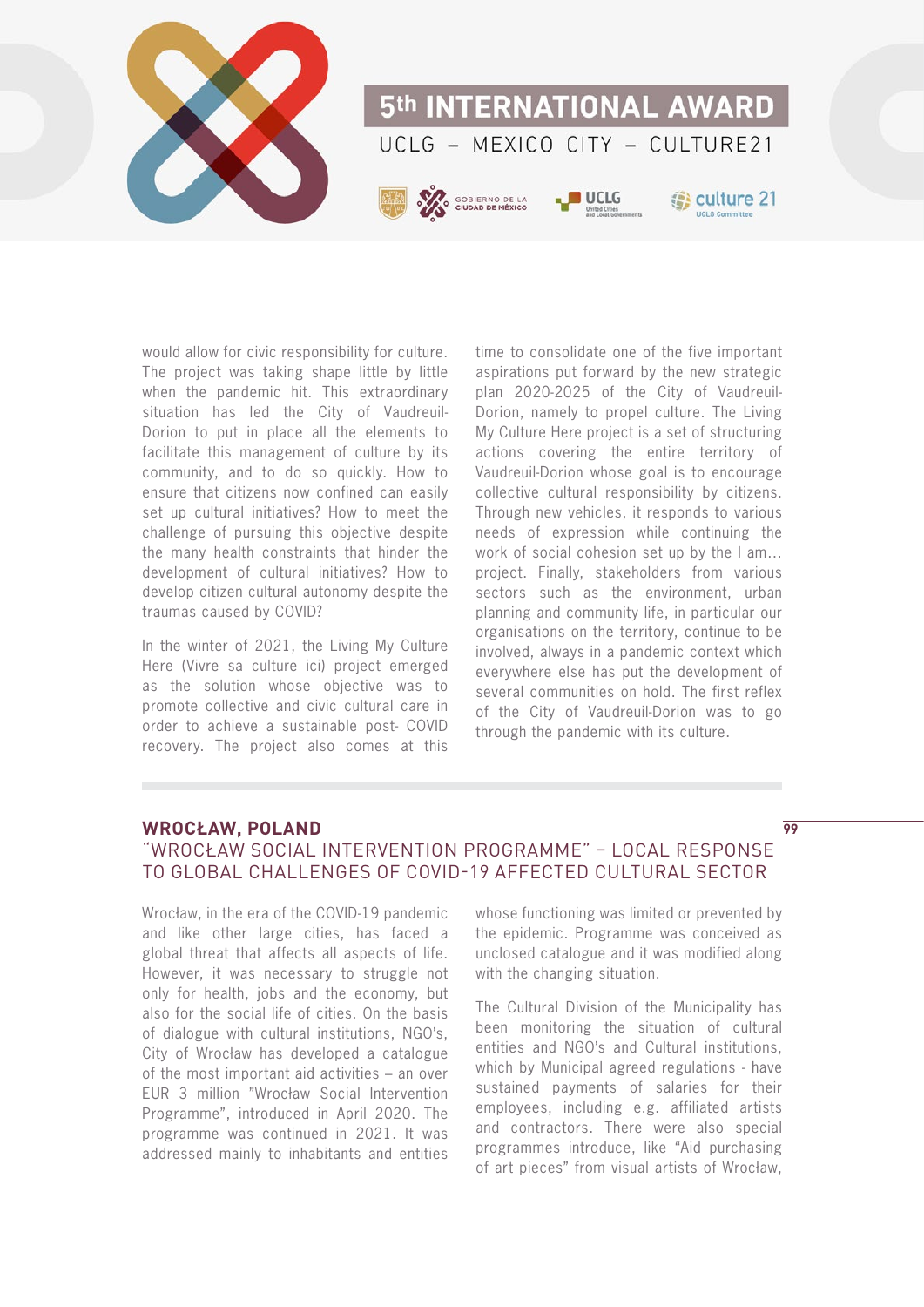

"Wrocław Scholarship programme" supporting individual artists over 18 years old (additional COVID-related edition) or "1% renting fee" (99% discount) for artistic studios, rented from the municipality.

The City of Wrocław is bringing another example of the socio-culture network called "Centres of Local Initiatives". It has up till now 24 locations, scattered all over the city - according to a decentralised model - one of

the ECoC Wroclaw 2016 legacy key projects. The main features are related to geographical proximity, participatory programming, accessibility, social experimentation and intergenerational dialogue. Those centres became an active support to civil society during COVID-19 times, by e.g. sewing masks, providing volunteering support to elderly and persons remaining at quarantine or becoming a Crisis-Aid Centres.

#### **XI'AN, CHINA 100**PUBLIC EXPERIENCE OF TRADITIONAL LOCAL OPERAS

Led by the government, local cultural organisations and groups present traditional opera to the public in a variety of innovative ways. The vision of this ambitious cultural project is to create a vibrant and new cultural quarter in Xi'an, stretching across 60,000 square meters of land around the Yisu Theatre, with a varied mix of exhibition centres, theatres, open-air theatres, and museums. It has established a cultural network covering the whole city, linking various operas and new art groups, promoting the combination of traditional and modern arts, serving as a cultural educational hub for citizens especially the younger generations, to raise their awareness and interests in traditional operas and city history.

The local government put forward supportive policies and guidelines for cultural conservation to ensure sustainable use of land and funding for the project. Every day, various opera troupes in Xi'an rehearse or present their operas to the public in the quarter. Every weekend, there are all-day cultural performances in the quarter. Every year witnesses Chinese Opera Cultural Seasons including Qin Opera Carnival for Chinese New Year and Silk Road Arts Festival. Meanwhile, the quarter facilitates the opera groups from abroad to conduct cultural and intellectual exchanges. The Historical & Cultural Quarter is one of the largest cultural projects in the city, blending together arts, opera performances, and public facilities. It will be a platform for the city where different traditional arts and contemporary performances can interact, develop and collaborate.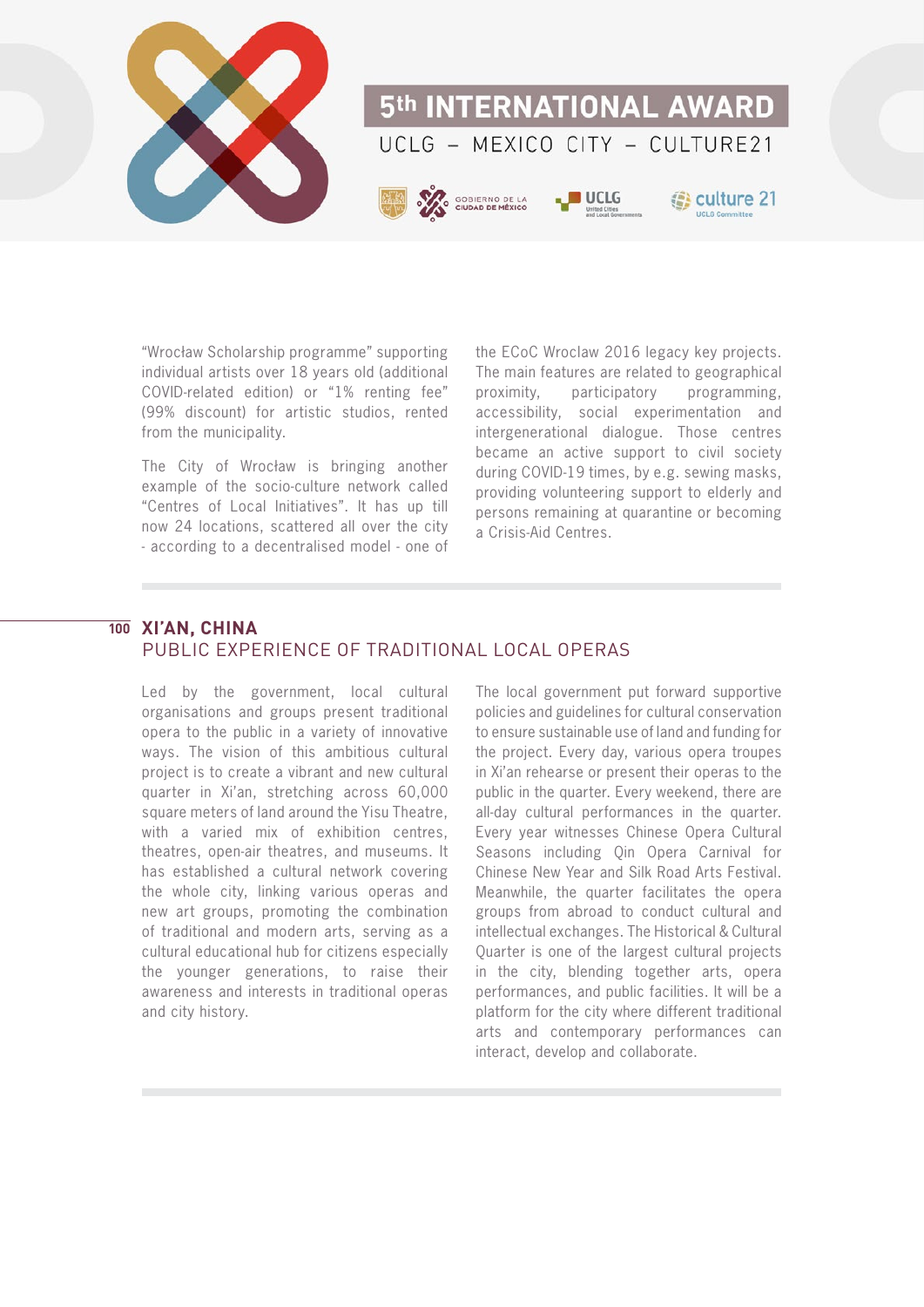

# **YOPOUGON, ABIDJAN, IVORY COAST** YOPOUGON, EDUCATIONAL CITY FOR CREATIVE AND INNOVATIVE YOUTH

The programme "Yopougon, Educational City for Creative and Innovative Youth" is one of the major programmes of the City of Yopougon for the revitalisation of cultural life while restoring social peace. It extends the former "Youth and Cultural Citizenship" programme initiated in 2010 and revolves around three axes devoted to youth: Positive Generation (Génération Positiv), House of Youth and Knowledges (Maison des Jeunes et des Savoirs) and "Yop.Créalab: The Third Place of Yopougon: Create, Produce, Share".

Implemented in different neighbourhoods of the municipality, these projects aim to link to the action of the municipality the various cultural agents, professionals and amateurs, of Yopougon. Positive Generation aims to

strengthen local cultural spaces, both public and private, as well as the civic participation of young people through the arts. The House of Youth and Knowledges includes a digital public space, training meeting rooms, a media library, a youth employment agency to enable them to find information, orient themselves and satisfy their cultural and even sporting practices. The third place Yop.Crealab is set up to allow young people who wish to create, produce, share their knowledge, skills and know-how around creative professions, digital professions and sustainable development within a defined framework and with tools available to them.